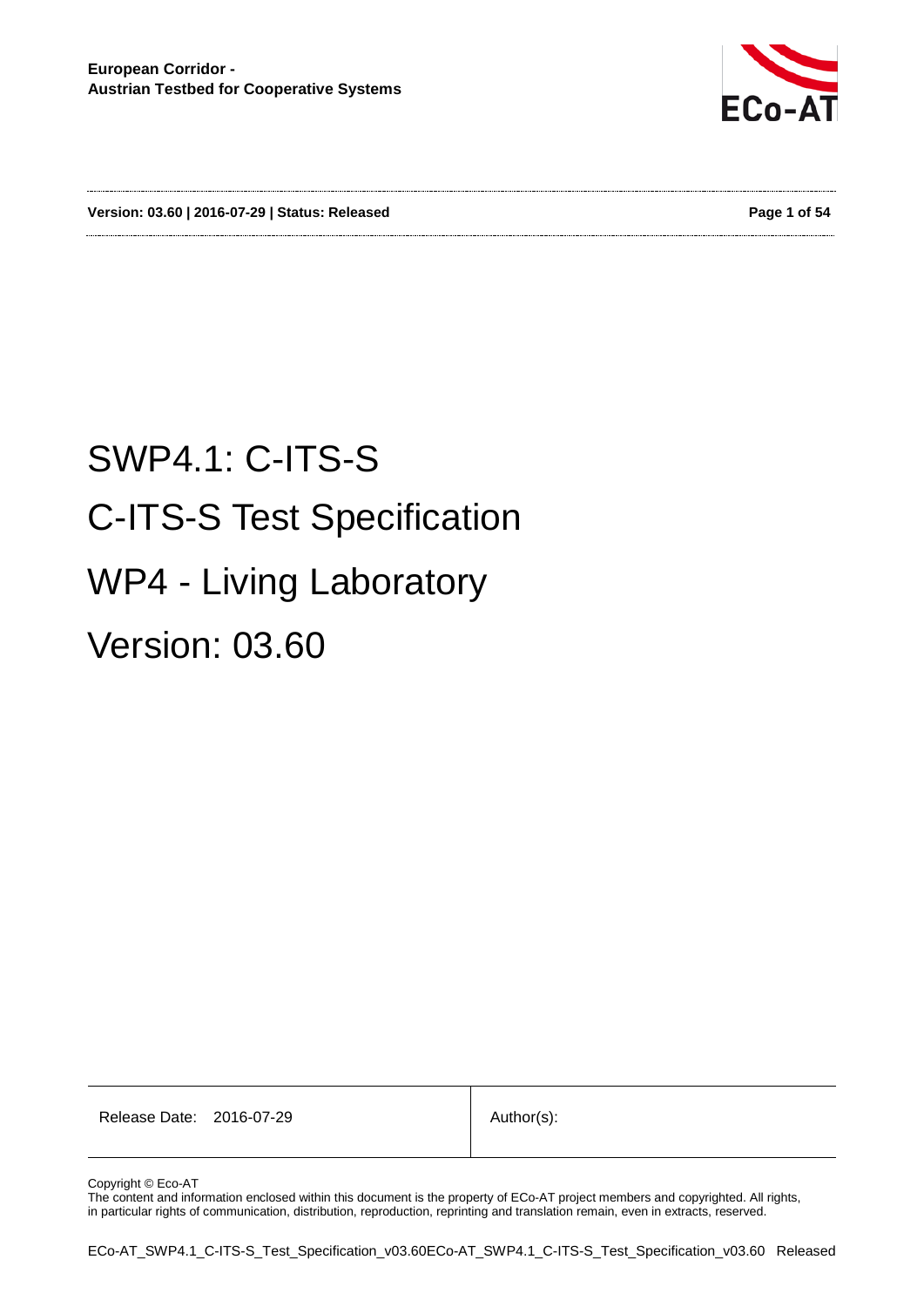

**Version: 03.60 | 2016-07-29 | Status: Released Page 2 of 54**

## **Overview of changes**

<span id="page-1-0"></span>

| No. | <b>Version</b> | <b>Status</b> | <b>Date</b> | <b>Type of Change</b>        |
|-----|----------------|---------------|-------------|------------------------------|
|     | 03.60          | Released      | 2016-07-29  | Third Release - Third Update |

*Table 1: Document History*

| Reference to the status and version administration:                                            |                                                                                                 |  |  |  |  |
|------------------------------------------------------------------------------------------------|-------------------------------------------------------------------------------------------------|--|--|--|--|
| Status:                                                                                        |                                                                                                 |  |  |  |  |
| In progress                                                                                    | the document is currently in editing mode                                                       |  |  |  |  |
| Released                                                                                       | the document has been checked and released by quality assurance, it can only be modified if the |  |  |  |  |
|                                                                                                | version number is updated.                                                                      |  |  |  |  |
| Versions:                                                                                      |                                                                                                 |  |  |  |  |
| Takes place in two stages. Released documents receive the next higher integral version number. |                                                                                                 |  |  |  |  |
| 00.01, 00.02 etc.<br>Not released versions, with the status in progress                        |                                                                                                 |  |  |  |  |
| 01, 02, etc.                                                                                   | Released version with the status released                                                       |  |  |  |  |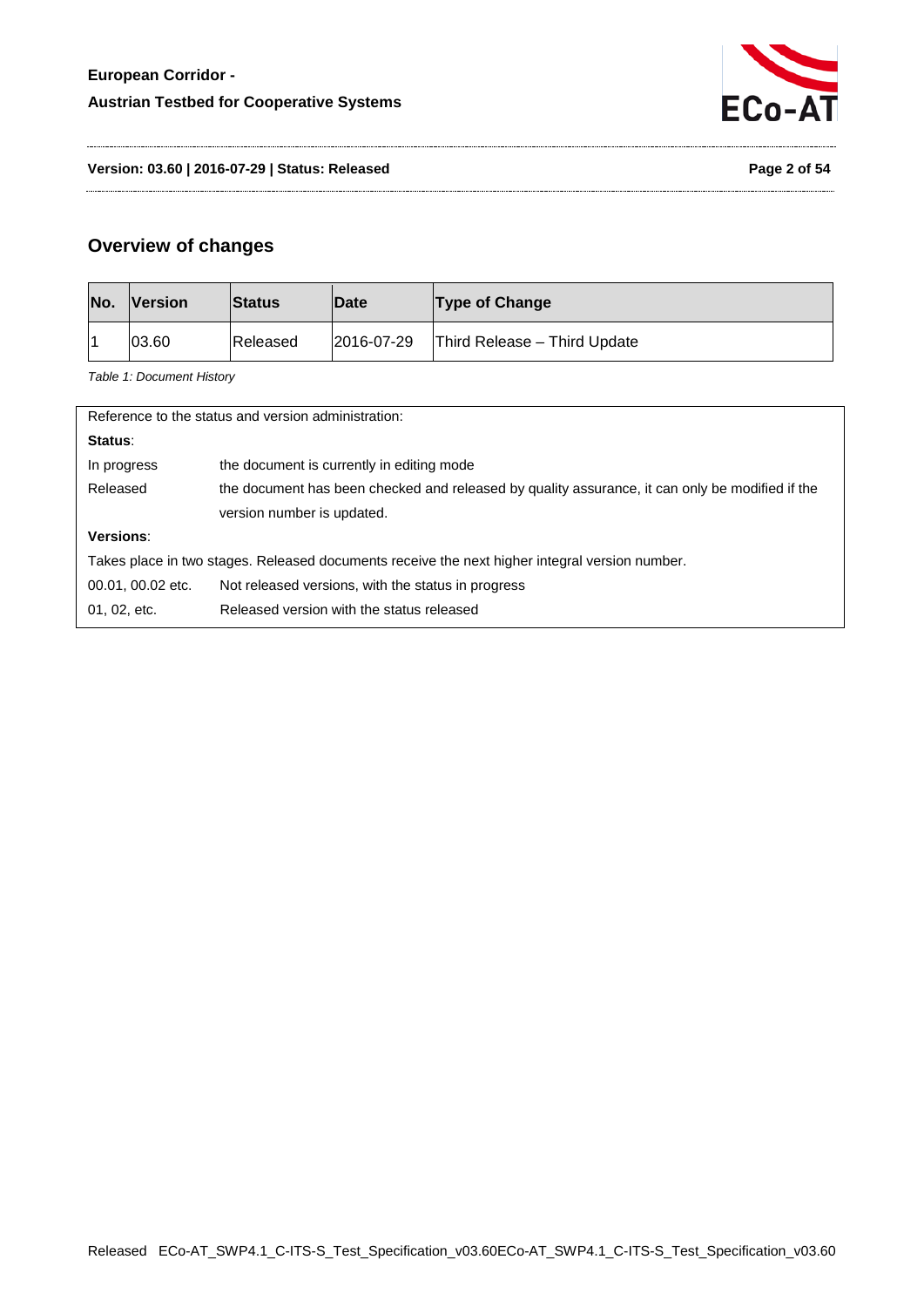

Version: 03.60 | 2016-07-29 | Status: Released

#### **Table of contents**

| 1.1            |  |
|----------------|--|
| 1.2            |  |
| 1.3            |  |
| $\overline{2}$ |  |
| $\overline{3}$ |  |

# **List of Tables**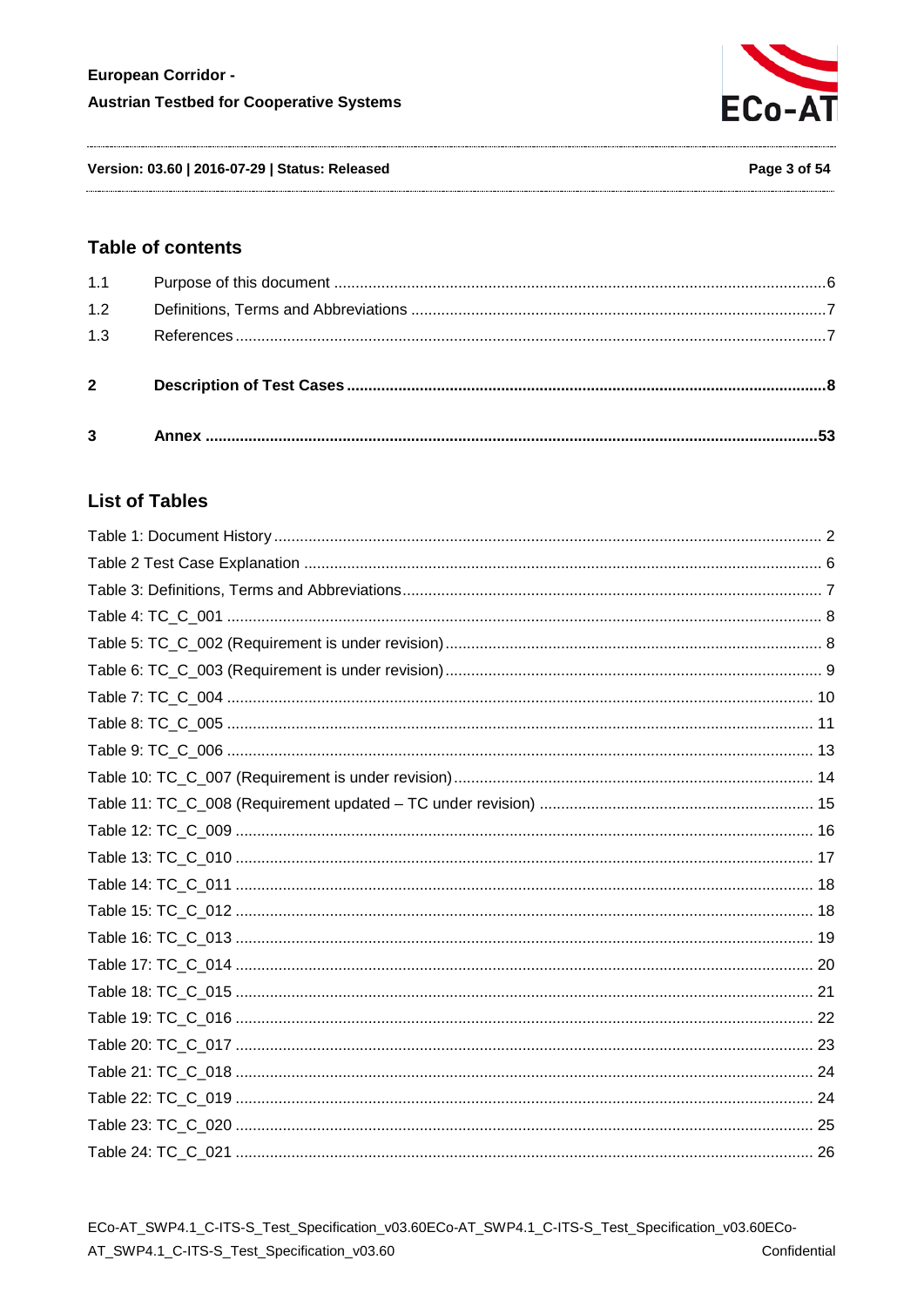

#### Version: 03.60 | 2016-07-29 | Status: Released

#### Page 4 of 54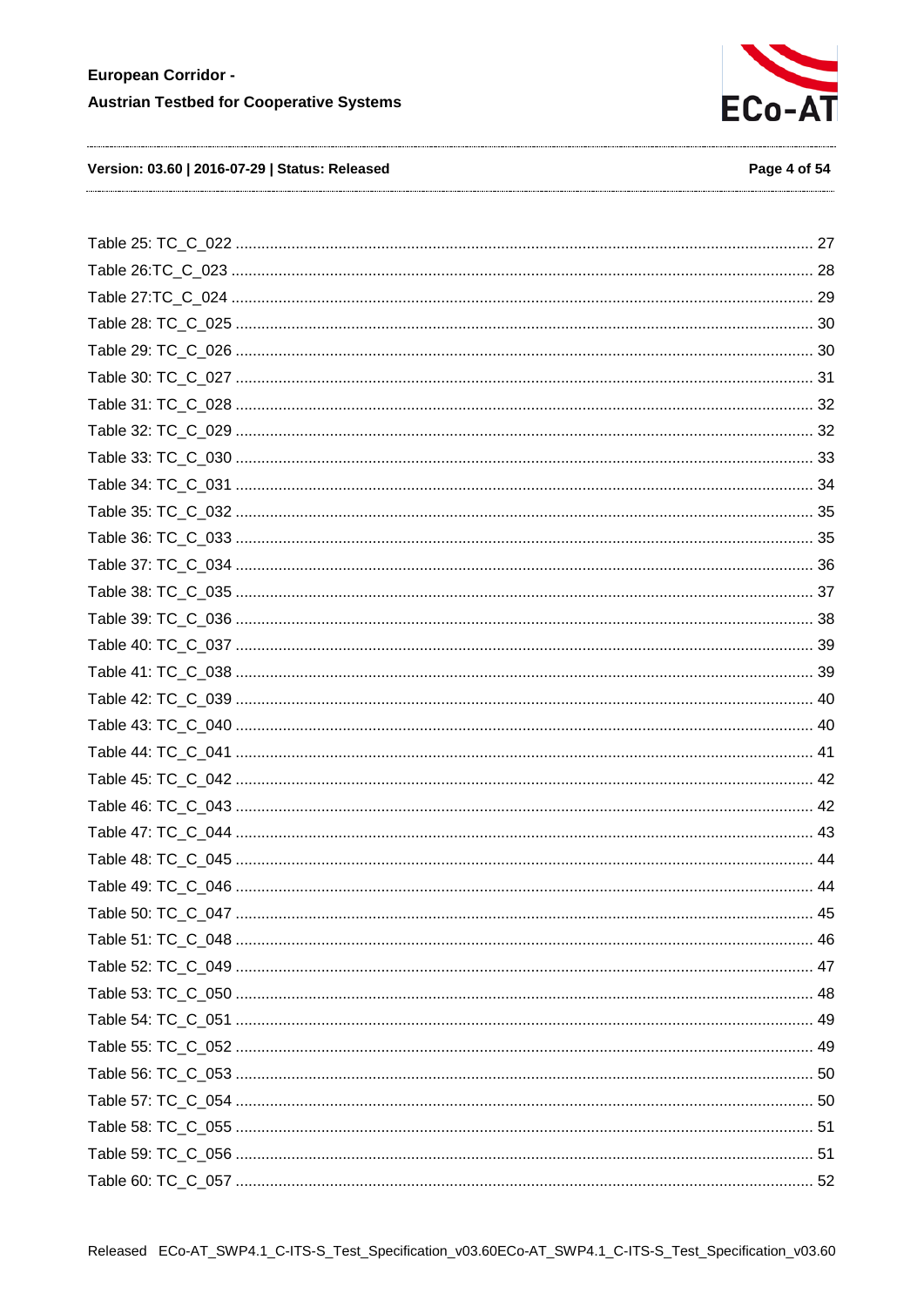

**Version: 03.60 | 2016-07-29 | Status: Released Page 5 of 54**

| $-11.21$<br>$\sim$ 2008 $\sim$ |
|--------------------------------|
|--------------------------------|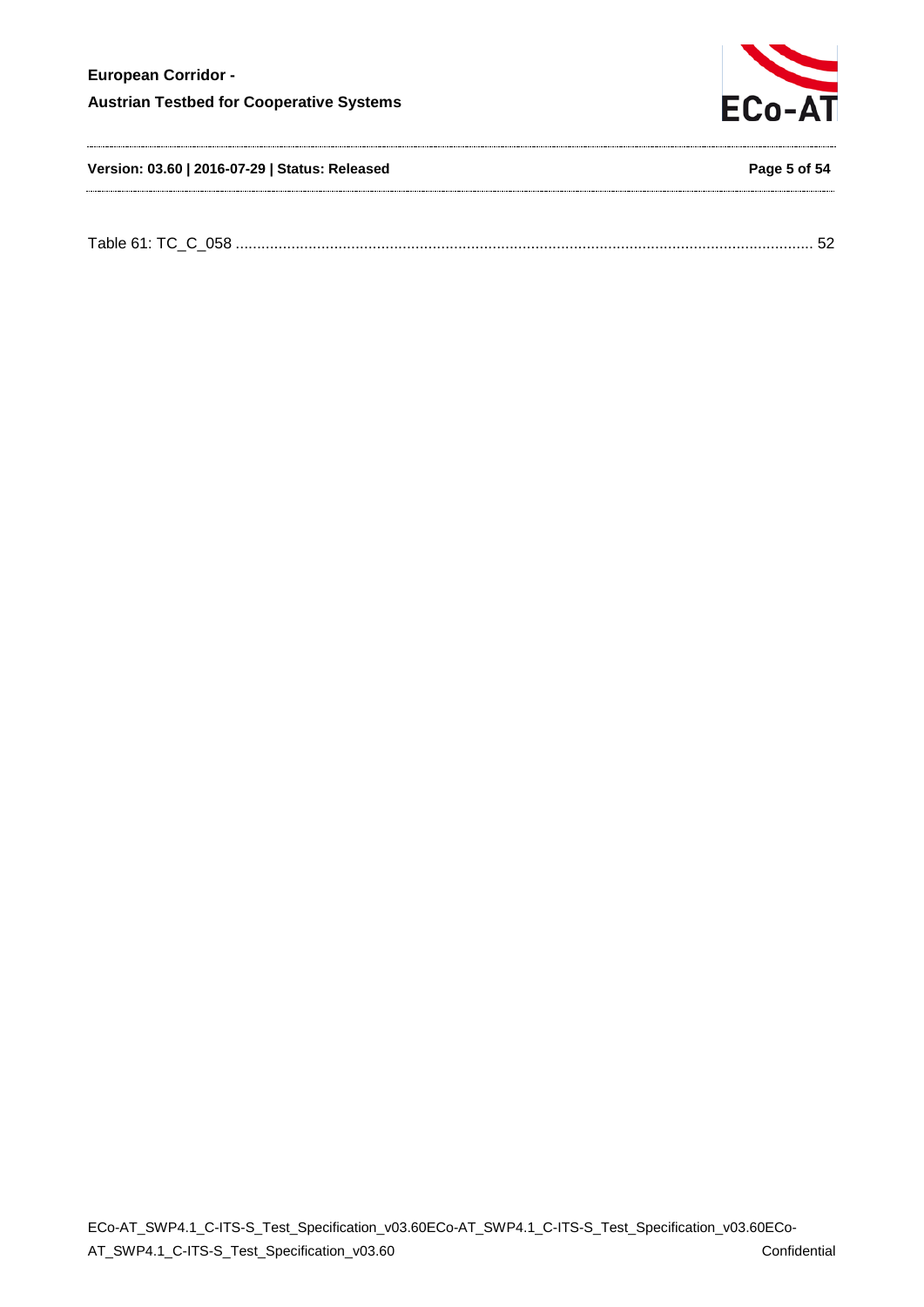

**Version: 03.60 | 2016-07-29 | Status: Released Page 6 of 54**

Document Information

#### <span id="page-5-0"></span>**1.1 Purpose of this document**

This document lists all test cases relevant to the C-ITS-S required for system requirements verification and validation. Each test case is described using the same template striving after completeness and comprehensibility.

<span id="page-5-1"></span>*Table 2 Test Case Explanation*

| <b>Attribute</b>  |                           | <b>Explanation</b>                                                                                         |                                                                                |  |
|-------------------|---------------------------|------------------------------------------------------------------------------------------------------------|--------------------------------------------------------------------------------|--|
| Test case ID      |                           | Unique Identifier with the following format:                                                               |                                                                                |  |
|                   |                           | SWP4.1 C-ITS-S:                                                                                            | TC_C_001                                                                       |  |
|                   |                           | SWP4.2 R-ITS-S:                                                                                            | TC_R_001                                                                       |  |
|                   |                           | <b>SWP4.3 V-ITS-S:</b>                                                                                     | TC_V_001                                                                       |  |
|                   |                           | SWP4.4 Security:                                                                                           | TC_SEC_001                                                                     |  |
|                   |                           |                                                                                                            | SWP4.5 Coexistence: TC_CoEx_001 (or directly a component test case)            |  |
|                   |                           | SWP4.6 use cases:                                                                                          |                                                                                |  |
|                   |                           | TC_IVI_001<br>TC_RWW_001<br>$\bullet$<br>TC_ISS_001<br>$\bullet$<br>TC_CAM_001<br>$\bullet$<br>TC_DENM_001 |                                                                                |  |
|                   |                           | SWP4.7 System Requirements Verification:<br>TC_SYS_001                                                     |                                                                                |  |
| Test case type    |                           | Manual or automatic execution                                                                              |                                                                                |  |
| Test case purpose |                           | State a short name and describe the objective of the test case.                                            |                                                                                |  |
| Test case source  |                           | Unique requirement ID plus short name of the requirement.                                                  |                                                                                |  |
| Test components*  |                           | State the SUT/DUT (can be one device or more devices) of the test case.                                    |                                                                                |  |
|                   | Precondition              | Quote precondition or ID of test case to be executed in advance. A certain                                 |                                                                                |  |
|                   |                           | state of the SUT/DUT might be necessary before test case execution.                                        |                                                                                |  |
|                   | Testing environment       | State the environment of the SUT/ DUT (laboratory test or field test) and the                              |                                                                                |  |
|                   |                           | test tools required for executing the respective test case (e.g. V-ITS-S test tool                         |                                                                                |  |
|                   |                           | for validating ITS-G5).                                                                                    |                                                                                |  |
| Test steps*       |                           |                                                                                                            | Per test step: description, input, and expected output (data with value range) |  |
| #                 | Description               |                                                                                                            | Input(I)/Output(O)/Validation(V)                                               |  |
| 0                 | Description of test step. |                                                                                                            | Input required or output expected for this test step. One                      |  |
|                   |                           |                                                                                                            | validation condition per test case descripted in the last                      |  |
|                   |                           |                                                                                                            | test step.                                                                     |  |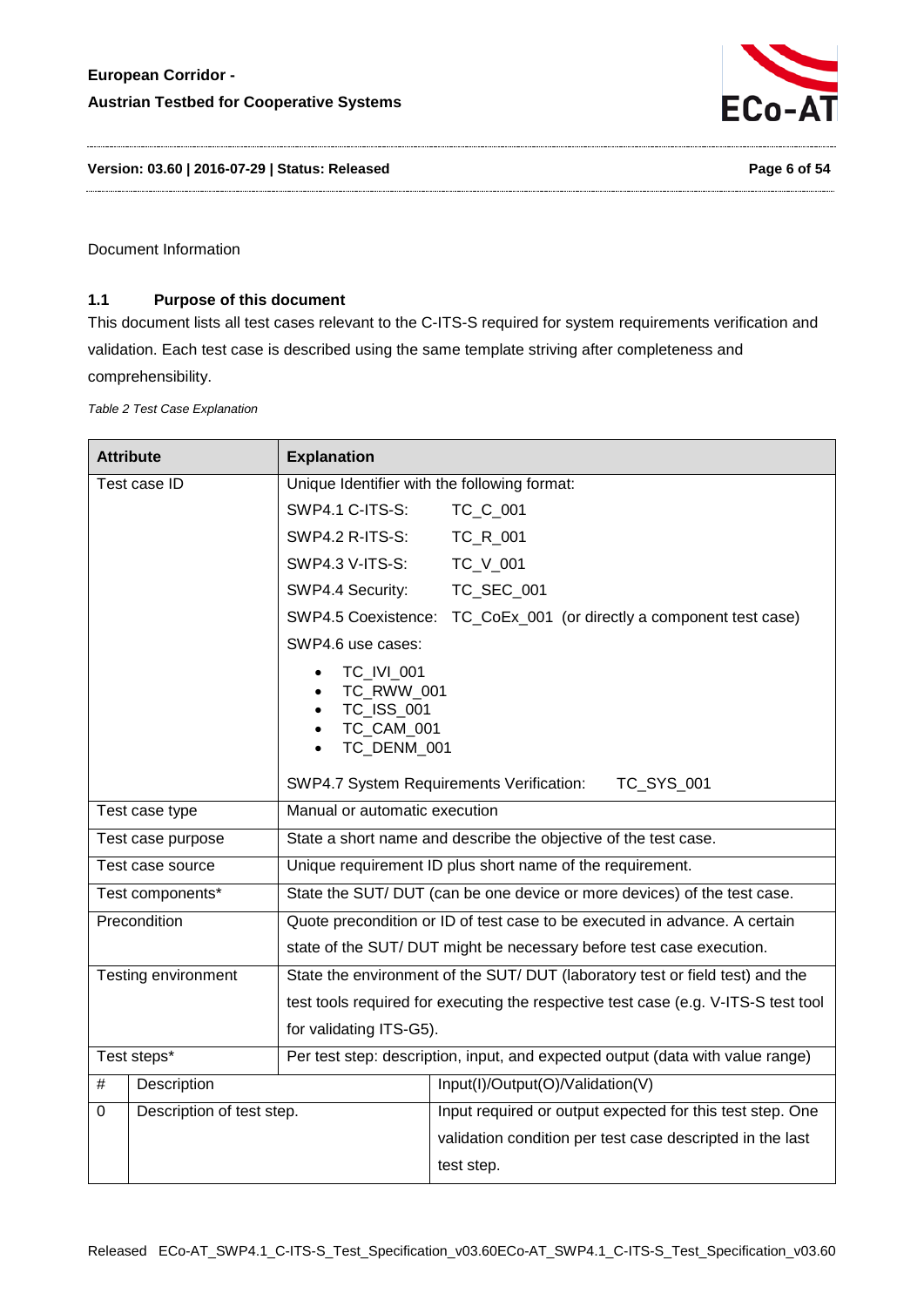

#### **Version: 03.60 | 2016-07-29 | Status: Released Page 7 of 54**

| <b>Attribute</b> |   | <b>Explanation</b>                                 |  |
|------------------|---|----------------------------------------------------|--|
|                  | - |                                                    |  |
| Post condition*  |   | State of test components after test case execution |  |

#### NOTE: \* = several

The list of test cases will be complete, if each requirement from Ref. [ECo-AT SWP2.3 system overview] regarding the component/topic XYZ (e.g. interface IF1) is referenced to at least one test case in this document. Uncompleted test cases will be included in a later version of the document.

| <b>Abbreviation / Term</b> | <b>Definition</b>                                                                                                                                                                 |  |
|----------------------------|-----------------------------------------------------------------------------------------------------------------------------------------------------------------------------------|--|
| <b>HiL</b>                 | Hardware in the loop                                                                                                                                                              |  |
| SiL                        | Software in the loop                                                                                                                                                              |  |
| <b>SUT</b>                 | System under test                                                                                                                                                                 |  |
| Test case                  | High level, implementation free description of a test case. Implementation of<br>test cases shall be handled using test scripts dedicated to the test topic or test<br>component. |  |
| <b>TC</b>                  | Test case                                                                                                                                                                         |  |
| <b>TCC</b>                 | <b>Traffic Control Center</b>                                                                                                                                                     |  |
| <b>TLC</b>                 | <b>Traffic Light Controller</b>                                                                                                                                                   |  |
| UC                         | Use Case                                                                                                                                                                          |  |
| <b>UTC</b>                 | <b>Coordinated Universal Time</b>                                                                                                                                                 |  |
| V-ITS-S                    | <b>Vehicle ITS Station</b>                                                                                                                                                        |  |
| C-ITS-S                    | <b>Central ITS Station</b>                                                                                                                                                        |  |
| R-ITS-S                    | Roadside ITS Station                                                                                                                                                              |  |

#### <span id="page-6-0"></span>**1.2 Definitions, Terms and Abbreviations**

<span id="page-6-2"></span>*Table 3: Definitions, Terms and Abbreviations*

#### <span id="page-6-1"></span>**1.3 References**

All references in this document can be found in the master table of references available in the "ECo-AT\_SWP2.3\_MasterTableOfReferences\_v03.60.pdf" document.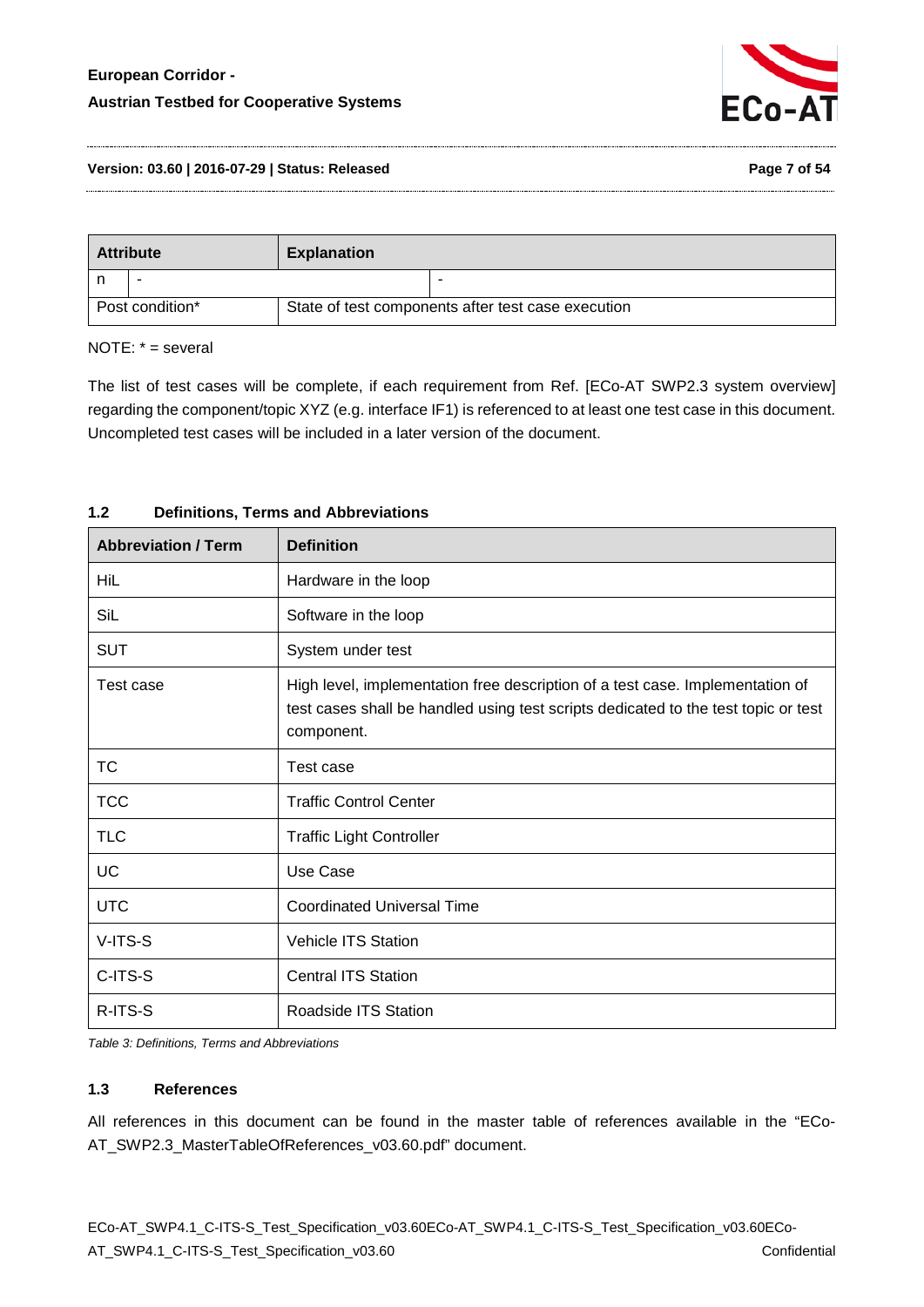

**Version: 03.60 | 2016-07-29 | Status: Released Page 8 of 54**

# <span id="page-7-0"></span>**2 Description of Test Cases**

<span id="page-7-1"></span>*Table 4: TC\_C\_001*

| <b>Attribute</b>             |                     | <b>Explanation</b>                                                                                                               |                                                                            |  |
|------------------------------|---------------------|----------------------------------------------------------------------------------------------------------------------------------|----------------------------------------------------------------------------|--|
| Test case ID                 |                     | TC_C_001                                                                                                                         |                                                                            |  |
|                              | Test case type      | Manual                                                                                                                           |                                                                            |  |
|                              | Test case purpose   | Unique messages                                                                                                                  |                                                                            |  |
|                              |                     |                                                                                                                                  | Verify that messages generated by the C-ITS-S have a unique identification |  |
|                              |                     | based on "datexMsgID"                                                                                                            |                                                                            |  |
|                              | Test case source    | R_G_002 Unique messages                                                                                                          |                                                                            |  |
|                              | Test components*    | C-ITS-S                                                                                                                          |                                                                            |  |
|                              | Precondition        |                                                                                                                                  | New messages come from IF1 interface (any types)                           |  |
|                              |                     | ITS messages on IF3 should be generated out of a different IF1 payload                                                           |                                                                            |  |
|                              | Testing environment | Both, field test and laboratory test are usable on the level of component test.                                                  |                                                                            |  |
|                              |                     | Required components:                                                                                                             |                                                                            |  |
|                              |                     | C-ITS-S (DUT)<br>$\bullet$                                                                                                       |                                                                            |  |
|                              |                     | TCC test tool in order to trigger data through IF1<br>C-ITS-S test tool, in order to inspect the generated messages<br>$\bullet$ |                                                                            |  |
|                              |                     |                                                                                                                                  |                                                                            |  |
| Test steps*                  |                     |                                                                                                                                  |                                                                            |  |
| #                            | Description         |                                                                                                                                  | Input(I)/Output(O)/Validation(V)                                           |  |
| $\mathbf 0$                  | Generate a message  |                                                                                                                                  | I: data received from IF1 for message generation                           |  |
|                              |                     |                                                                                                                                  | O: first message generated with an identifier (i.e.                        |  |
|                              |                     |                                                                                                                                  | datexMsgID)                                                                |  |
| 1<br>Generate a new message  |                     |                                                                                                                                  | I: new data received from IF1 for message generation                       |  |
|                              |                     |                                                                                                                                  | O: second message generated with an identifier (i.e.                       |  |
|                              |                     |                                                                                                                                  | datexMsgID)                                                                |  |
| Check unique identifier<br>2 |                     |                                                                                                                                  | I: First and second message generated                                      |  |
|                              |                     |                                                                                                                                  | V: message identifiers (i.e. datexMsgID) are different                     |  |
| Postcondition*               |                     |                                                                                                                                  |                                                                            |  |

<span id="page-7-2"></span>*Table 5: TC\_C\_002 (Requirement is under revision)*

| <b>Attribute</b> | <b>Explanation</b> |
|------------------|--------------------|
| Test case ID     | TC_C_002           |
| Test case type   | Manual             |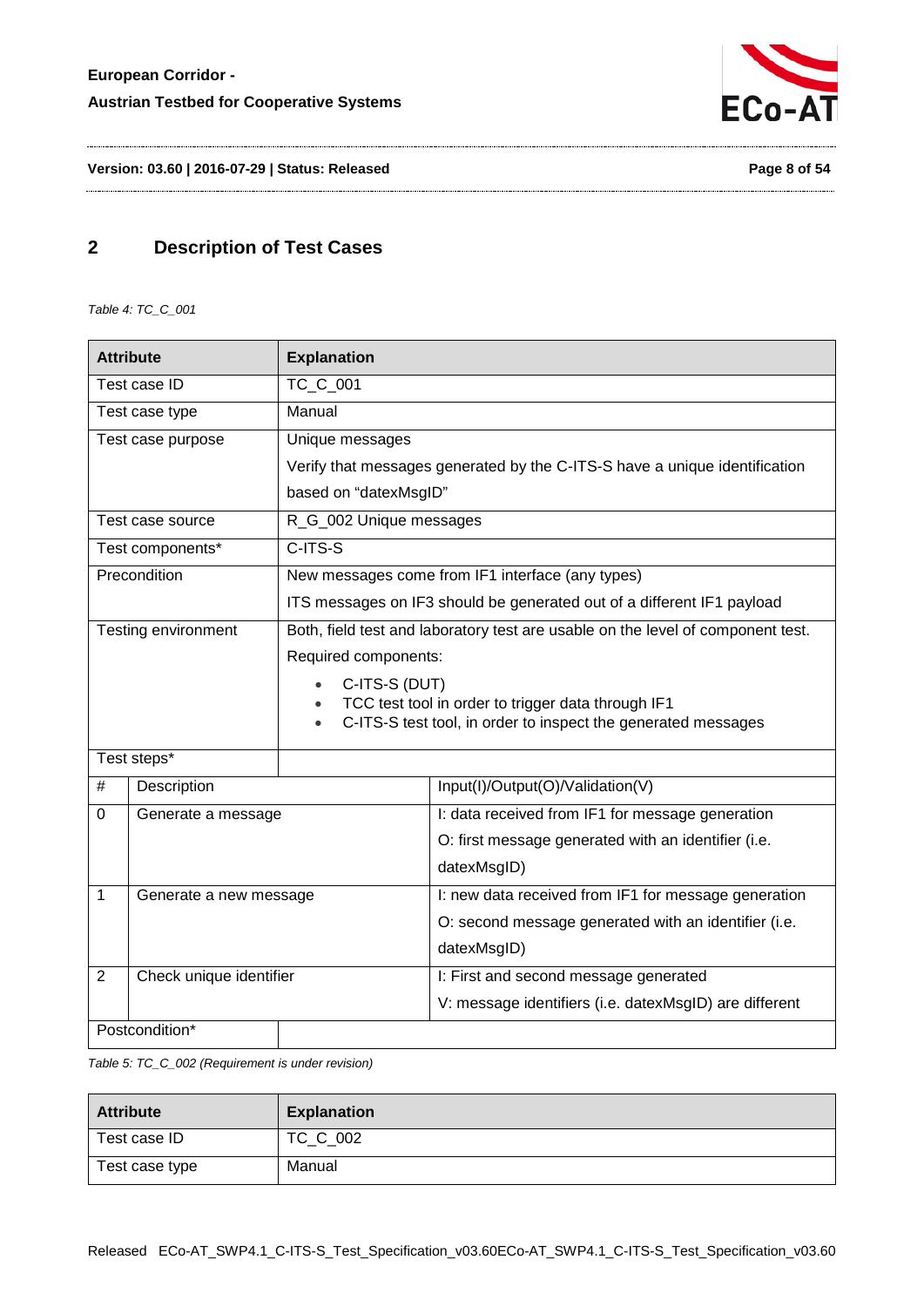

#### **Version: 03.60 | 2016-07-29 | Status: Released Page 9 of 54**

| <b>Attribute</b>  |                                          | <b>Explanation</b>                                                           |                                                                                 |  |
|-------------------|------------------------------------------|------------------------------------------------------------------------------|---------------------------------------------------------------------------------|--|
| Test case purpose |                                          | Check of message content (IVI)                                               |                                                                                 |  |
|                   |                                          | Verification that IVI messages are generated (i.e. structure and contents)   |                                                                                 |  |
|                   |                                          | according to the specification.                                              |                                                                                 |  |
|                   | Test case source                         | R_G_003 Check of message content                                             |                                                                                 |  |
|                   | Test components*                         | C-ITS-S                                                                      |                                                                                 |  |
|                   | Precondition                             | The C-ITS is able to receive DATEX II messages related to the signage either |                                                                                 |  |
|                   |                                          | from a test environment or from a real control system.                       |                                                                                 |  |
|                   | Testing environment                      |                                                                              | Both, field test and laboratory test are usable on the level of component test. |  |
|                   |                                          | Required components:                                                         |                                                                                 |  |
|                   |                                          | C-ITS-S (DUT)                                                                |                                                                                 |  |
|                   |                                          |                                                                              | TCC test tool in order to trigger messages through IF1                          |  |
|                   | Test steps*                              |                                                                              |                                                                                 |  |
| $\#$              | Description                              |                                                                              | Input(I)/Output(O)/Validation(V)                                                |  |
| 0                 | Generate DATEX II message on the         |                                                                              | (O) DATEX II message with signage content                                       |  |
|                   | IF1 with signage content in test         |                                                                              |                                                                                 |  |
|                   | environment or from real traffic control |                                                                              |                                                                                 |  |
|                   | system.                                  |                                                                              |                                                                                 |  |
| 1                 | Receive DATEX II message from IF1 in     |                                                                              | (I) DATEX II message with signage content                                       |  |
|                   | C-ITS-S                                  |                                                                              |                                                                                 |  |
| $\overline{2}$    | Message is transformed in the C-ITS-S    |                                                                              |                                                                                 |  |
|                   | into a IVI-message.                      |                                                                              |                                                                                 |  |
| 3                 | IVI-message is sent via IF3 to a test    |                                                                              | (O) IVI-message according to the standard defined in                            |  |
|                   | environment or to a R-ITS-S              |                                                                              | ECo-AT (ETSI?)                                                                  |  |
| 4                 | Copy and print IVI-message in XML-       |                                                                              | (O) XML-structure                                                               |  |
|                   | format                                   |                                                                              |                                                                                 |  |
| 5                 | Comparison                               |                                                                              | (V) Compare XML structure with predefined structure;                            |  |
|                   |                                          |                                                                              | check on deviations                                                             |  |
| Postcondition*    |                                          |                                                                              |                                                                                 |  |

#### <span id="page-8-0"></span>*Table 6: TC\_C\_003 (Requirement is under revision)*

| <b>Attribute</b> | <b>Explanation</b> |
|------------------|--------------------|
| Test case ID     | TC_C_003           |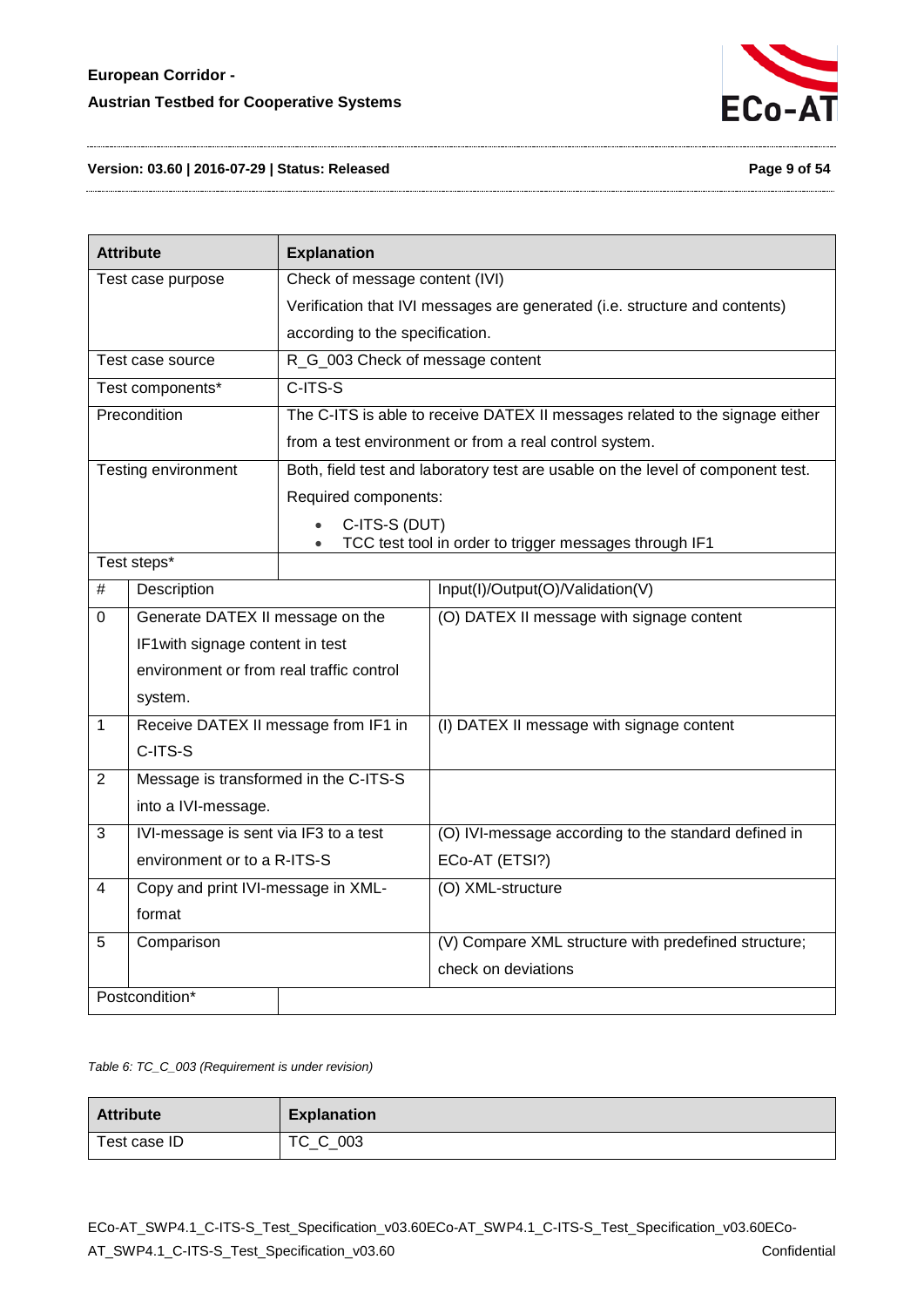

**Version: 03.60 | 2016-07-29 | Status: Released Page 10 of 54**

| <b>Attribute</b>                                     |                                           | <b>Explanation</b>               |                                                                                 |
|------------------------------------------------------|-------------------------------------------|----------------------------------|---------------------------------------------------------------------------------|
| Manual<br>Test case type                             |                                           |                                  |                                                                                 |
| Check of message content (DENM)<br>Test case purpose |                                           |                                  |                                                                                 |
|                                                      |                                           |                                  | Verification that DENM messages are generated (i.e. structure and contents)     |
|                                                      |                                           | according to the specification.  |                                                                                 |
|                                                      | Test case source                          | R_G_003 Check of message content |                                                                                 |
|                                                      | Test components*                          | $C-ITS-S$                        |                                                                                 |
|                                                      | Precondition                              | A DENM message has been created  |                                                                                 |
|                                                      | Testing environment                       |                                  | Both, field test and laboratory test are usable on the level of component test. |
|                                                      |                                           | Required components:             |                                                                                 |
|                                                      |                                           | C-ITS-S (DUT)                    |                                                                                 |
|                                                      |                                           |                                  | TCC test tool in order to trigger messages through IF1                          |
|                                                      | Test steps*                               |                                  |                                                                                 |
| $\#$                                                 | Description                               |                                  | Input(I)/Output(O)/Validation(V)                                                |
| $\mathbf 0$                                          | Generate DATEX II message on the IF1      |                                  | (O) DATEX II message with event content                                         |
|                                                      | with event content in test environment or |                                  |                                                                                 |
|                                                      | from real traffic control system.         |                                  |                                                                                 |
| 1                                                    | Receive DATEX II message from IF1 in      |                                  | (I) DATEX II message with event content                                         |
|                                                      | C-ITS-S                                   |                                  |                                                                                 |
| $\overline{2}$                                       | Message is transformed in the C-ITS-S     |                                  |                                                                                 |
|                                                      | into a DENM-message.                      |                                  |                                                                                 |
| $\sqrt{3}$                                           | DENM-message is sent via IF3 to a test    |                                  | (O) DENM-message according to the standard defined                              |
|                                                      | environment or to a R-ITS-S               |                                  | in ECo-AT (ETSI?)                                                               |
| 4                                                    | Copy and print DENM-message in XML-       |                                  | XML-structure                                                                   |
| format                                               |                                           |                                  |                                                                                 |
| 5                                                    |                                           |                                  | (V) Compare XML-structure with predefined structure;                            |
|                                                      |                                           |                                  | check on deviations                                                             |
|                                                      | Postcondition*                            |                                  |                                                                                 |

<span id="page-9-0"></span>*Table 7: TC\_C\_004*

| <b>Attribute</b>  | <b>Explanation</b>       |
|-------------------|--------------------------|
| Test case ID      | TC C 004                 |
| Test case type    | Manual                   |
| Test case purpose | Configuration of R-ITS-S |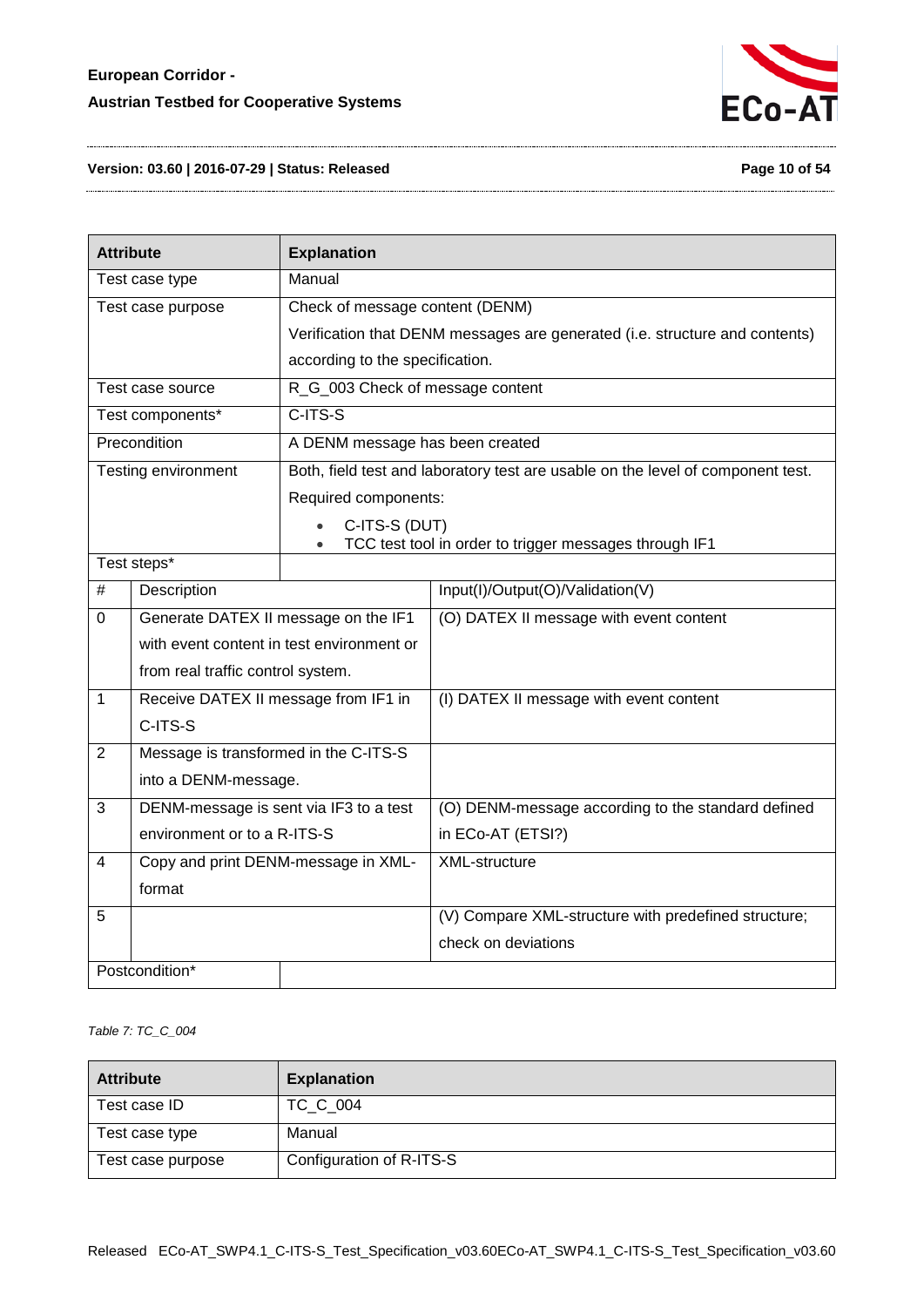

#### **Version: 03.60 | 2016-07-29 | Status: Released Page 11 of 54**

|                   | <b>Attribute</b>                        | <b>Explanation</b>               |                                                                                 |
|-------------------|-----------------------------------------|----------------------------------|---------------------------------------------------------------------------------|
|                   |                                         |                                  | Prove that the parameters (system parameter sets, firmware update) of the R-    |
|                   |                                         | ITS-S can be adjusted.           |                                                                                 |
|                   | Test case source                        | R_C_030 Configuration of R-ITS-S |                                                                                 |
|                   | Test components*                        | C-ITS-S                          |                                                                                 |
|                   | Precondition                            |                                  | At least one device (R-ITS-S) is connected, that parameters are visible. The    |
|                   |                                         |                                  | parameters of this device can be adjusted.                                      |
|                   | Testing environment                     |                                  | Both, field test and laboratory test are usable on the level of component test. |
|                   |                                         | Required components:             |                                                                                 |
|                   |                                         | C-ITS-S (DUT)                    |                                                                                 |
|                   |                                         |                                  | TCC test tool in order to trigger a DENM as input for IF1                       |
| Test steps*       |                                         |                                  |                                                                                 |
| #                 | Description                             |                                  | Input(I)/Output(O)/Validation(V)                                                |
| $\Omega$          | Select one R-ITS-S at the C-ITS-S       |                                  | O: R-ITS-S selected                                                             |
| 1                 | Open menu for setting the parameters of |                                  | O: parameter setting view opened                                                |
|                   | the selected R-ITS-S at the C-ITS-S     |                                  |                                                                                 |
| $\overline{2}$    | Change one or more parameters of a R-   |                                  | I: new parameter                                                                |
|                   | ITS-S                                   |                                  | O: new parameter is configured on the interface                                 |
| 3                 | Send parameters to selected R-ITS-S     |                                  |                                                                                 |
| 4                 | Check via the GUI of the C-ITS-S        |                                  | V: Changed parameters are configured on the R-ITS-S                             |
| changed parameter |                                         |                                  |                                                                                 |
| Postcondition*    |                                         |                                  | Parameters of the R-ITS-S has been changed.                                     |

#### <span id="page-10-0"></span>*Table 8: TC\_C\_005*

| <b>Attribute</b>  | <b>Explanation</b>                                                         |  |
|-------------------|----------------------------------------------------------------------------|--|
| Test case ID      | TC C 005                                                                   |  |
| Test case type    | Manual or automatic execution, manual Validation.                          |  |
| Test case purpose | R-ITS-S selection for message distribution                                 |  |
|                   | The C-ITS-S shall be able to send DENM data and IVI data to a subset of R- |  |
|                   | ITS-Ss. This subset shall be chosen, based on the R-ITS-S dissemination    |  |
|                   | selection method (circle method).                                          |  |
|                   | Prove that only R-ITS-Ss in the relevant area according to the defined     |  |
|                   | algorithm (circle method) are chosen for message distribution.             |  |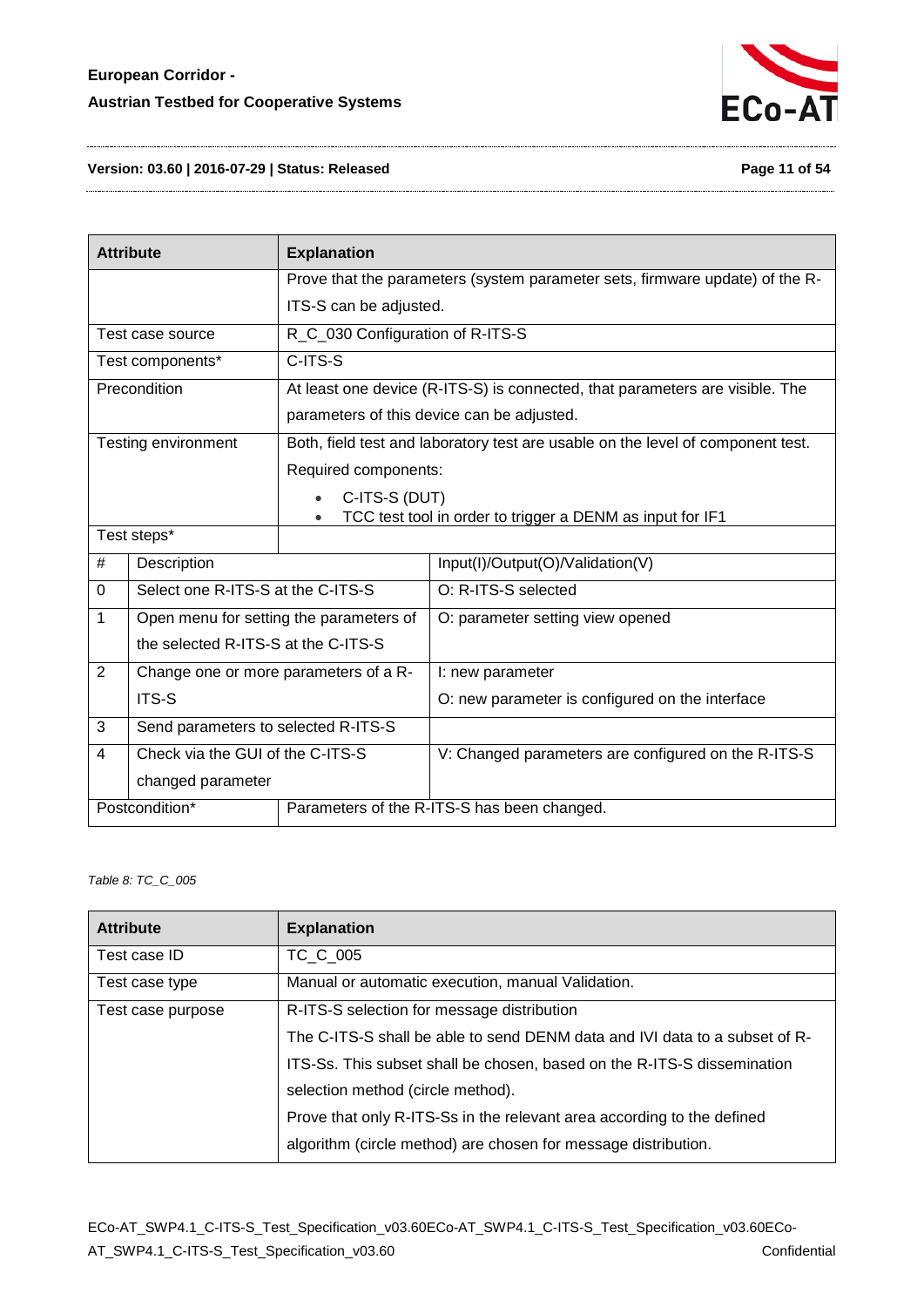

#### **Version: 03.60 | 2016-07-29 | Status: Released Page 12 of 54**

|   | <b>Attribute</b>                    | <b>Explanation</b>                                                          |                                                                                                                                |  |
|---|-------------------------------------|-----------------------------------------------------------------------------|--------------------------------------------------------------------------------------------------------------------------------|--|
|   | Test case source                    | R_C_017: R-ITS-S selection for message distribution                         |                                                                                                                                |  |
|   | Test components*                    | <b>DUT: C-ITS-S</b>                                                         |                                                                                                                                |  |
|   | Precondition                        | C-ITS-S (DUT) is up and running                                             |                                                                                                                                |  |
|   |                                     |                                                                             | C-ITS-S is configured with at least 4 R-ITS-Ss (2 R-ITS-S positions are inside                                                 |  |
|   |                                     | the dissemination radius, 2 R-ITS-S positions are outside the dissemination |                                                                                                                                |  |
|   |                                     | radius)                                                                     |                                                                                                                                |  |
|   |                                     |                                                                             | Dissemination radius and event position are configured that 2 R-ITS-S are                                                      |  |
|   |                                     |                                                                             | inside the dissemination radius, 2 R-ITS-S are outside the dissemination                                                       |  |
|   |                                     | radius                                                                      |                                                                                                                                |  |
|   |                                     |                                                                             | Predefined DENM content for ECo-AT other DENM applications                                                                     |  |
|   |                                     |                                                                             | a) C-ITS-S test tool is up and running or                                                                                      |  |
|   | Testing environment                 |                                                                             | b) R-ITS-Ss in the field are up and running<br>Both, field test and laboratory test are usable on the level of component test. |  |
|   |                                     | Required components:                                                        |                                                                                                                                |  |
|   |                                     | C-ITS-S (DUT)                                                               |                                                                                                                                |  |
|   |                                     | $\bullet$                                                                   | C-ITS-S test tool in order to trigger a DENM as input for the                                                                  |  |
|   |                                     | dissemination algorithm                                                     | a) C-ITS-S test tool, in order to inspect to which R-ITS-S the                                                                 |  |
|   |                                     |                                                                             | messages are distributed or                                                                                                    |  |
|   |                                     | $\circ$                                                                     | b) R-ITS-Ss in the field connected to the C-ITS-S<br>R-ITS-S test tool, in order to inspect if a message is received           |  |
|   | Test steps*                         |                                                                             |                                                                                                                                |  |
| # | Description                         |                                                                             | Input(I)/Output(O)/Validation(V)                                                                                               |  |
| 0 | trigger at C-ITS-S to generate DENM |                                                                             | I: trigger at C-ITS-S to generate DENM                                                                                         |  |
|   | with predefined content             |                                                                             | O: DENM message for dissemination algorithm                                                                                    |  |
|   |                                     |                                                                             | (dissemination algorithm is configured as stated in                                                                            |  |
|   |                                     |                                                                             | preconditions)                                                                                                                 |  |
| 1 |                                     | dissemination algorithm selects R-ITS-Ss                                    |                                                                                                                                |  |
|   | for message distribution            |                                                                             | I: DENM message as input for the dissemination                                                                                 |  |
|   |                                     |                                                                             | algorithm                                                                                                                      |  |
|   |                                     |                                                                             | O: DENM is distributed to the relevant R-ITS-S (2 R-ITS-                                                                       |  |
|   |                                     |                                                                             | S positions are inside the dissemination radius, 2 R-ITS-                                                                      |  |
|   |                                     |                                                                             | S positions are outside the dissemination radius)                                                                              |  |
|   |                                     |                                                                             | V:                                                                                                                             |  |
|   |                                     |                                                                             | a) Check at the C-ITS-S test tool, if the 2 relevant R-ITS-                                                                    |  |
|   |                                     |                                                                             | S are selected for message distribution                                                                                        |  |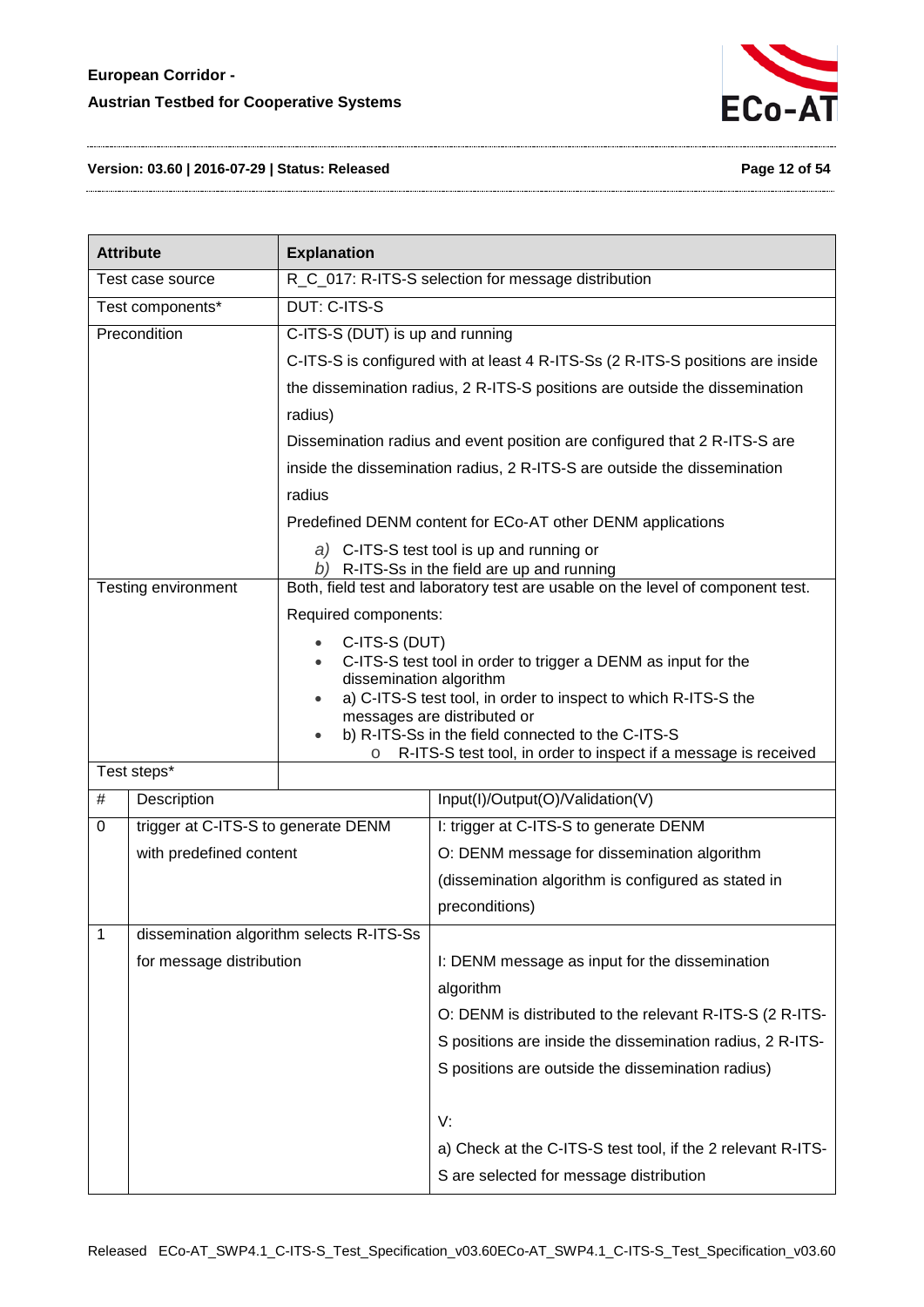

**Version: 03.60 | 2016-07-29 | Status: Released Page 13 of 54**

| <b>Attribute</b> | <b>Explanation</b> |                                                           |
|------------------|--------------------|-----------------------------------------------------------|
|                  |                    | a) check if the 2 not relevant R-ITS-S are not chosen for |
|                  |                    | message distribution                                      |
|                  |                    | or                                                        |
|                  |                    | b) Check if the 2 relevant R-ITS-S received the DENM      |
|                  |                    | data                                                      |
|                  |                    | b) check if the 2 not relevant R-ITS-Ss did not receive   |
|                  |                    | the DENM data                                             |
| Postcondition*   |                    |                                                           |

<span id="page-12-0"></span>*Table 9: TC\_C\_006*

|          | <b>Attribute</b>                   | <b>Explanation</b>               |                                                                                 |
|----------|------------------------------------|----------------------------------|---------------------------------------------------------------------------------|
|          | Test case ID                       | TC C 006                         |                                                                                 |
|          | Test case type                     | Manual                           |                                                                                 |
|          | Test case purpose                  | Firmware upload to R-ITS-S       |                                                                                 |
|          |                                    |                                  | Demonstrate that the C-ITS-S is able to upload firmware through IF3 to a R-     |
|          |                                    | ITS-S.                           |                                                                                 |
|          | Test case source                   | R_C_030 Configuration of R-ITS-S |                                                                                 |
|          | Test components*                   | C-ITS-S                          |                                                                                 |
|          | Precondition                       |                                  | At least one R-ITS-S must be connected.                                         |
|          | Testing environment                |                                  | Both, field test and laboratory test are usable on the level of component test. |
|          |                                    | Required components:             |                                                                                 |
|          |                                    | C-ITS-S (DUT)                    |                                                                                 |
|          | Test steps*                        | R-ITS-S                          |                                                                                 |
|          |                                    |                                  |                                                                                 |
| #        | Description                        |                                  | Input(I)/Output(O)/Validation(V)                                                |
| $\Omega$ | Open C-ITS-S GUI for upload        |                                  | O: Screen / window for firmware upload                                          |
| 1        | Select file type and file name     |                                  | I: File name                                                                    |
| 2        | Select one R-ITS-S                 |                                  | I: Name of R-ITS-S                                                              |
| 3        | Start upload                       |                                  | I: Start command / Enter                                                        |
| 4        | Open upload list of C-ITS-S        |                                  | O: The R-ITS-S selected appears in the list on                                  |
|          |                                    |                                  | succeeded uploads                                                               |
| 5        | Inspect firmware upload at R-ITS-S |                                  | V: check R-ITS-S firmware version                                               |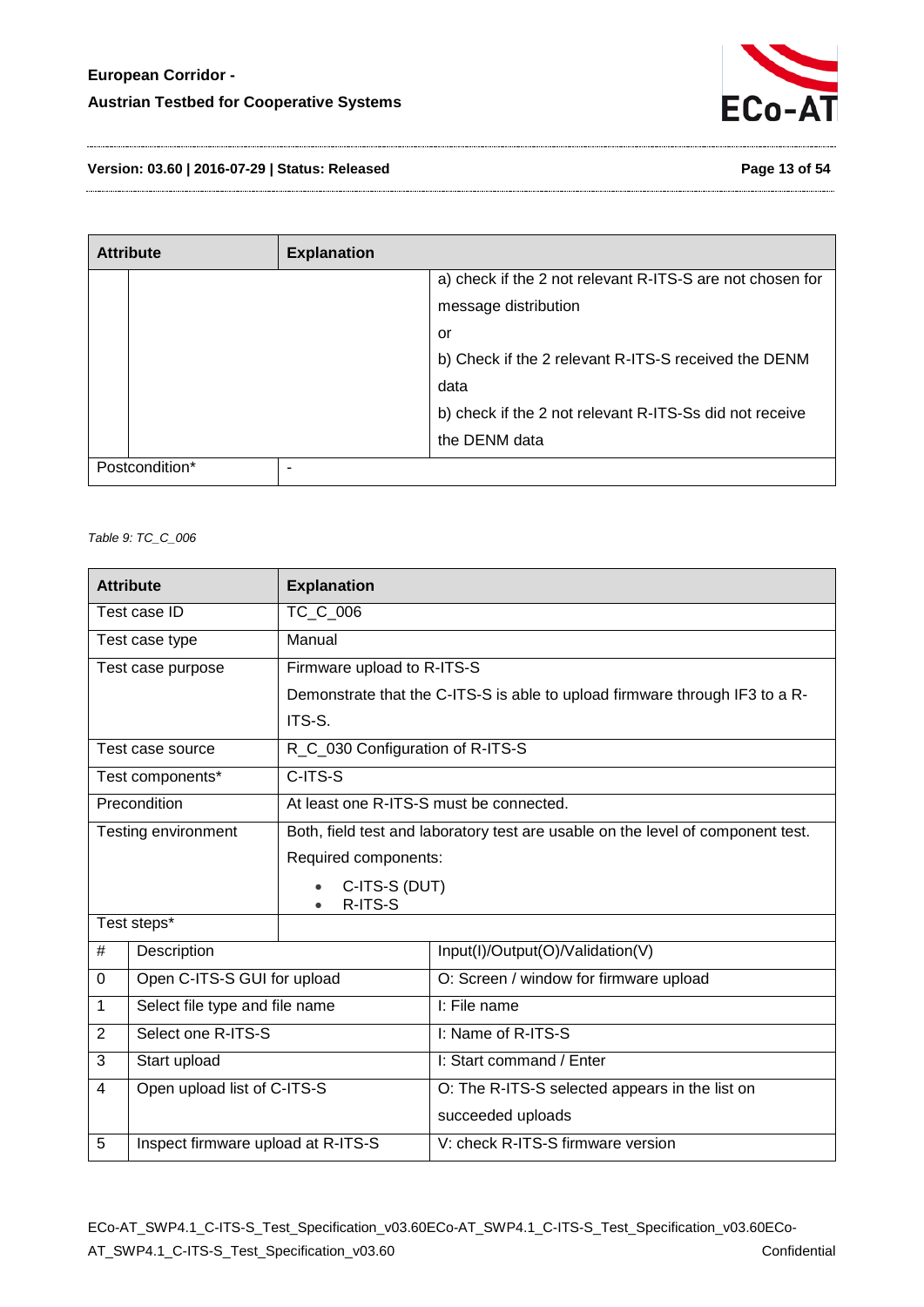

**Version: 03.60 | 2016-07-29 | Status: Released Page 14 of 54**

| <b>Attribute</b> | <b>Explanation</b> |
|------------------|--------------------|
| Postcondition*   |                    |

<span id="page-13-0"></span>

| <b>Attribute</b>                                                         |                                        | <b>Explanation</b>                                                                                                                  |                                                                                                                                                                                                    |
|--------------------------------------------------------------------------|----------------------------------------|-------------------------------------------------------------------------------------------------------------------------------------|----------------------------------------------------------------------------------------------------------------------------------------------------------------------------------------------------|
|                                                                          | Test case ID                           | TC_C_007                                                                                                                            |                                                                                                                                                                                                    |
|                                                                          | Test case type                         | Manual or automatic execution, manual Validation.                                                                                   |                                                                                                                                                                                                    |
|                                                                          | Test case purpose                      |                                                                                                                                     | Configuration of CAM aggregation parameters                                                                                                                                                        |
|                                                                          |                                        |                                                                                                                                     | The CAM aggregation parameters for each R-ITS-S shall be configurable                                                                                                                              |
|                                                                          |                                        |                                                                                                                                     | from the C-ITS-S. Following parameters shall be configurable:                                                                                                                                      |
|                                                                          |                                        | Short collection interval<br>Long collection interval<br>٠<br>Detection zones<br>$\circ$<br>$\circ$<br>$\circ$<br>Groups<br>$\circ$ | Detection zone (18)<br>Detection zone ID<br>Geo area<br>Rectangle method<br>٠<br>Heading method<br>٠<br>Station type group (18)<br>Short station type group ID<br>Station type (17)<br>٠           |
| R_C_076: Configuration of CAM Aggregation Parameters<br>Test case source |                                        |                                                                                                                                     |                                                                                                                                                                                                    |
|                                                                          | Test components*                       | <b>DUT: C-ITS-S</b>                                                                                                                 |                                                                                                                                                                                                    |
| Precondition                                                             |                                        | C-ITS-S up and running                                                                                                              |                                                                                                                                                                                                    |
|                                                                          |                                        | R-ITS-S test tools up and running                                                                                                   |                                                                                                                                                                                                    |
|                                                                          |                                        |                                                                                                                                     | Connection between R-ITS-S and C-ITS-S (IF3) is established (TC_R_XXX)                                                                                                                             |
|                                                                          | Testing environment                    |                                                                                                                                     | Both, field test and laboratory test are usable on the level of component test.                                                                                                                    |
|                                                                          |                                        | Required components:                                                                                                                |                                                                                                                                                                                                    |
| C-ITS-S (DUT)                                                            |                                        |                                                                                                                                     | R-ITS-S test tool (R-ITS-S or emulated R-ITS-S) with ability to receive<br>a set provided CAM aggregation configuration from C-ITS-S<br>R-ITS-S test tool to inspect aggregated data configuration |
|                                                                          | Test steps*                            |                                                                                                                                     |                                                                                                                                                                                                    |
| #                                                                        | Description                            |                                                                                                                                     | Input(I)/Output(O)/Validation(V)                                                                                                                                                                   |
| Configuration of CAM aggregation on C-<br>0                              |                                        |                                                                                                                                     | I: manual configuration of CAM aggregation parameters                                                                                                                                              |
|                                                                          | ITS-S and transmission to R-ITS-S test |                                                                                                                                     | on C-ITS-S                                                                                                                                                                                         |
| tool                                                                     |                                        |                                                                                                                                     | O: C-ITS-S sends CAM aggregation configuration to R-                                                                                                                                               |
|                                                                          |                                        |                                                                                                                                     | ITS-S test tool via IF3                                                                                                                                                                            |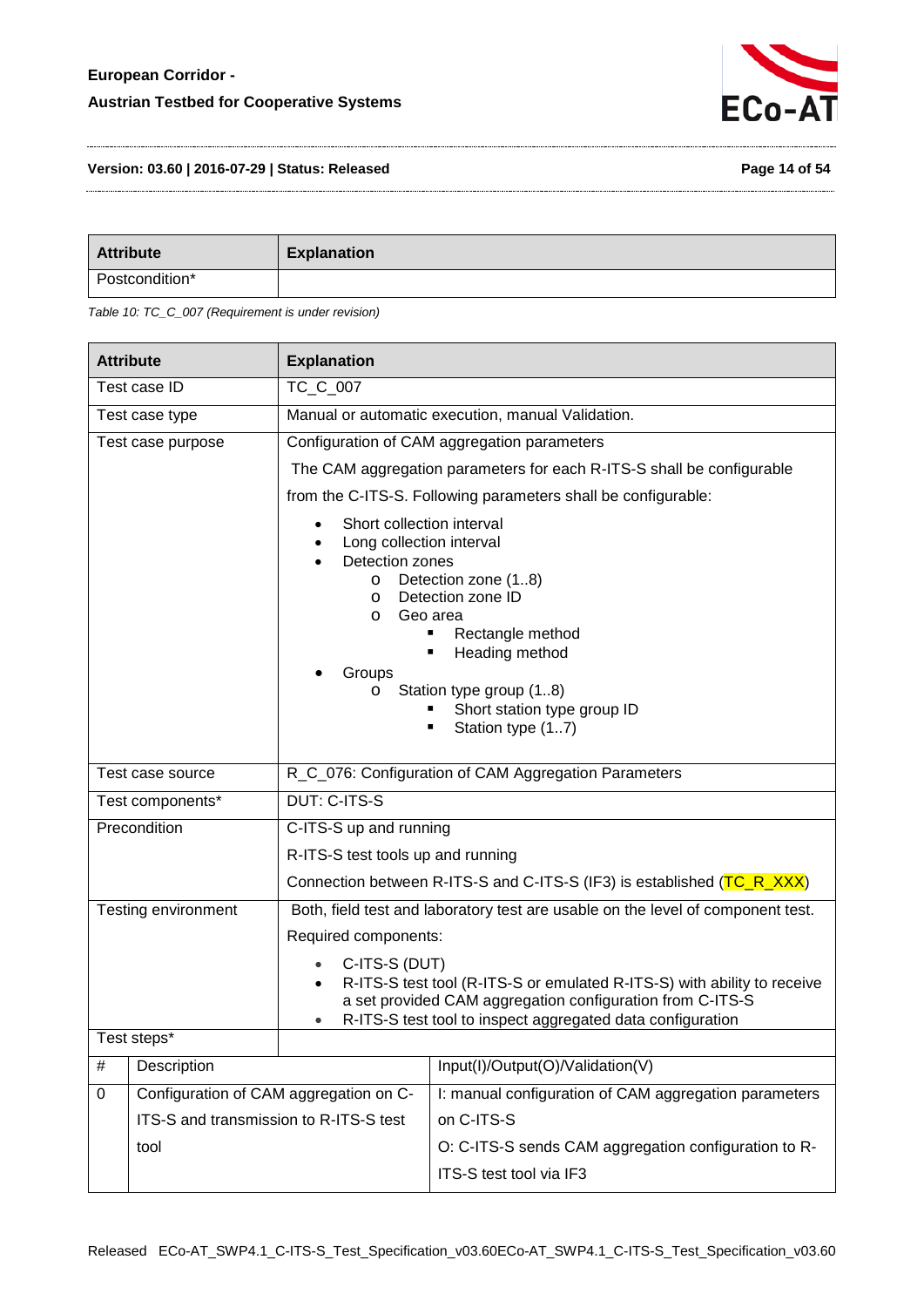

**Version: 03.60 | 2016-07-29 | Status: Released Page 15 of 54**

|   | <b>Attribute</b>                  | <b>Explanation</b> |                                                                                                                                                                                                                                                                                                                    |
|---|-----------------------------------|--------------------|--------------------------------------------------------------------------------------------------------------------------------------------------------------------------------------------------------------------------------------------------------------------------------------------------------------------|
| 1 | R-ITS-S receives and sets the CAM |                    | I: R-ITS-S test tool receives CAM aggregation                                                                                                                                                                                                                                                                      |
|   | aggregation configuration         |                    | configuration                                                                                                                                                                                                                                                                                                      |
|   |                                   |                    | O: R-ITS-S test tool sets the received CAM aggregation                                                                                                                                                                                                                                                             |
|   |                                   |                    | configuration data                                                                                                                                                                                                                                                                                                 |
|   |                                   |                    | V: R-ITS-S CAM aggregation configuration is equal to                                                                                                                                                                                                                                                               |
|   |                                   |                    | the configuration at the C-ITS-S                                                                                                                                                                                                                                                                                   |
|   |                                   |                    | Short collection interval<br>Long collection interval<br>Detection zones<br>Detection zone (18)<br>$\circ$<br>Detection zone ID<br>$\Omega$<br>Geo area<br>$\Omega$<br>Rectangle method<br>Heading method<br>Groups<br>Station type group (18)<br>$\circ$<br>Short station type group ID<br>Station type (17)<br>٠ |
|   | Postcondition*                    |                    |                                                                                                                                                                                                                                                                                                                    |

<span id="page-14-0"></span>*Table 11: TC\_C\_008 (Requirement updated – TC under revision)*

| <b>Attribute</b>    | <b>Explanation</b>                                                        |
|---------------------|---------------------------------------------------------------------------|
| Test case ID        | TC_C_008                                                                  |
| Test case type      | Manual or automatic execution, manual validation.                         |
| Test case purpose   | C-ITS-S time synchronization with NTP server                              |
|                     | C-ITS-S time shall be synchronized to a common time reference with an NTP |
|                     | server.                                                                   |
| Test case source    | R_C_069: C-ITS-S Time Synchronization                                     |
| Test components*    | DUT: C-ITS-S                                                              |
| Precondition        | C-ITS-S (DUT) is up and running                                           |
|                     | NTP Server is up and running                                              |
|                     | Connection between C-ITS-S and NTP Server is established                  |
|                     | Time from NTP server can be read out                                      |
| Testing environment |                                                                           |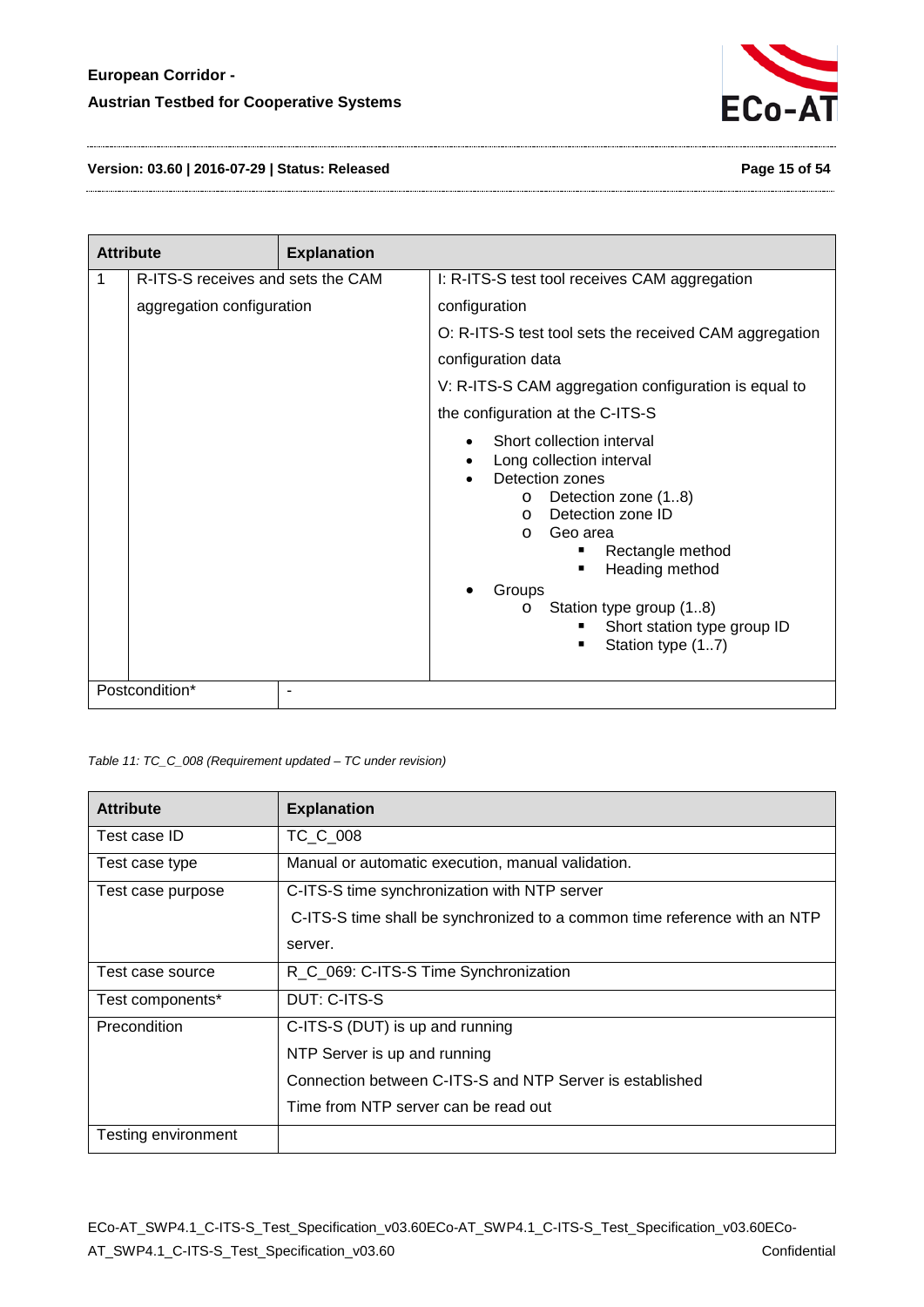

**Version: 03.60 | 2016-07-29 | Status: Released Page 16 of 54**

|   | <b>Attribute</b>                 | <b>Explanation</b>          |                                                                                 |
|---|----------------------------------|-----------------------------|---------------------------------------------------------------------------------|
|   |                                  |                             | Both, field test and laboratory test are usable on the level of component test. |
|   |                                  | Required components:        |                                                                                 |
|   |                                  | C-ITS-S (DUT)<br>NTP-Server | C-ITS-S test tool in order to set and inspect the R-ITS-S system time           |
|   | Test steps*                      |                             |                                                                                 |
| # | Description                      |                             | Input(I)/Output(O)/Validation(V)                                                |
| 0 | Set system time of C-ITS-S ahead |                             | I: set system time of C-ITS-S min. 30 minutes ahead of                          |
|   |                                  |                             | NTP server time                                                                 |
|   |                                  |                             | O: system time of C-ITS-S is min. 30 minutes ahead of                           |
|   |                                  |                             | NTP server time                                                                 |
| 1 | Check of time synchronization    |                             | I: wait for max 5 minutes                                                       |
|   |                                  |                             | O: synchronized time at C-ITS-S                                                 |
|   |                                  |                             | V: after 5 minutes the difference between system time of                        |
|   |                                  |                             | C-ITS-S and NTP server time is max. 20 ms                                       |
|   | Postcondition*                   |                             |                                                                                 |

<span id="page-15-0"></span>*Table 12: TC\_C\_009*

| <b>Attribute</b>                                         |                     | <b>Explanation</b>                    |                                                                                 |  |
|----------------------------------------------------------|---------------------|---------------------------------------|---------------------------------------------------------------------------------|--|
|                                                          | Test case ID        | TC C 009                              |                                                                                 |  |
|                                                          | Test case type      | Manual                                |                                                                                 |  |
|                                                          | Test case purpose   | Log Availability                      |                                                                                 |  |
|                                                          |                     |                                       | To prove that the C-ITS-S is able to show available logged data to an           |  |
|                                                          |                     | operator.                             |                                                                                 |  |
|                                                          | Test case source    | R <sub>_C</sub> _073 Log availability |                                                                                 |  |
| C-ITS-S<br>Test components*                              |                     |                                       |                                                                                 |  |
| There is an archive for the data.<br><b>Precondition</b> |                     |                                       |                                                                                 |  |
|                                                          | Testing environment |                                       | Both, field test and laboratory test are usable on the level of component test. |  |
| Required components:                                     |                     |                                       |                                                                                 |  |
| C-ITS-S (DUT)<br>$\bullet$                               |                     |                                       |                                                                                 |  |
|                                                          | Test steps*         |                                       |                                                                                 |  |
| #                                                        | Description         |                                       | Input(I)/Output(O)/Validation(V)                                                |  |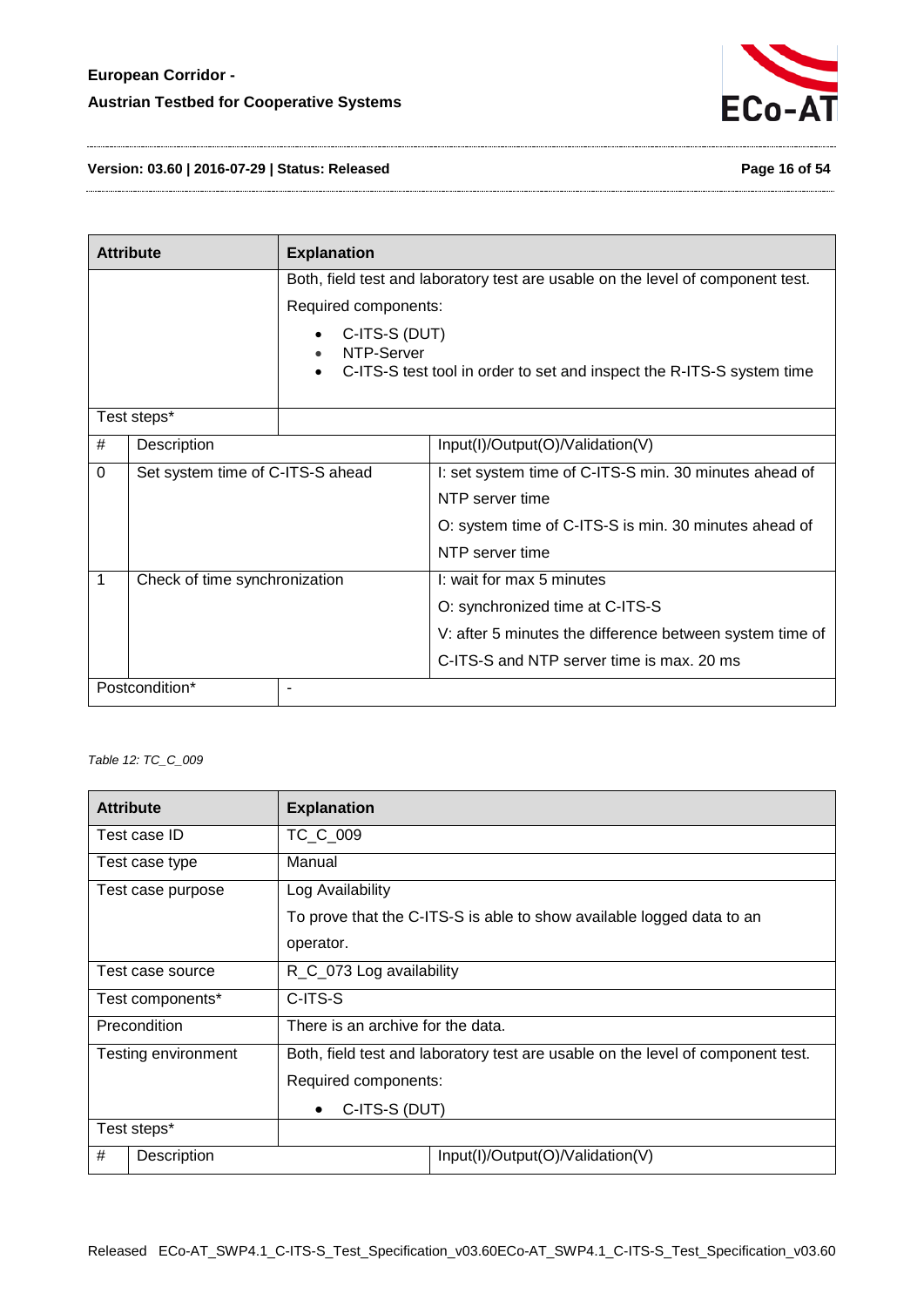

**Version: 03.60 | 2016-07-29 | Status: Released Page 17 of 54**

|   | <b>Attribute</b>                          | <b>Explanation</b> |                                                     |
|---|-------------------------------------------|--------------------|-----------------------------------------------------|
| 0 | Open the C-ITS-S GUI                      |                    | O: GUI is shown                                     |
|   | Log in user operator credentials          |                    | I: insert operator credentials for login            |
|   |                                           |                    | O: operator is logged in                            |
| 2 | Check the information is displayed to the |                    | V: the operator has access to the recorded datasets |
|   | operator                                  |                    |                                                     |
|   | Postcondition*                            |                    |                                                     |

#### <span id="page-16-0"></span>*Table 13: TC\_C\_010*

| <b>Attribute</b>                                                               |                      | <b>Explanation</b>                                            |                                                                                 |  |
|--------------------------------------------------------------------------------|----------------------|---------------------------------------------------------------|---------------------------------------------------------------------------------|--|
|                                                                                | Test case ID         | TC_C_010                                                      |                                                                                 |  |
|                                                                                | Test case type       | Manual                                                        |                                                                                 |  |
|                                                                                | Test case purpose    | Visualization of R-ITS-S                                      |                                                                                 |  |
|                                                                                |                      |                                                               | To prove that the position of the stationary R-ITS-Ss are visualized on the     |  |
|                                                                                |                      | GUI.                                                          |                                                                                 |  |
|                                                                                | Test case source     | R_C_049 Visualization of R-ITS-S;                             |                                                                                 |  |
|                                                                                | Test components*     | C-ITS-S                                                       |                                                                                 |  |
|                                                                                | Precondition         | Position of R-ITS-S test case:                                |                                                                                 |  |
| The position of the R-ITS-S has to be known by the tester (for validation with |                      |                                                               |                                                                                 |  |
| the displayed position at the C-ITS-S)                                         |                      |                                                               |                                                                                 |  |
|                                                                                |                      |                                                               |                                                                                 |  |
|                                                                                |                      | R-ITS-S details test case:                                    |                                                                                 |  |
|                                                                                |                      |                                                               | The details of the R-ITS-S has to be known by the tester (for validation with   |  |
| the displayed data at the C-ITS-S)                                             |                      |                                                               |                                                                                 |  |
|                                                                                | Testing environment  |                                                               | Both, field test and laboratory test are usable on the level of component test. |  |
|                                                                                |                      | Required components:                                          |                                                                                 |  |
|                                                                                |                      |                                                               |                                                                                 |  |
| C-ITS-S (DUT)                                                                  |                      | Test tool (Stationary R-ITS-S or Stationary R-ITS-S emulator) |                                                                                 |  |
| Test steps*                                                                    |                      |                                                               |                                                                                 |  |
| #                                                                              | Description          |                                                               | Input(I)/Output(O)/Validation(V)                                                |  |
| 0                                                                              | Open the C-ITS-S GUI |                                                               | O: A graphical representation of the map with the                               |  |
|                                                                                |                      |                                                               | positioned stationary R-ITS-Ss is displayed                                     |  |

ECo-AT\_SWP4.1\_C-ITS-S\_Test\_Specification\_v03.60ECo-AT\_SWP4.1\_C-ITS-S\_Test\_Specification\_v03.60ECo-AT\_SWP4.1\_C-ITS-S\_Test\_Specification\_v03.60 Confidential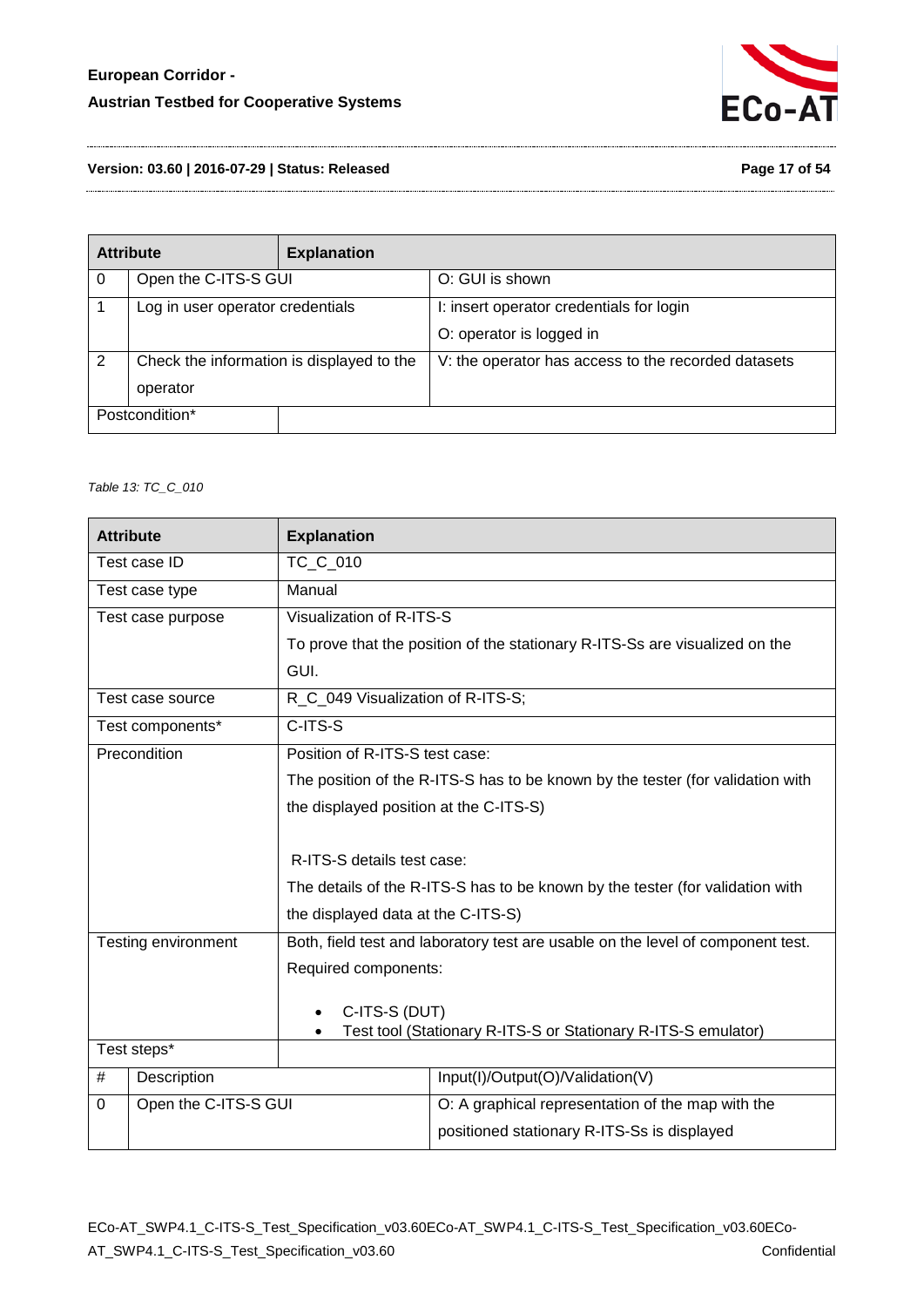

**Version: 03.60 | 2016-07-29 | Status: Released Page 18 of 54**

| <b>Attribute</b>                       | <b>Explanation</b> |                                                         |
|----------------------------------------|--------------------|---------------------------------------------------------|
| Select a stationary R-ITS-S on the map |                    | V: Details of the stationary R-ITS-Ss about the status, |
|                                        |                    | and position are shown and match with the               |
|                                        |                    | real/emulated situation                                 |
| Postcondition*                         |                    |                                                         |

<span id="page-17-0"></span>*Table 14: TC\_C\_011*

| <b>Attribute</b> |                      | <b>Explanation</b>                      |                                                                                                          |
|------------------|----------------------|-----------------------------------------|----------------------------------------------------------------------------------------------------------|
|                  | Test case ID         | TC_C_011                                |                                                                                                          |
|                  | Test case type       | Manual                                  |                                                                                                          |
|                  | Test case purpose    | Visualization of RW trailer             |                                                                                                          |
|                  |                      |                                         | To prove that the position of the R-ITS-S mounted on the RW-trailers are                                 |
|                  |                      | visualized on the GUI.                  |                                                                                                          |
|                  | Test case source     | R_C_050 Visualization of RW-Trailers;   |                                                                                                          |
|                  | Test components*     | $C-ITS-S$                               |                                                                                                          |
|                  | Precondition         | Position of RW-Trailer test case:       |                                                                                                          |
|                  |                      |                                         | The position of the RW-Trailer has to be known by the tester (for validation                             |
|                  |                      |                                         | with the displayed position at the C-ITS-S)                                                              |
|                  |                      |                                         |                                                                                                          |
|                  |                      | RW-Trailer details test case:           |                                                                                                          |
|                  |                      |                                         | The details of the RW-Trailer have to be known by the tester (for validation                             |
|                  |                      | with the displayed data at the C-ITS-S) |                                                                                                          |
|                  | Testing environment  |                                         | Both, field test and laboratory test are usable on the level of component test.                          |
|                  |                      | Required components:                    |                                                                                                          |
|                  |                      | C-ITS-S (DUT)                           |                                                                                                          |
|                  |                      |                                         | R-ITS-S test tool (R-ITS-S mounted on the RW-trailers or R-ITS-S<br>mounted on the RW-trailers emulator) |
|                  | Test steps*          |                                         |                                                                                                          |
| #                | Description          |                                         | Input(I)/Output(O)/Validation(V)                                                                         |
| $\mathbf 0$      | Open the C-ITS-S GUI |                                         | O: A graphical representation of the map with the                                                        |
|                  |                      |                                         | positioned R-ITS-Ss mounted on the RW-trailers will be                                                   |
|                  |                      |                                         | shown.                                                                                                   |
|                  |                      |                                         |                                                                                                          |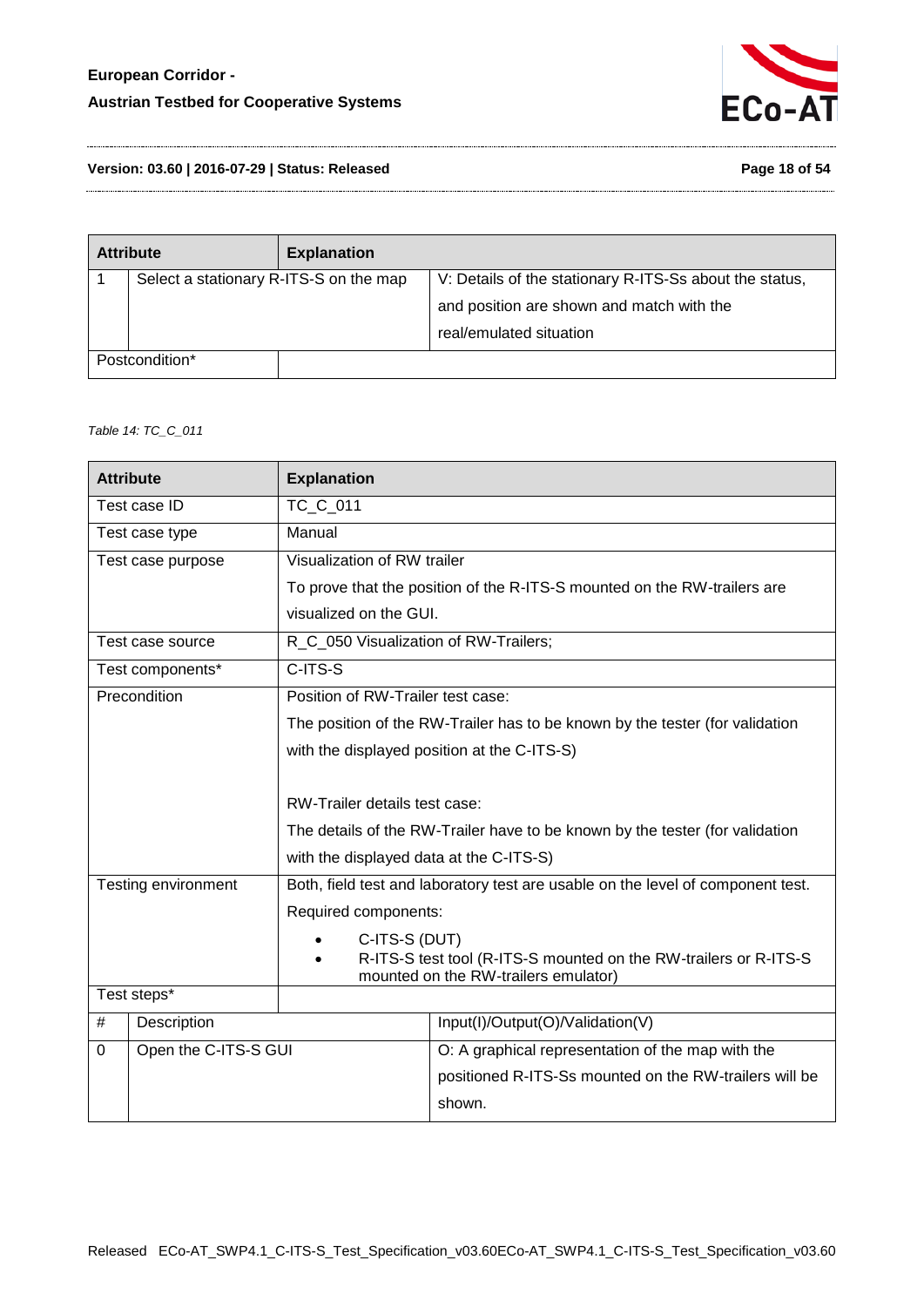

**Version: 03.60 | 2016-07-29 | Status: Released Page 19 of 54**

| <b>Attribute</b>                    | <b>Explanation</b> |                                                        |
|-------------------------------------|--------------------|--------------------------------------------------------|
| Select a R-ITS-S mounted on the RW- |                    | V: Details of the R-ITS-S mounted on the RW-trailers   |
| trailers on the map                 |                    | about the status and position are shown and match with |
|                                     |                    | the real/emulated situation                            |
| Postcondition*                      |                    |                                                        |

<span id="page-18-0"></span>*Table 15: TC\_C\_012* 

|                                                 | <b>Attribute</b>                        | <b>Explanation</b>                 |                                                                                 |
|-------------------------------------------------|-----------------------------------------|------------------------------------|---------------------------------------------------------------------------------|
|                                                 | Test case ID                            | TC_C_012                           |                                                                                 |
|                                                 | Test case type                          | Manual                             |                                                                                 |
|                                                 | Test case purpose                       | Visualization of deployed messages |                                                                                 |
|                                                 |                                         |                                    | To prove that the status and deployed messages are shown on the C-ITS-S         |
|                                                 |                                         | GUI.                               |                                                                                 |
|                                                 | Test case source                        |                                    | R_C_088 Presentation of status and deployed messages                            |
| C-ITS-S<br>Test components*                     |                                         |                                    |                                                                                 |
| Precondition<br>C-ITS-S (DUT) is up and running |                                         |                                    |                                                                                 |
| Testing environment                             |                                         |                                    | Both, field test and laboratory test are usable on the level of component test. |
|                                                 |                                         | Required components:               |                                                                                 |
|                                                 |                                         | C-ITS-S (DUT)                      |                                                                                 |
|                                                 | Test steps*                             |                                    |                                                                                 |
| #                                               | Description                             |                                    | Input(I)/Output(O)/Validation(V)                                                |
| $\Omega$                                        | Open the C-ITS-S GUI                    |                                    | O: A map with the positioned devices is shown.                                  |
| $\mathbf{1}$                                    | Click on a device and select the status |                                    | V: Status of the device, including deployed message, is                         |
|                                                 | tab                                     |                                    | shown.                                                                          |
|                                                 | Postcondition*                          |                                    |                                                                                 |

<span id="page-18-1"></span>*Table 16: TC\_C\_013*

| <b>Attribute</b>  | <b>Explanation</b>                                |
|-------------------|---------------------------------------------------|
| Test case ID      | TC C 013                                          |
| Test case type    | Manual or automatic execution, manual Validation. |
| Test case purpose | IVI data reception from TCC                       |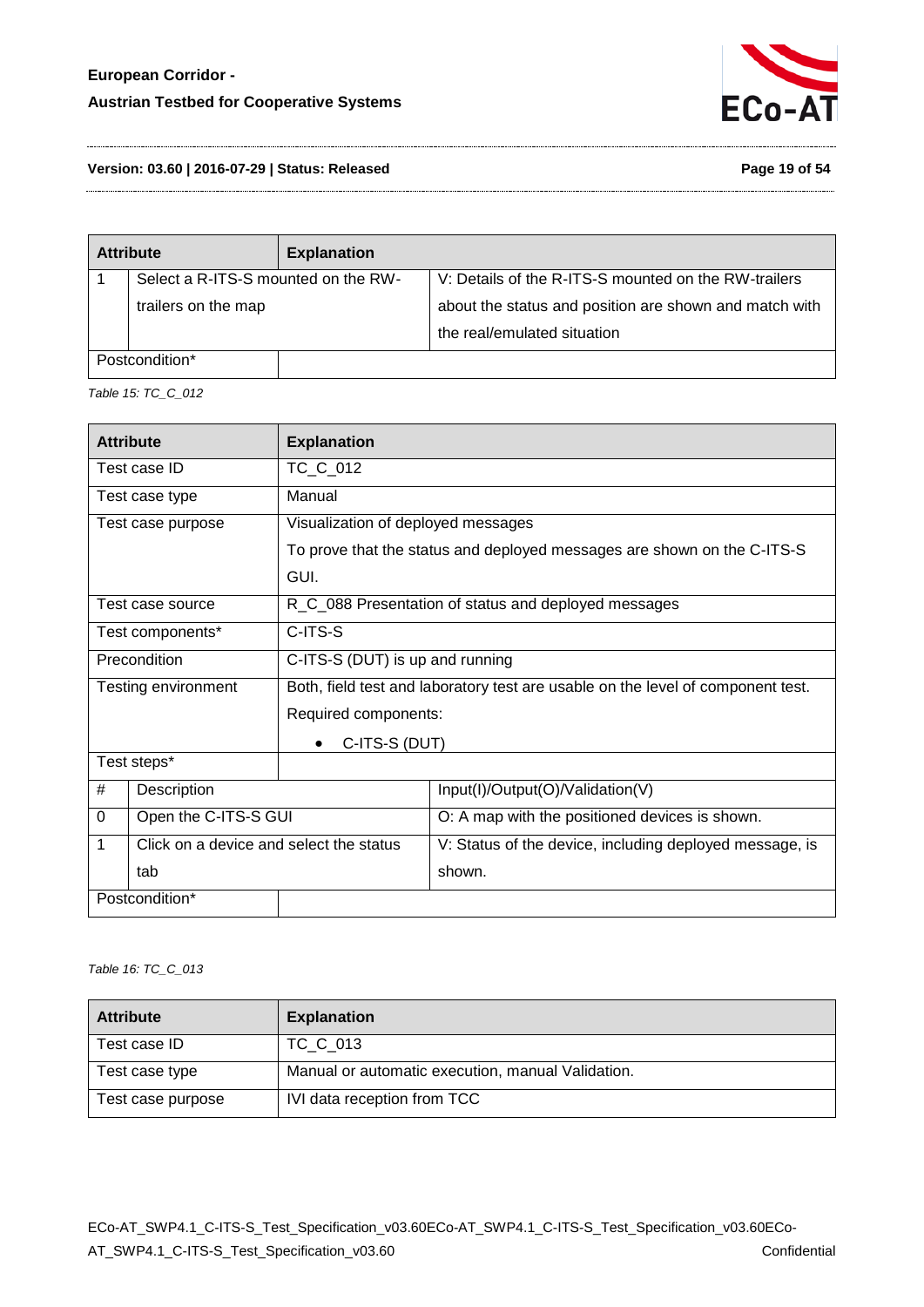

#### **Version: 03.60 | 2016-07-29 | Status: Released Page 20 of 54**

|              | <b>Attribute</b>                                         | <b>Explanation</b>               |                                                                                 |
|--------------|----------------------------------------------------------|----------------------------------|---------------------------------------------------------------------------------|
|              |                                                          |                                  | Demonstrate that the C-ITS-S is able to receive the information via IF1 from    |
|              |                                                          |                                  | the TCC, in order to generate an IVI message.                                   |
|              | R_C_001: IVI data reception from TCC<br>Test case source |                                  |                                                                                 |
|              | Test components*                                         | DUT: C-ITS-S                     |                                                                                 |
|              | Precondition                                             | .C-ITS-S (DUT) is up and running |                                                                                 |
|              |                                                          | TCC test tool is up and running  |                                                                                 |
|              |                                                          |                                  | Connection between TCC and C-ITS-S (IF1) is established (TC_C_XXX)              |
|              |                                                          | Predefined IVI content           |                                                                                 |
|              | Testing environment                                      |                                  |                                                                                 |
|              |                                                          |                                  | Both, field test and laboratory test are usable on the level of component test. |
|              |                                                          | Required components:             |                                                                                 |
|              |                                                          | C-ITS-S (DUT)                    |                                                                                 |
|              |                                                          | ITS-S via IF1                    | TCC test tool (TCC or TCC emulator) with ability to send IVI data to C-         |
|              |                                                          |                                  | C-ITS-S test tool for validating that the received data is the required         |
|              |                                                          |                                  | info to generate an IVI message                                                 |
|              | Test steps*                                              |                                  |                                                                                 |
| #            | Description                                              |                                  | Input(I)/Output(O)/Validation(V)                                                |
| 0            | TCC sends IVI data to C-ITS-S via IF1                    |                                  | I: Trigger, in order to generate IVI data with predefined                       |
|              |                                                          |                                  | content at the TCC test tool                                                    |
|              |                                                          |                                  | O: TCC test tool sends IVI data to C-ITS-S via IF1                              |
|              | C-ITS-S receives IVI data                                |                                  | I: C-ITS-S receives IVI data from TCC test tool via IF1                         |
| $\mathbf{1}$ |                                                          |                                  |                                                                                 |
|              |                                                          |                                  | O: received IVI data at C-ITS-S is ready for mapping to                         |
|              |                                                          |                                  | IVI message                                                                     |
|              |                                                          |                                  | V: C-ITS-S test tool validates that the received data is                        |
|              |                                                          |                                  | the required info to generate an IVI message for IF3                            |
|              |                                                          |                                  |                                                                                 |
|              | Postcondition*                                           | L,                               |                                                                                 |

#### <span id="page-19-0"></span>*Table 17: TC\_C\_014*

| <b>Attribute</b> | <b>Explanation</b> |
|------------------|--------------------|
| Test case ID     | TC_C_014           |
| Test case type   | Automatic          |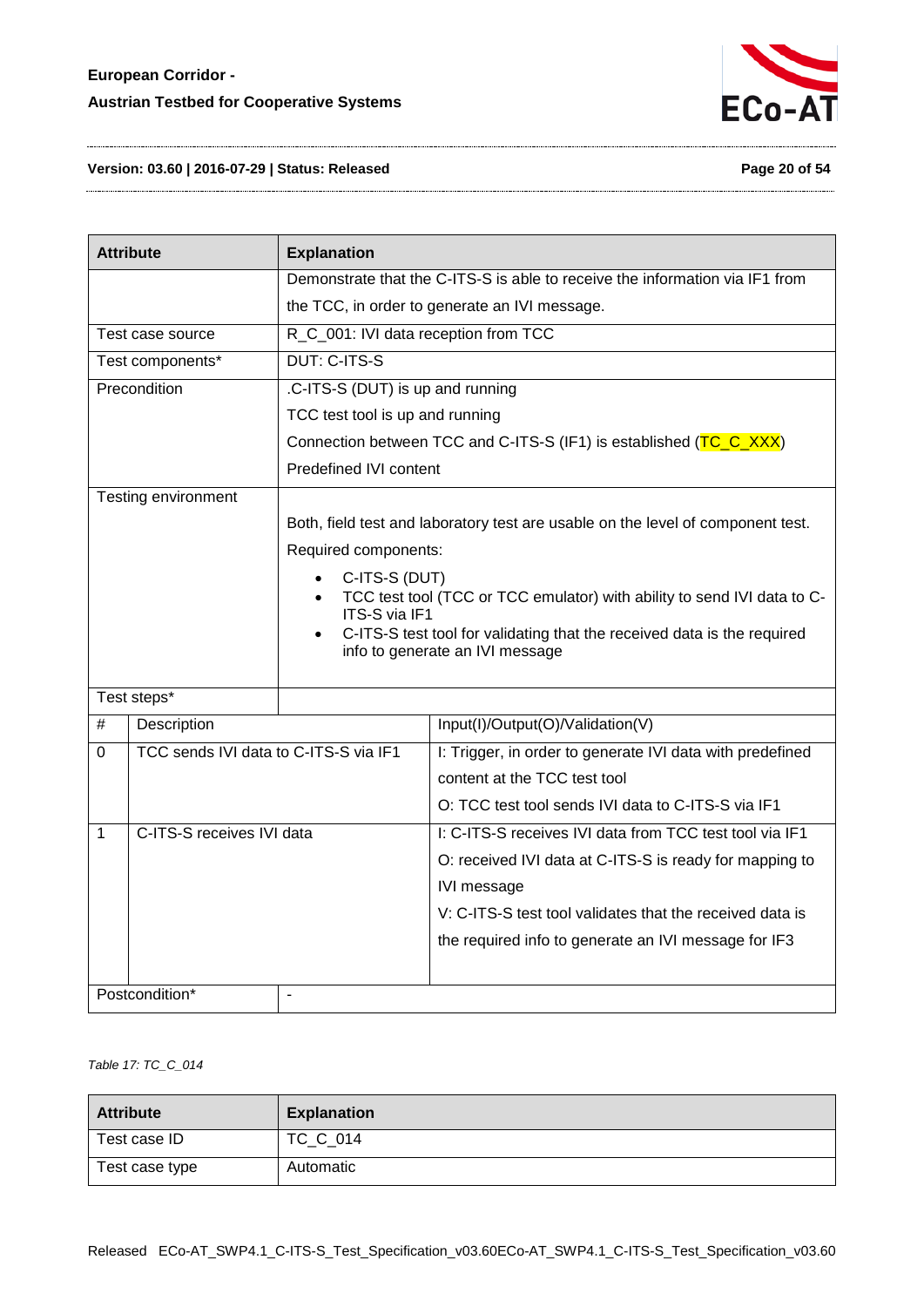

#### **Version: 03.60 | 2016-07-29 | Status: Released Page 21 of 54**

| <b>Attribute</b>  |                                    | <b>Explanation</b>                                                             |                                                                                 |  |  |
|-------------------|------------------------------------|--------------------------------------------------------------------------------|---------------------------------------------------------------------------------|--|--|
| Test case purpose |                                    | Convergence functionality                                                      |                                                                                 |  |  |
|                   |                                    | To demonstrate that the C-ITS-S provides the functionalities required for IF5. |                                                                                 |  |  |
|                   | Test case source                   |                                                                                | R_C_107 C-ITS-S Convergence functionality                                       |  |  |
|                   | Test components*                   | $C-ITS-S$                                                                      |                                                                                 |  |  |
|                   | Precondition                       |                                                                                | The interface IF1 is established and a device with TCC functionalities is       |  |  |
|                   |                                    | sending the relevant data.                                                     |                                                                                 |  |  |
|                   |                                    | WEB Server Test tool is running.                                               |                                                                                 |  |  |
|                   | Testing environment                |                                                                                | Both, field test and laboratory test are usable on the level of component test. |  |  |
|                   |                                    | Required components:                                                           |                                                                                 |  |  |
|                   |                                    | C-ITS-S (DUT)                                                                  |                                                                                 |  |  |
|                   |                                    | <b>WEB Server Test tool</b>                                                    |                                                                                 |  |  |
| Test steps*       |                                    |                                                                                |                                                                                 |  |  |
| #                 | Description                        |                                                                                | Input(I)/Output(O)/Validation(V)                                                |  |  |
| $\Omega$          | C-ITS-S sends DENM data to WEB     |                                                                                | I: DENM data is available at C-ITS-S                                            |  |  |
|                   | Server test tool over IF5          |                                                                                | O: C-ITS-S sends DENM data to WEB server test tool                              |  |  |
|                   |                                    |                                                                                | via IF5                                                                         |  |  |
| n                 | WEB Server test tool receives DENM |                                                                                | I: WEB Server test tool receives DENM data from C-ITS-                          |  |  |
| data              |                                    |                                                                                | S via IF5                                                                       |  |  |
|                   |                                    |                                                                                | O: received DENM data at WEB Server test tool is ready                          |  |  |
|                   |                                    |                                                                                | to be shared over IF8                                                           |  |  |
|                   |                                    |                                                                                | V: WEB Server test tool validates that the received data                        |  |  |
|                   |                                    |                                                                                | is the required info to share the DENM message over                             |  |  |
|                   |                                    |                                                                                | IF <sub>8</sub>                                                                 |  |  |
|                   | Postcondition*                     |                                                                                |                                                                                 |  |  |

#### <span id="page-20-0"></span>*Table 18: TC\_C\_015*

| <b>Attribute</b>  | <b>Explanation</b>                                                           |
|-------------------|------------------------------------------------------------------------------|
| Test case ID      | TC C 015                                                                     |
| Test case type    | Manual or automatic execution, manual Validation.                            |
| Test case purpose | DENM data reception from TCC                                                 |
|                   | Demonstrate that the C-ITS-S is able to receive the information via IF1 from |
|                   | the TCC, in order to generate a DENM message.                                |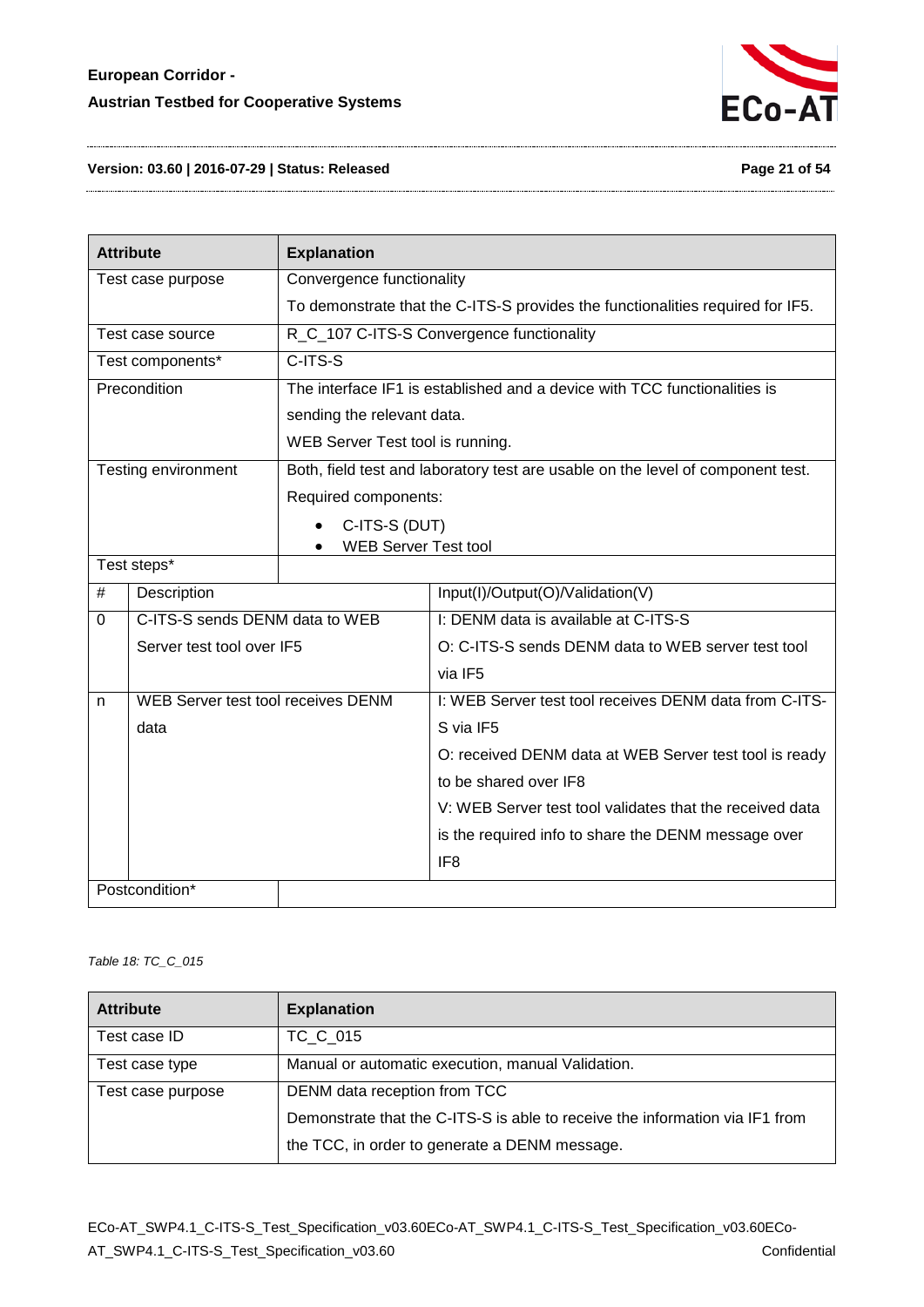

#### **Version: 03.60 | 2016-07-29 | Status: Released Page 22 of 54**

| <b>Attribute</b><br><b>Explanation</b> |                                    |                                                                                                                                                                                                                                                                 |                                                                                 |  |
|----------------------------------------|------------------------------------|-----------------------------------------------------------------------------------------------------------------------------------------------------------------------------------------------------------------------------------------------------------------|---------------------------------------------------------------------------------|--|
| Test case source                       |                                    |                                                                                                                                                                                                                                                                 | R_C_003: DENM data reception from TCC                                           |  |
|                                        | Test components*                   | <b>DUT: C-ITS-S</b>                                                                                                                                                                                                                                             |                                                                                 |  |
|                                        | Precondition                       | C-ITS-S (DUT) is up and running                                                                                                                                                                                                                                 |                                                                                 |  |
|                                        |                                    | TCC test tool is up and running                                                                                                                                                                                                                                 |                                                                                 |  |
|                                        |                                    |                                                                                                                                                                                                                                                                 | Connection between TCC and C-ITS-S (IF1) is established (TC_C_XXX)              |  |
|                                        |                                    |                                                                                                                                                                                                                                                                 | Predefined DENM content for ECo-AT UC other DENM applications                   |  |
|                                        | Testing environment                |                                                                                                                                                                                                                                                                 | Both, field test and laboratory test are usable on the level of component test. |  |
|                                        |                                    | Required components:                                                                                                                                                                                                                                            |                                                                                 |  |
|                                        |                                    | C-ITS-S (DUT)<br>$\bullet$<br>TCC test tool (TCC or TCC emulator) with ability to send DENM data<br>$\bullet$<br>to C-ITS-S via IF1<br>C-ITS-S test tool for validating that the received data is the required<br>$\bullet$<br>info to generate an DENM message |                                                                                 |  |
| Test steps*                            |                                    |                                                                                                                                                                                                                                                                 |                                                                                 |  |
| #                                      | Description                        |                                                                                                                                                                                                                                                                 | Input(I)/Output(O)/Validation(V)                                                |  |
| 0                                      | TCC sends DENM data to C-ITS-S via |                                                                                                                                                                                                                                                                 | I: Trigger, in order to generate DENM data with                                 |  |
|                                        | IF <sub>1</sub>                    |                                                                                                                                                                                                                                                                 | predefined content at the TCC test tool                                         |  |
|                                        |                                    |                                                                                                                                                                                                                                                                 | O: TCC test tool sends DENM data to C-ITS-S via IF1                             |  |
| $\mathbf{1}$                           | C-ITS-S receives DENM data         |                                                                                                                                                                                                                                                                 | I: C-ITS-S receives DENM data from TCC test tool via                            |  |
|                                        |                                    |                                                                                                                                                                                                                                                                 | IF1                                                                             |  |
|                                        |                                    |                                                                                                                                                                                                                                                                 | O: received DENM data at C-ITS-S is ready for mapping                           |  |
|                                        |                                    |                                                                                                                                                                                                                                                                 | to DENM message                                                                 |  |
|                                        |                                    |                                                                                                                                                                                                                                                                 | V: C-ITS-S test tool validates that the received data is                        |  |
|                                        |                                    |                                                                                                                                                                                                                                                                 | the required info to generate a DENM message for IF3                            |  |
|                                        | Postcondition*                     | $\overline{\phantom{a}}$                                                                                                                                                                                                                                        |                                                                                 |  |

<span id="page-21-0"></span>*Table 19: TC\_C\_016*

| <b>Attribute</b>  | <b>Explanation</b>         |
|-------------------|----------------------------|
| Test case ID      | TC C 016                   |
| Test case type    | Manual                     |
| Test case purpose | RWW reception from R-ITS-S |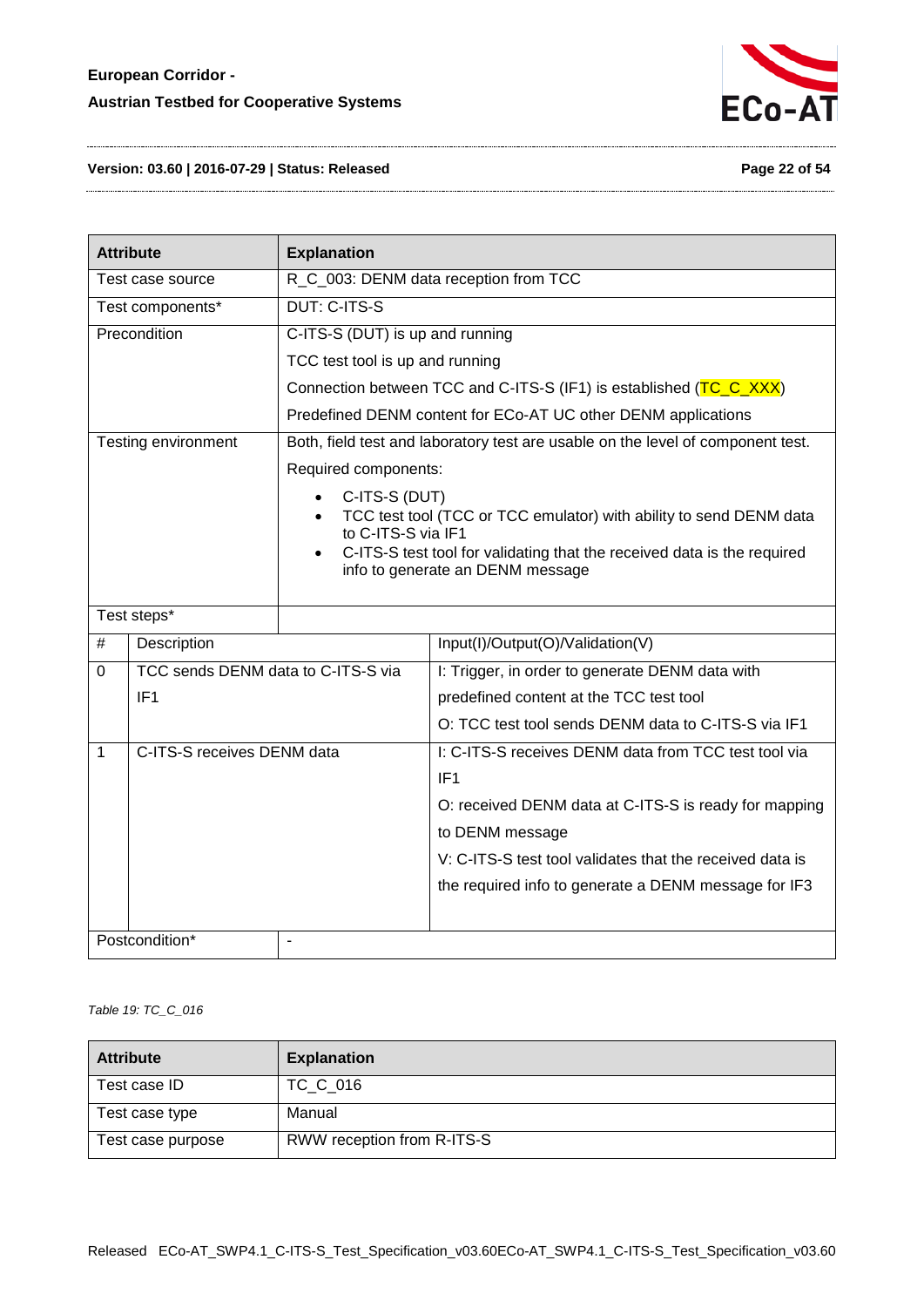

**Version: 03.60 | 2016-07-29 | Status: Released Page 23 of 54**

| <b>Attribute</b>                                                     |                                         | <b>Explanation</b>                                                              |                                                                              |  |
|----------------------------------------------------------------------|-----------------------------------------|---------------------------------------------------------------------------------|------------------------------------------------------------------------------|--|
|                                                                      |                                         |                                                                                 | Demonstrate that the C-ITS-S is able to receive the RWW information from the |  |
|                                                                      |                                         | R-ITS-S via IF3                                                                 |                                                                              |  |
| Test case source                                                     |                                         | R_C_012 RWW reception from R-ITS-S                                              |                                                                              |  |
| Test components*                                                     |                                         | C-ITS-S                                                                         |                                                                              |  |
| Precondition                                                         |                                         |                                                                                 | Interfaces IF3 is established and a device with R-ITS-S functionalities is   |  |
|                                                                      |                                         | sending the relevant data.                                                      |                                                                              |  |
| Testing environment                                                  |                                         | Both, field test and laboratory test are usable on the level of component test. |                                                                              |  |
|                                                                      |                                         | Required components:                                                            |                                                                              |  |
|                                                                      |                                         | C-ITS-S (DUT)<br>R-ITS-S or test environment providing RWW-message              |                                                                              |  |
| Test steps*                                                          |                                         |                                                                                 |                                                                              |  |
| #                                                                    | Description                             |                                                                                 | Input(I)/Output(O)/Validation(V)                                             |  |
| 0                                                                    |                                         | A test environment or an R_ITS-S is                                             | O: RWW-message on IF3 in OCIT-C format                                       |  |
| providing a RWW-message in IF3.                                      |                                         |                                                                                 |                                                                              |  |
| $\overline{1}$<br>The C-ITS-S is receiving an RWW-<br>message on IF3 |                                         |                                                                                 | I: RWW-message on IF3 in OCIT-C format                                       |  |
|                                                                      |                                         |                                                                                 |                                                                              |  |
| $\overline{2}$                                                       | Check internal data model of C-ITS-s on |                                                                                 | V: Compare internal data model contents with contents                        |  |
| input                                                                |                                         |                                                                                 | sent from R-ITS-S on completeness.                                           |  |
| Postcondition*                                                       |                                         |                                                                                 |                                                                              |  |

<span id="page-22-0"></span>*Table 20: TC\_C\_017*

| <b>Attribute</b>    | <b>Explanation</b>                                                              |
|---------------------|---------------------------------------------------------------------------------|
| Test case ID        | TC C 017                                                                        |
| Test case type      | Automatic                                                                       |
| Test case purpose   | DENM data reception from R-ITS-S                                                |
|                     | Demonstrate that the C-ITS-S is able to receive the DENM data from the R-       |
|                     | <b>ITS-S via IF3</b>                                                            |
| Test case source    | R_C_013 DENM data reception from R-ITS-S                                        |
| Test components*    | C-ITS-S                                                                         |
| Precondition        | Interface IF3 is established and a device with R-ITS-S functionalities is       |
|                     | sending the relevant data.                                                      |
| Testing environment | Both, field test and laboratory test are usable on the level of component test. |
|                     | Required components:                                                            |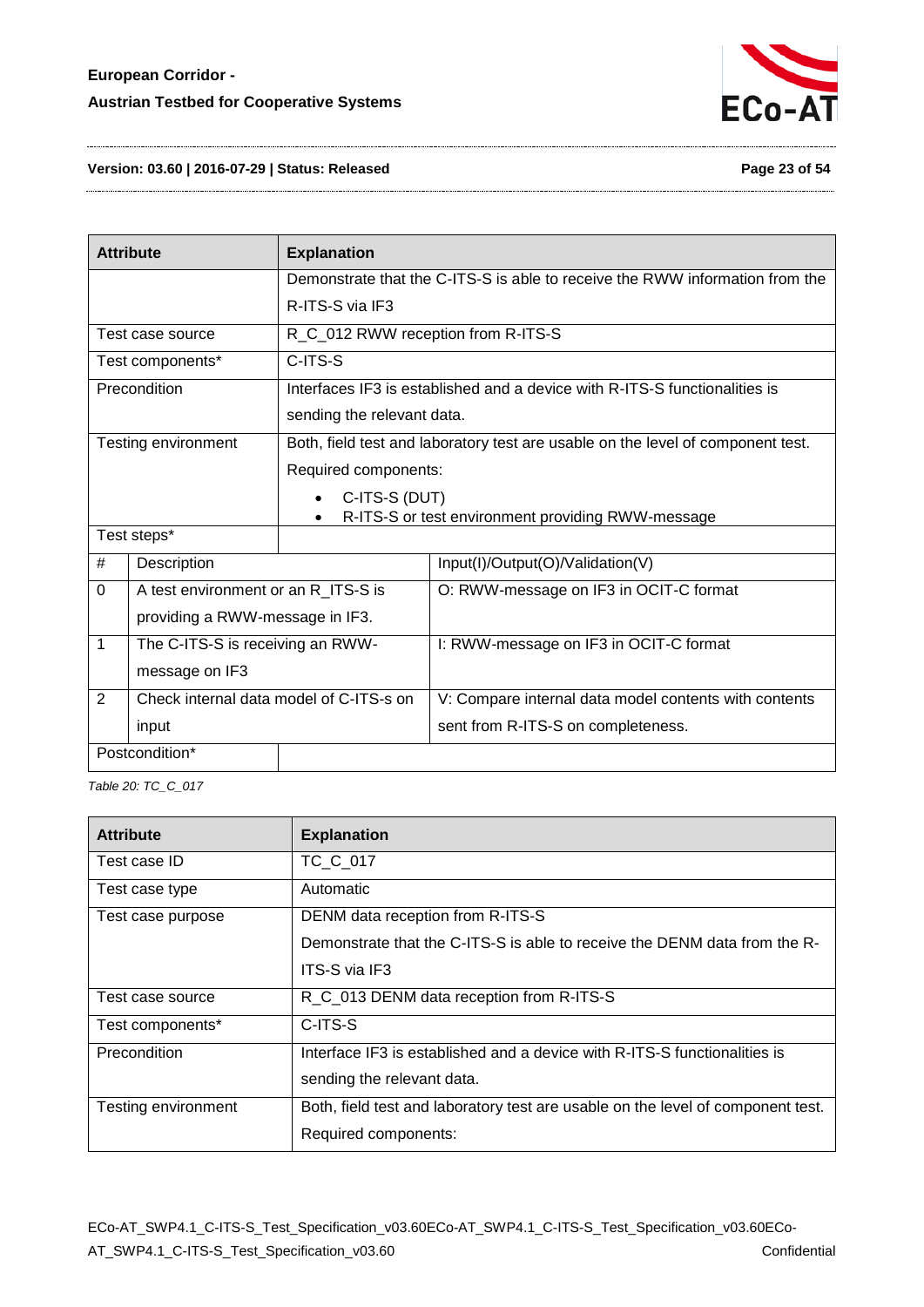

#### **Version: 03.60 | 2016-07-29 | Status: Released Page 24 of 54**

| <b>Attribute</b>                                                   |                                                                         | <b>Explanation</b>                                                                            |                                                                                             |
|--------------------------------------------------------------------|-------------------------------------------------------------------------|-----------------------------------------------------------------------------------------------|---------------------------------------------------------------------------------------------|
|                                                                    |                                                                         | C-ITS-S (DUT)<br>$\bullet$<br>R-ITS-S or test environment providing DENM message<br>$\bullet$ |                                                                                             |
| Test steps*                                                        |                                                                         |                                                                                               |                                                                                             |
| #                                                                  | Description                                                             |                                                                                               | Input(I)/Output(O)/Validation(V)                                                            |
| 0                                                                  | A test environment or an R_ITS-S is<br>providing a DENM-message in IF3. |                                                                                               | O: DENM-message on IF3 in OCIT-C format                                                     |
| n1                                                                 | The C-ITS-S is receiving a DENM-<br>message on IF3                      |                                                                                               | I: DENM-message on IF3 in OCIT-C format                                                     |
| $\overline{2}$<br>Check internal data model of C-ITS-s<br>on input |                                                                         |                                                                                               | V: Compare internal data model contents with contents<br>sent from R-ITS-S on completeness. |
| Postcondition*                                                     |                                                                         |                                                                                               |                                                                                             |

#### <span id="page-23-0"></span>*Table 21: TC\_C\_018*

| <b>Attribute</b>    |                                | <b>Explanation</b>                                                        |                                                               |  |
|---------------------|--------------------------------|---------------------------------------------------------------------------|---------------------------------------------------------------|--|
| Test case ID        |                                | TC_C_018                                                                  |                                                               |  |
| Test case type      |                                | Automatic                                                                 |                                                               |  |
|                     | Test case purpose              | DENM Data Provision to TCC                                                |                                                               |  |
|                     |                                |                                                                           | Prove that a DENM-message received from IF3 are automatically |  |
|                     |                                | forwarded to the TCC                                                      |                                                               |  |
| Test case source    |                                |                                                                           | R_C_083 DENM Data Provision to TCC                            |  |
|                     | Test components*               | C-ITS-S                                                                   |                                                               |  |
| Precondition        |                                | Both interfaces IF3 and IF1 are established and a device with R-ITS-S     |                                                               |  |
|                     |                                | functionalities is sending the relevant data.                             |                                                               |  |
| Testing environment |                                | Both, field test and laboratory test are usable on the level of component |                                                               |  |
|                     |                                | test. Required components:                                                |                                                               |  |
|                     |                                | C-ITS-S (DUT)                                                             |                                                               |  |
|                     |                                | R-ITS-S or test tool for message generation                               |                                                               |  |
| Test steps*         |                                |                                                                           |                                                               |  |
| #                   | Description                    |                                                                           | Input(I)/Output(O)/Validation(V)                              |  |
| $\Omega$            | The R-ITS-S is sending a DENM- |                                                                           | O: DENM-message (OCIT-C)                                      |  |
| message on IF3      |                                |                                                                           |                                                               |  |
| 1                   | The C-ITS-S receives a DENM-   |                                                                           | I: DENM-message (OCIT-C)                                      |  |
| massage on IF3      |                                |                                                                           |                                                               |  |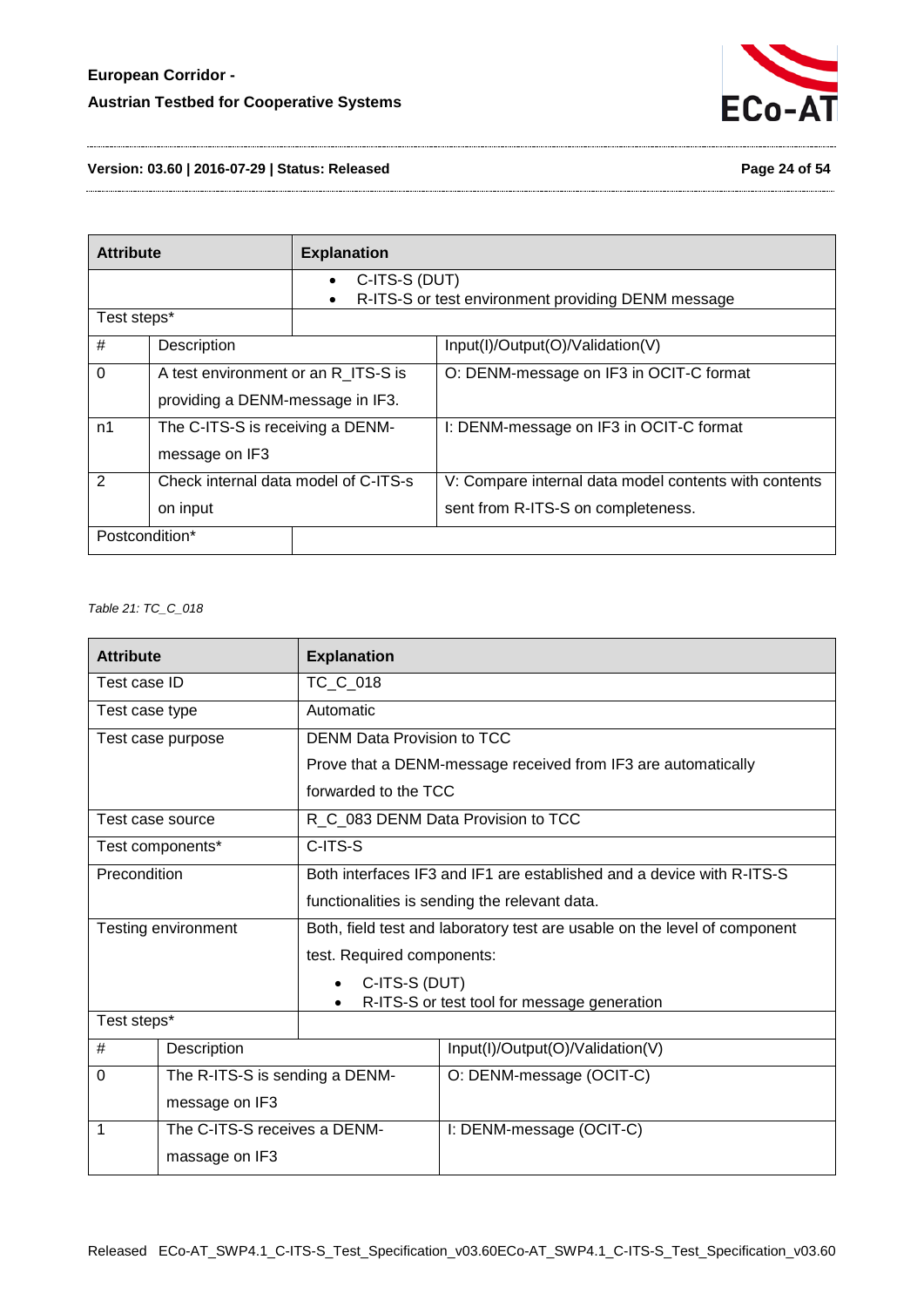

**Version: 03.60 | 2016-07-29 | Status: Released Page 25 of 54**

| <b>Attribute</b> |                                         | <b>Explanation</b> |                                               |
|------------------|-----------------------------------------|--------------------|-----------------------------------------------|
| 2                | Transformation from OCIT-C into         |                    |                                               |
|                  | DATEX II                                |                    |                                               |
| 3                | The C-ITS-S sends a DENM-message        |                    | O: DENM-message                               |
|                  | in DATEX II via the IF1.                |                    |                                               |
| $\overline{4}$   | Use interface inspection tool to view / |                    | O: DATEX II-structure                         |
|                  | print DENM-message                      |                    | V: Compare DATEX II-structure with predefined |
|                  |                                         |                    | structure; check on deviations                |
| Postcondition*   |                                         |                    |                                               |

<span id="page-24-0"></span>*Table 22: TC\_C\_019*

| <b>Attribute</b>                 |                                     | <b>Explanation</b>                                                              |                                                                         |  |
|----------------------------------|-------------------------------------|---------------------------------------------------------------------------------|-------------------------------------------------------------------------|--|
| Test case ID                     |                                     | TC C 019                                                                        |                                                                         |  |
| Test case type                   |                                     | Automatic                                                                       |                                                                         |  |
|                                  | Test case purpose                   | Aggregated CAM data reception                                                   |                                                                         |  |
|                                  |                                     |                                                                                 | Demonstrate that the C-ITS-S is able to receive the CAM aggregated data |  |
|                                  |                                     | from the R-ITS-S via IF3                                                        |                                                                         |  |
|                                  | Test case source                    |                                                                                 | R_C_011 Aggregated CAM data reception                                   |  |
|                                  | Test components*                    | C-ITS-S                                                                         |                                                                         |  |
| Precondition                     |                                     | IF3 is established and an R-ITS-S or a test toll for message generation is      |                                                                         |  |
|                                  |                                     | sending the relevant aggregated data.                                           |                                                                         |  |
|                                  | Testing environment                 | Both, field test and laboratory test are usable on the level of component test. |                                                                         |  |
|                                  |                                     | Required components:                                                            |                                                                         |  |
|                                  |                                     | C-ITS-S (DUT)<br>$\bullet$                                                      |                                                                         |  |
| Test steps*                      |                                     |                                                                                 | R-ITS-S or test tool for message generation                             |  |
|                                  |                                     |                                                                                 |                                                                         |  |
| #                                | Description                         |                                                                                 | Input(I)/Output(O)/Validation(V)                                        |  |
| $\Omega$                         | A test environment or an R ITS-S is |                                                                                 | O: Aggregated CAM-message on IF3 in OCIT-C format                       |  |
| providing aggregated CAM-data on |                                     |                                                                                 |                                                                         |  |
| IF <sub>3</sub> .                |                                     |                                                                                 |                                                                         |  |
| 1                                | The C-ITS-S is receiving the        |                                                                                 | I: Aggregated CAM-message on IF3 in OCIT-C format                       |  |
|                                  | aggregated CAM-data message on IF3  |                                                                                 |                                                                         |  |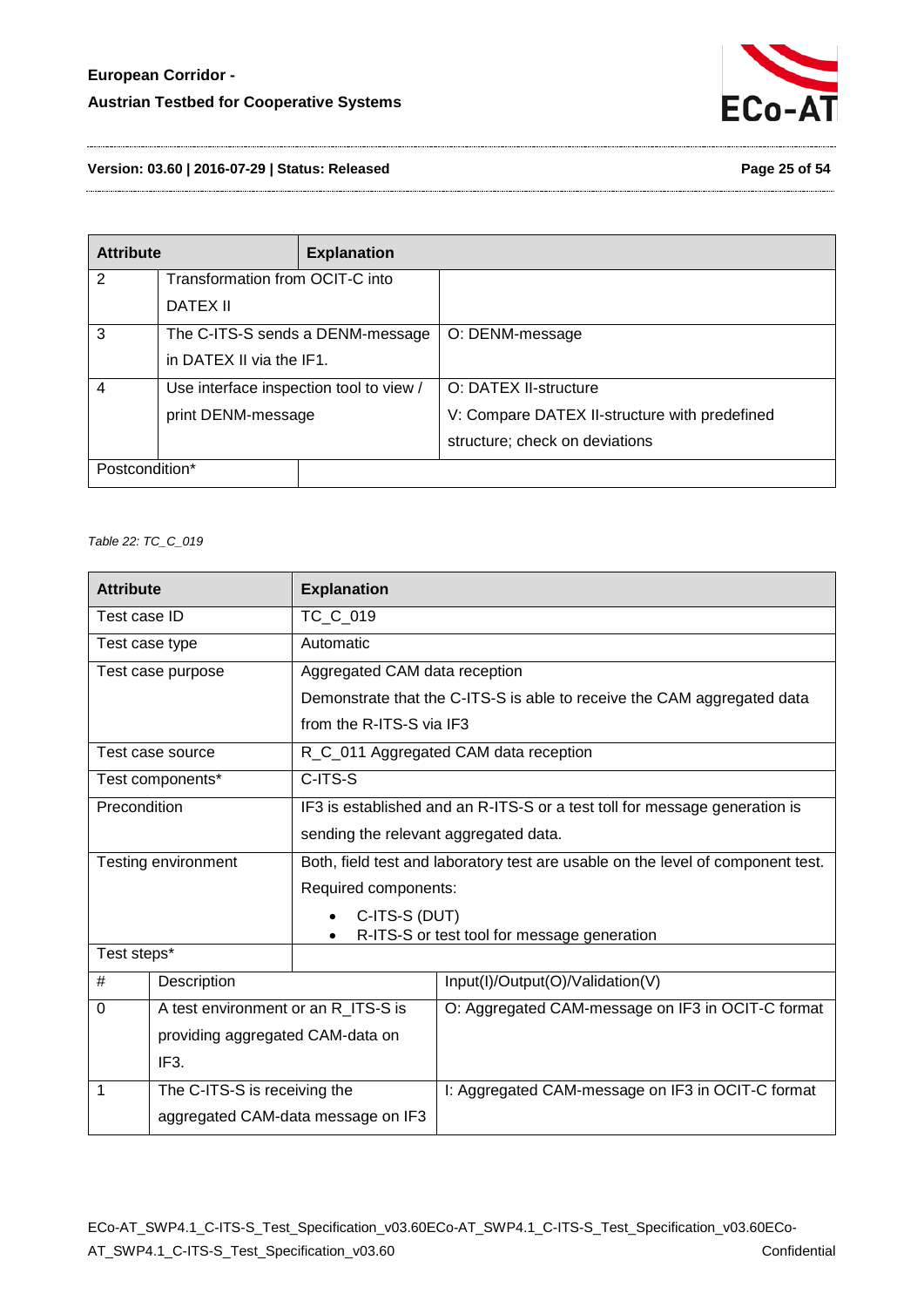# **European Corridor - Austrian Testbed for Cooperative Systems**



#### **Version: 03.60 | 2016-07-29 | Status: Released Page 26 of 54**

| Page 26 of 54 |  |  |
|---------------|--|--|
|               |  |  |

| Check internal data model of C-ITS-s |  | V: Compare internal data model contents with contents |
|--------------------------------------|--|-------------------------------------------------------|
| on input                             |  | sent from R-ITS-S on completeness.                    |
| Postcondition*                       |  |                                                       |

#### <span id="page-25-0"></span>*Table 23: TC\_C\_020*

|                | <b>Attribute</b><br><b>Explanation</b>  |                            |                                                                                 |
|----------------|-----------------------------------------|----------------------------|---------------------------------------------------------------------------------|
| Test case ID   |                                         | TC C 020                   |                                                                                 |
| Test case type |                                         | Automatic                  |                                                                                 |
|                | Test case purpose                       |                            | Aggregated CAM data provision to TCC                                            |
|                |                                         |                            | Prove that the aggregated CAM data received from IF3 is automatically           |
|                |                                         | forwarded to the TCC       |                                                                                 |
|                | Test case source                        |                            | R_C_004 Aggregated CAM data provision to TCC                                    |
|                | Test components*                        | $C-ITS-S$                  |                                                                                 |
| Precondition   |                                         |                            | Both interfaces IF3 and IF1 are established and an R-ITS-S or a test toll for   |
|                |                                         |                            | message generation is sending the relevant data.                                |
|                | Testing environment                     |                            | Both, field test and laboratory test are usable on the level of component test. |
|                |                                         | Required components:       |                                                                                 |
|                |                                         | C-ITS-S (DUT)<br>$\bullet$ |                                                                                 |
| Test steps*    |                                         | $\bullet$                  | R-ITS-S or test tool for message generation                                     |
| #              | Description                             |                            | Input(I)/Output(O)/Validation(V)                                                |
| $\Omega$       | The R-ITS-S is sending aggregated       |                            | O: Aggregated-CAM-message (OCIT-C)                                              |
|                |                                         |                            |                                                                                 |
|                | CAM--message on IF3                     |                            |                                                                                 |
| 1              | The C-ITS-S receives an aggregated      |                            | I: Aggregated CAM-message (OCIT-C)                                              |
|                | CAM-message on IF3                      |                            |                                                                                 |
| $\overline{2}$ | Transformation from OCIT-C into         |                            |                                                                                 |
|                | <b>DATEX II</b>                         |                            |                                                                                 |
| 3              | The C-ITS-S sends an aggregated         |                            | O: aggregated CAM-data                                                          |
|                | CAM-message in DATEX II via the IF1.    |                            |                                                                                 |
| 4              | Use interface inspection tool to view / |                            | O: DATEX II-structure                                                           |
|                | print DENM-message                      |                            | V: Compare DATEX II-structure with predefined                                   |
|                |                                         |                            | structure; check on deviations                                                  |
| Postcondition* |                                         |                            |                                                                                 |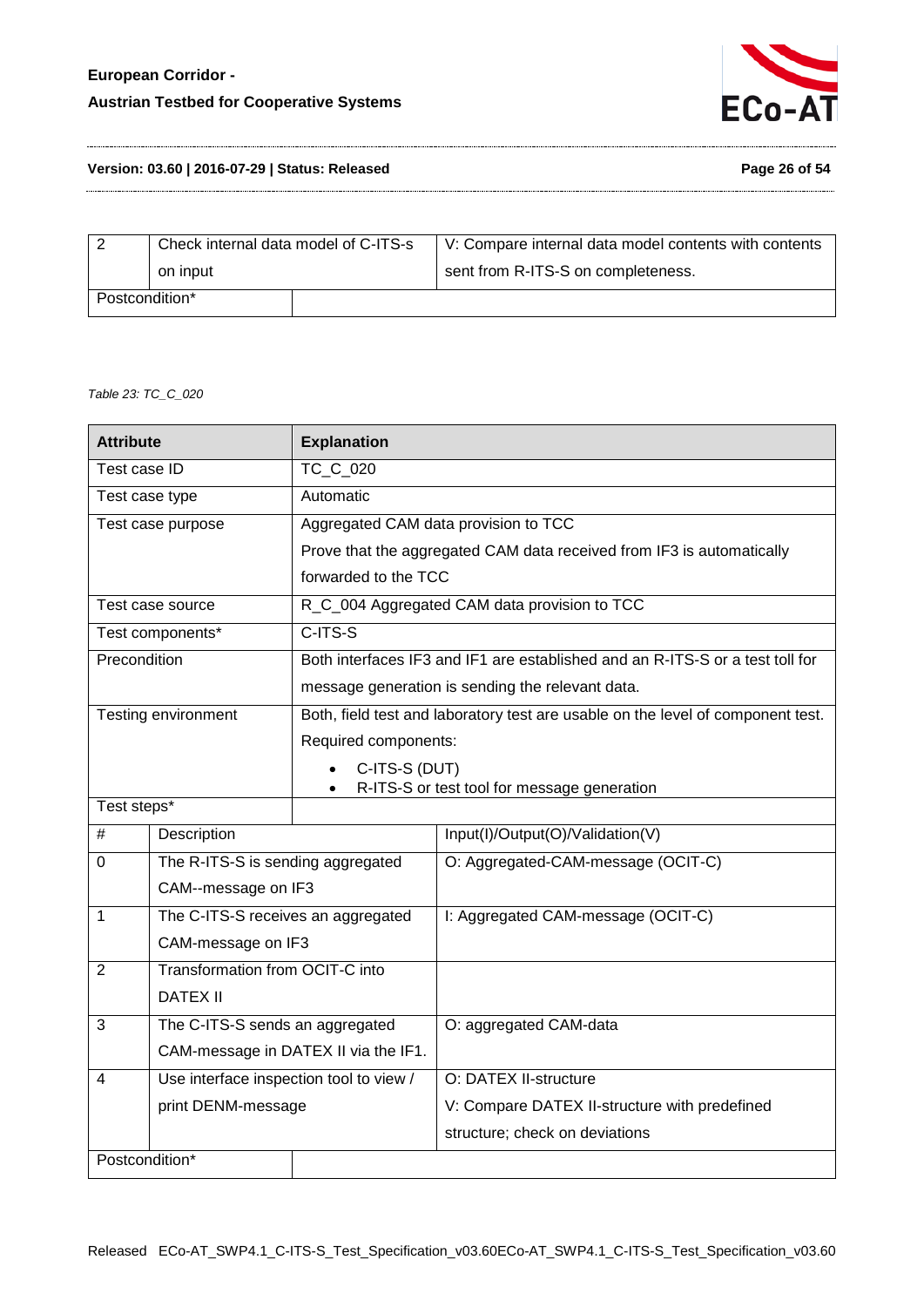

**Version: 03.60 | 2016-07-29 | Status: Released Page 27 of 54**

<span id="page-26-0"></span>*Table 24: TC\_C\_021*

| <b>Attribute</b> |                                    | <b>Explanation</b>                                                                                                                                  |                                                                                 |  |
|------------------|------------------------------------|-----------------------------------------------------------------------------------------------------------------------------------------------------|---------------------------------------------------------------------------------|--|
| Test case ID     |                                    | <b>TC C 021</b>                                                                                                                                     |                                                                                 |  |
|                  | Test case type                     | Automatic                                                                                                                                           |                                                                                 |  |
|                  | Test case purpose                  | New DENM provision to R-ITS-S                                                                                                                       |                                                                                 |  |
|                  |                                    |                                                                                                                                                     | To test that the C-ITS-S can provide new DENM messages through IF3.             |  |
|                  | Test case source                   |                                                                                                                                                     | R_C_084 DENM data provision to R-ITS-S                                          |  |
|                  | Test components*                   | C-ITS-S                                                                                                                                             |                                                                                 |  |
|                  | Precondition                       |                                                                                                                                                     | IF1 is providing new OtherDENM/RWW information or predefined DENM data          |  |
|                  |                                    | is available on C-ITS-S.                                                                                                                            |                                                                                 |  |
|                  |                                    |                                                                                                                                                     | Mapping functionality works according to the specification.                     |  |
|                  |                                    |                                                                                                                                                     | The interface IF3 is established and the C-ITS-S is sending the relevant data   |  |
|                  | Testing environment                |                                                                                                                                                     | Both, field test and laboratory test are usable on the level of component test. |  |
|                  |                                    | Required components:                                                                                                                                |                                                                                 |  |
|                  |                                    | C-ITS-S (DUT)<br>$\bullet$                                                                                                                          |                                                                                 |  |
|                  |                                    | TCC test tool in order to trigger DENM data through IF1 or C-ITS-S<br>$\bullet$<br>test tool in order to trigger DENM data as input for the mapping |                                                                                 |  |
|                  |                                    | R-ITS-S test tool, in order to inspect the generated messages<br>$\bullet$                                                                          |                                                                                 |  |
| Test steps*      |                                    |                                                                                                                                                     |                                                                                 |  |
| #                | Description                        |                                                                                                                                                     | Input(I)/Output(O)/Validation(V)                                                |  |
| 0                | DENM data provision                |                                                                                                                                                     | I: new DENM data is available from IF1 or from                                  |  |
|                  |                                    |                                                                                                                                                     | predefined data                                                                 |  |
|                  |                                    |                                                                                                                                                     | O: new DENM data is available to be mapped into a                               |  |
|                  |                                    |                                                                                                                                                     | DENM message                                                                    |  |
| $\mathbf{1}$     | Generation of DENM message         |                                                                                                                                                     | I: Data available in the C-ITS-S is mapped into a DENM                          |  |
|                  |                                    |                                                                                                                                                     | message                                                                         |  |
|                  |                                    |                                                                                                                                                     | O: DENM message is sent over IF3                                                |  |
| $\overline{2}$   | Verification of the delivered DENM |                                                                                                                                                     | V: check that the DENM is sent over IF3 and is                                  |  |
|                  | message                            |                                                                                                                                                     | described according the specifications.                                         |  |
|                  | Postcondition*                     |                                                                                                                                                     |                                                                                 |  |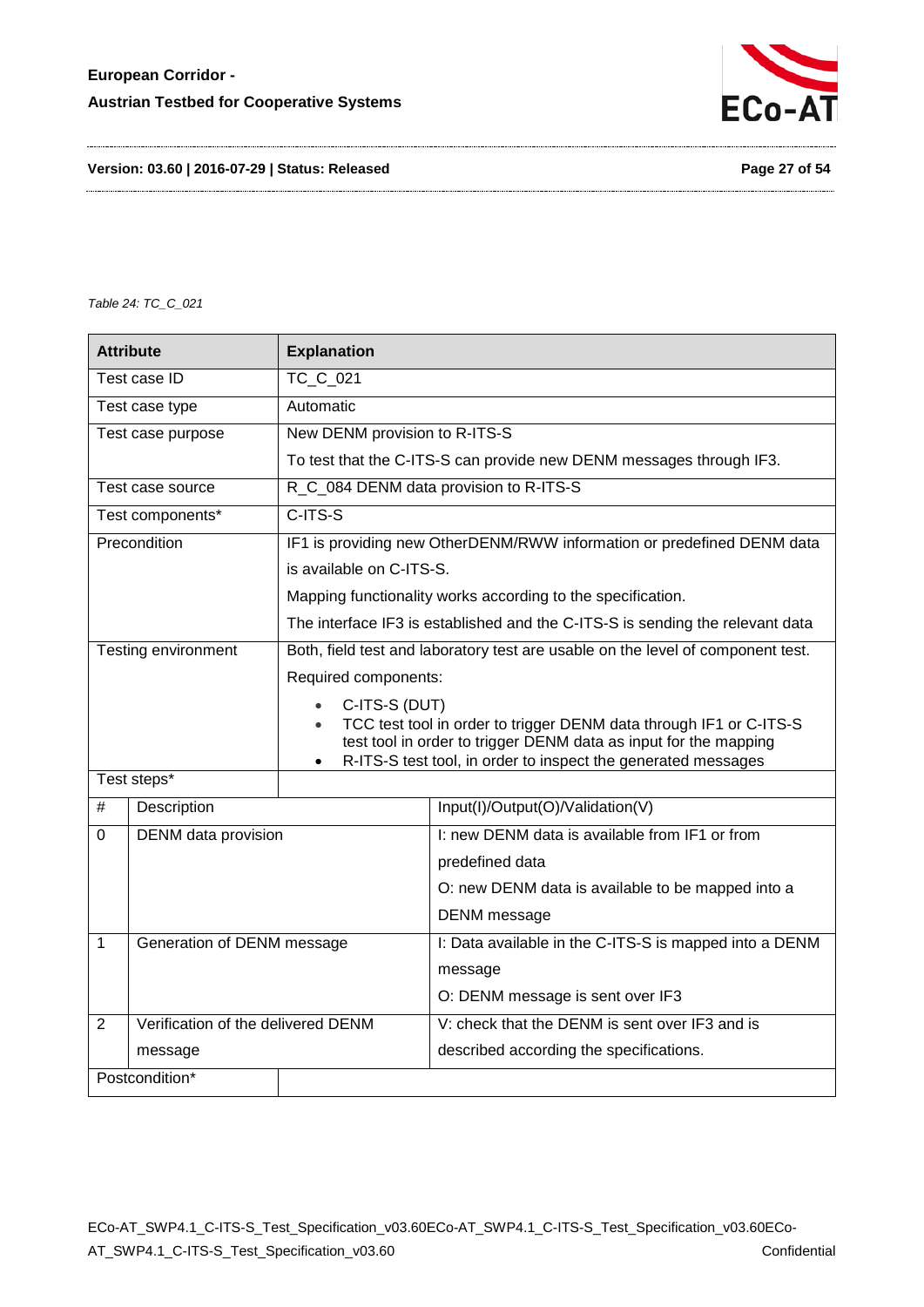

**Version: 03.60 | 2016-07-29 | Status: Released Page 28 of 54**

<span id="page-27-0"></span>*Table 25: TC\_C\_022*

|                          | <b>Attribute</b>                   | <b>Explanation</b>                                                                                                                                  |                                                                               |  |
|--------------------------|------------------------------------|-----------------------------------------------------------------------------------------------------------------------------------------------------|-------------------------------------------------------------------------------|--|
| TC C 022<br>Test case ID |                                    |                                                                                                                                                     |                                                                               |  |
|                          | Test case type                     | Automatic                                                                                                                                           |                                                                               |  |
|                          | Test case purpose                  | Updated DENM provision to R-ITS-S                                                                                                                   |                                                                               |  |
|                          |                                    |                                                                                                                                                     | To test that the C-ITS-S can provide DENM updates through IF3.                |  |
|                          | Test case source                   |                                                                                                                                                     | R_C_084 DENM data provision to R-ITS-S                                        |  |
|                          | Test components*                   | C-ITS-S                                                                                                                                             |                                                                               |  |
|                          | Precondition                       |                                                                                                                                                     | IF1 is providing updated OtherDENM/RWW information (e.g. validity) or         |  |
|                          |                                    |                                                                                                                                                     | predefined DENM data is available on C-ITS-S.                                 |  |
|                          |                                    |                                                                                                                                                     | Mapping functionality works according to the specification.                   |  |
|                          |                                    |                                                                                                                                                     | The interface IF3 is established and the C-ITS-S is sending the relevant data |  |
|                          | Testing environment                | Both, field test and laboratory test are usable on the level of component test.                                                                     |                                                                               |  |
|                          |                                    | Required components:                                                                                                                                |                                                                               |  |
|                          |                                    | C-ITS-S (DUT)<br>$\bullet$                                                                                                                          |                                                                               |  |
|                          |                                    | TCC test tool in order to trigger DENM data through IF1 or C-ITS-S<br>$\bullet$<br>test tool in order to trigger DENM data as input for the mapping |                                                                               |  |
|                          |                                    | R-ITS-S test tool, in order to inspect the generated messages<br>$\bullet$                                                                          |                                                                               |  |
|                          | Test steps*                        |                                                                                                                                                     |                                                                               |  |
| #                        | Description                        |                                                                                                                                                     | Input(I)/Output(O)/Validation(V)                                              |  |
| 0                        | DENM updated data provision        |                                                                                                                                                     | I: updated DENM data is available from IF1 or from                            |  |
|                          |                                    |                                                                                                                                                     | predefined data                                                               |  |
|                          |                                    |                                                                                                                                                     | O: Updated DENM data is available to be mapped into                           |  |
|                          |                                    |                                                                                                                                                     | an existing DENM message                                                      |  |
| 1                        | Generation of DENM message         |                                                                                                                                                     | I: Data available in the C-ITS-S is mapped into an                            |  |
|                          |                                    |                                                                                                                                                     | existing DENM message                                                         |  |
|                          |                                    |                                                                                                                                                     | O: Updated DENM message is sent over IF3                                      |  |
| $\overline{2}$           | Verification of the delivered DENM |                                                                                                                                                     | V: check that the updated DENM message is sent over                           |  |
|                          | message                            |                                                                                                                                                     | IF3 and is described according the specifications.                            |  |
| Postcondition*           |                                    |                                                                                                                                                     |                                                                               |  |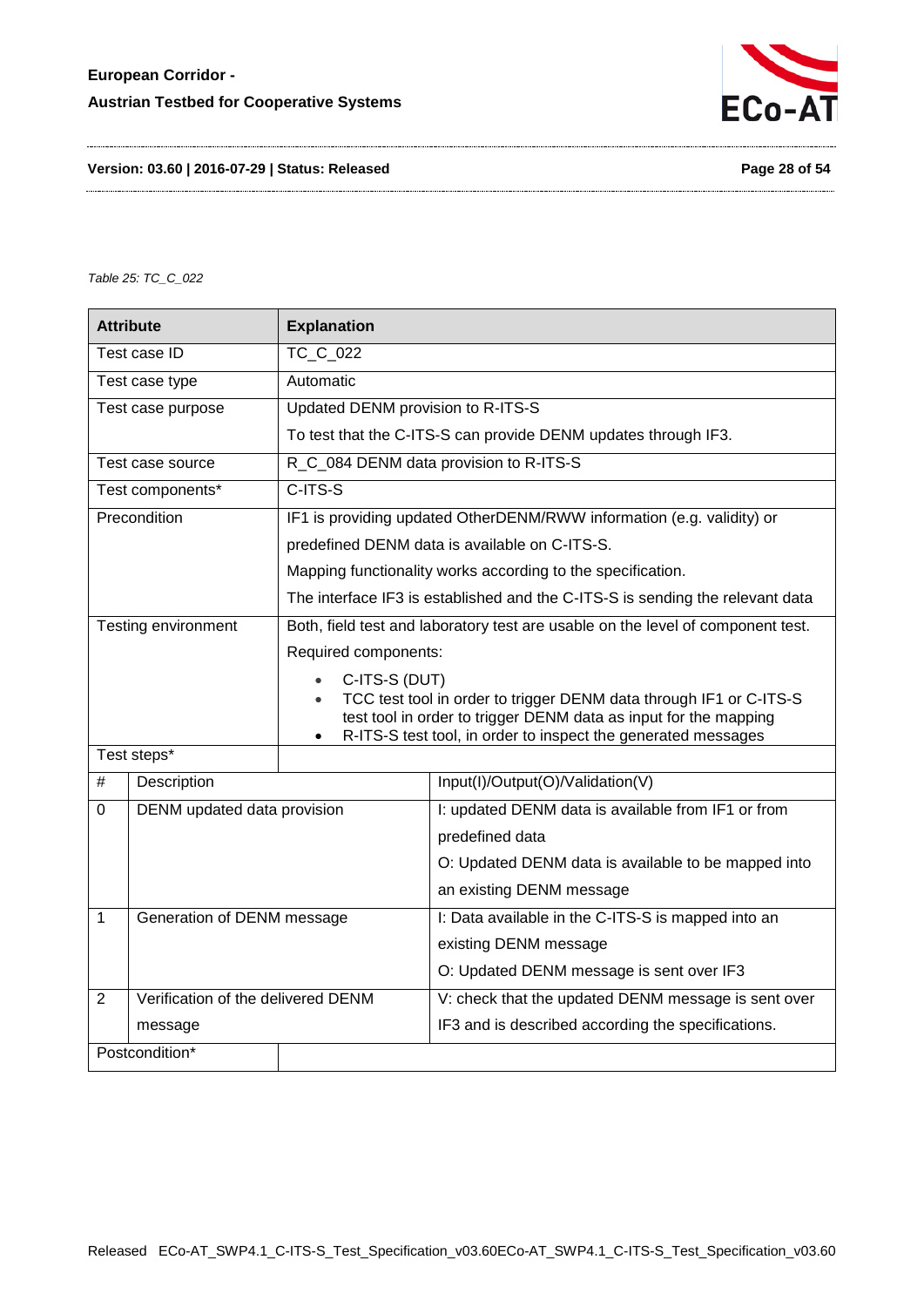

#### **Version: 03.60 | 2016-07-29 | Status: Released Page 29 of 54**

#### <span id="page-28-0"></span>*Table 26:TC\_C\_023*

| <b>Attribute</b><br><b>Explanation</b> |                                           |                                                                                                                                                |                                                                                 |  |  |
|----------------------------------------|-------------------------------------------|------------------------------------------------------------------------------------------------------------------------------------------------|---------------------------------------------------------------------------------|--|--|
|                                        | Test case ID                              | TC C 023                                                                                                                                       |                                                                                 |  |  |
|                                        | Test case type                            | Automatic                                                                                                                                      |                                                                                 |  |  |
|                                        | Test case purpose                         | New IVI provision to R-ITS-S                                                                                                                   |                                                                                 |  |  |
|                                        |                                           |                                                                                                                                                | To test that the C-ITS-S can provide new IVI messages through IF3.              |  |  |
|                                        | Test case source                          | R_C_085 IVI Data provision to R-ITS-S                                                                                                          |                                                                                 |  |  |
|                                        | Test components*                          | $C-ITS-S$                                                                                                                                      |                                                                                 |  |  |
|                                        | Precondition                              |                                                                                                                                                | IF1 is providing new IVI information or predefined IVI data is available on C-  |  |  |
|                                        |                                           | ITS-S.                                                                                                                                         |                                                                                 |  |  |
|                                        |                                           |                                                                                                                                                | Mapping functionality works according to the specification.                     |  |  |
|                                        |                                           |                                                                                                                                                | The interface IF3 is established and the C-ITS-S is sending the relevant data   |  |  |
|                                        | Testing environment                       |                                                                                                                                                | Both, field test and laboratory test are usable on the level of component test. |  |  |
|                                        |                                           | Required components:                                                                                                                           |                                                                                 |  |  |
|                                        |                                           | C-ITS-S (DUT)<br>$\bullet$                                                                                                                     |                                                                                 |  |  |
|                                        |                                           | TCC test tool in order to trigger IVI data through IF1 or C-ITS-S test<br>$\bullet$<br>tool in order to trigger a IVI as input for the mapping |                                                                                 |  |  |
|                                        |                                           |                                                                                                                                                | R-ITS-S test tool, in order to inspect the generated messages                   |  |  |
|                                        | Test steps*                               |                                                                                                                                                |                                                                                 |  |  |
| #                                      | Description                               |                                                                                                                                                | Input(I)/Output(O)/Validation(V)                                                |  |  |
| $\Omega$                               | IVI data provision                        |                                                                                                                                                | I: new IVI data is available from IF1 or from predefined                        |  |  |
|                                        |                                           |                                                                                                                                                | data                                                                            |  |  |
|                                        |                                           |                                                                                                                                                | O: new IVI data is available to be mapped into a IVI                            |  |  |
|                                        |                                           |                                                                                                                                                | message                                                                         |  |  |
| 1                                      | Generation of IVI message                 |                                                                                                                                                | I: Data available in the C-ITS-S is mapped into a IVI                           |  |  |
|                                        |                                           |                                                                                                                                                | message                                                                         |  |  |
|                                        |                                           |                                                                                                                                                | O: IVI message is sent over IF3                                                 |  |  |
| $\overline{2}$                         | Verification of the delivered IVI message |                                                                                                                                                | V: check that the IVI is sent over IF3 and is described                         |  |  |
|                                        |                                           |                                                                                                                                                | according the specifications.                                                   |  |  |
|                                        | Postcondition*                            |                                                                                                                                                |                                                                                 |  |  |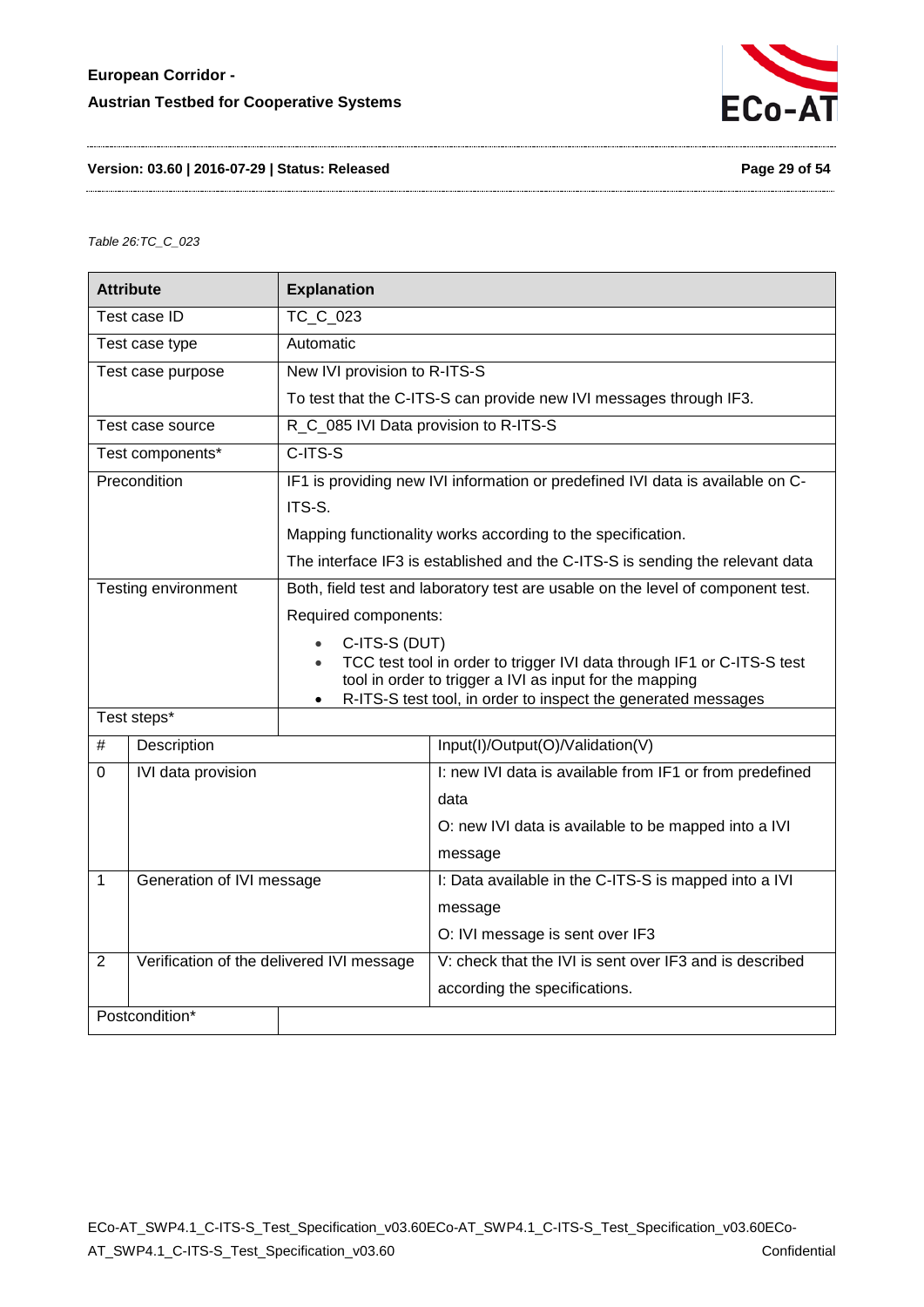

**Version: 03.60 | 2016-07-29 | Status: Released Page 30 of 54**

<span id="page-29-0"></span>*Table 27:TC\_C\_024*

| <b>Attribute</b><br><b>Explanation</b> |                                           |                                                                                                                                                   |                                                                                    |  |  |
|----------------------------------------|-------------------------------------------|---------------------------------------------------------------------------------------------------------------------------------------------------|------------------------------------------------------------------------------------|--|--|
| <b>TC C 024</b><br>Test case ID        |                                           |                                                                                                                                                   |                                                                                    |  |  |
|                                        | Test case type                            | Automatic                                                                                                                                         |                                                                                    |  |  |
|                                        | Test case purpose                         | Updated IVI provision to R-ITS-S                                                                                                                  |                                                                                    |  |  |
|                                        |                                           |                                                                                                                                                   | To demonstrate that the C-ITS-S can provide IVI updates through IF3.               |  |  |
|                                        | Test case source                          |                                                                                                                                                   | R_C_085 IVI Data provision to R-ITS-S                                              |  |  |
|                                        | Test components*                          | C-ITS-S                                                                                                                                           |                                                                                    |  |  |
|                                        | Precondition                              |                                                                                                                                                   | IF1 is providing updated IVI information (e.g. validity) or predefined IVI data is |  |  |
|                                        |                                           | available on C-ITS-S.                                                                                                                             |                                                                                    |  |  |
|                                        |                                           |                                                                                                                                                   | Mapping functionality works according to the specification.                        |  |  |
|                                        |                                           | The interface IF3 is established and the C-ITS-S is sending the relevant data                                                                     |                                                                                    |  |  |
|                                        | Testing environment                       | Both, field test and laboratory test are usable on the level of component test.                                                                   |                                                                                    |  |  |
|                                        |                                           | Required components:                                                                                                                              |                                                                                    |  |  |
|                                        |                                           | C-ITS-S (DUT)<br>$\bullet$                                                                                                                        |                                                                                    |  |  |
|                                        |                                           | TCC test tool in order to trigger IVI data through IF1 or C-ITS-S test<br>$\bullet$<br>tool in order to trigger IVI data as input for the mapping |                                                                                    |  |  |
|                                        |                                           | $\bullet$                                                                                                                                         | R-ITS-S test tool, in order to inspect the generated messages                      |  |  |
|                                        | Test steps*                               |                                                                                                                                                   |                                                                                    |  |  |
| #                                      | Description                               |                                                                                                                                                   | Input(I)/Output(O)/Validation(V)                                                   |  |  |
| $\Omega$                               | IVI udapted data provision                |                                                                                                                                                   | I: updated IVI data is available from IF1 or from                                  |  |  |
|                                        |                                           |                                                                                                                                                   | predefined data                                                                    |  |  |
|                                        |                                           |                                                                                                                                                   | O: Updated IVI data is available to be mapped into an                              |  |  |
|                                        |                                           |                                                                                                                                                   | existing IVI message                                                               |  |  |
| $\mathbf{1}$                           | Generation of IVI message                 |                                                                                                                                                   | I: Data available in the C-ITS-S is mapped into an                                 |  |  |
|                                        |                                           |                                                                                                                                                   | existing IVI message                                                               |  |  |
|                                        |                                           |                                                                                                                                                   | O: Updated IVI message is sent over IF3                                            |  |  |
| $\overline{2}$                         | Verification of the delivered IVI message |                                                                                                                                                   | V: check that the updated IVI message is sent over IF3                             |  |  |
|                                        |                                           |                                                                                                                                                   | and is described according the specifications.                                     |  |  |
|                                        | Postcondition*                            |                                                                                                                                                   |                                                                                    |  |  |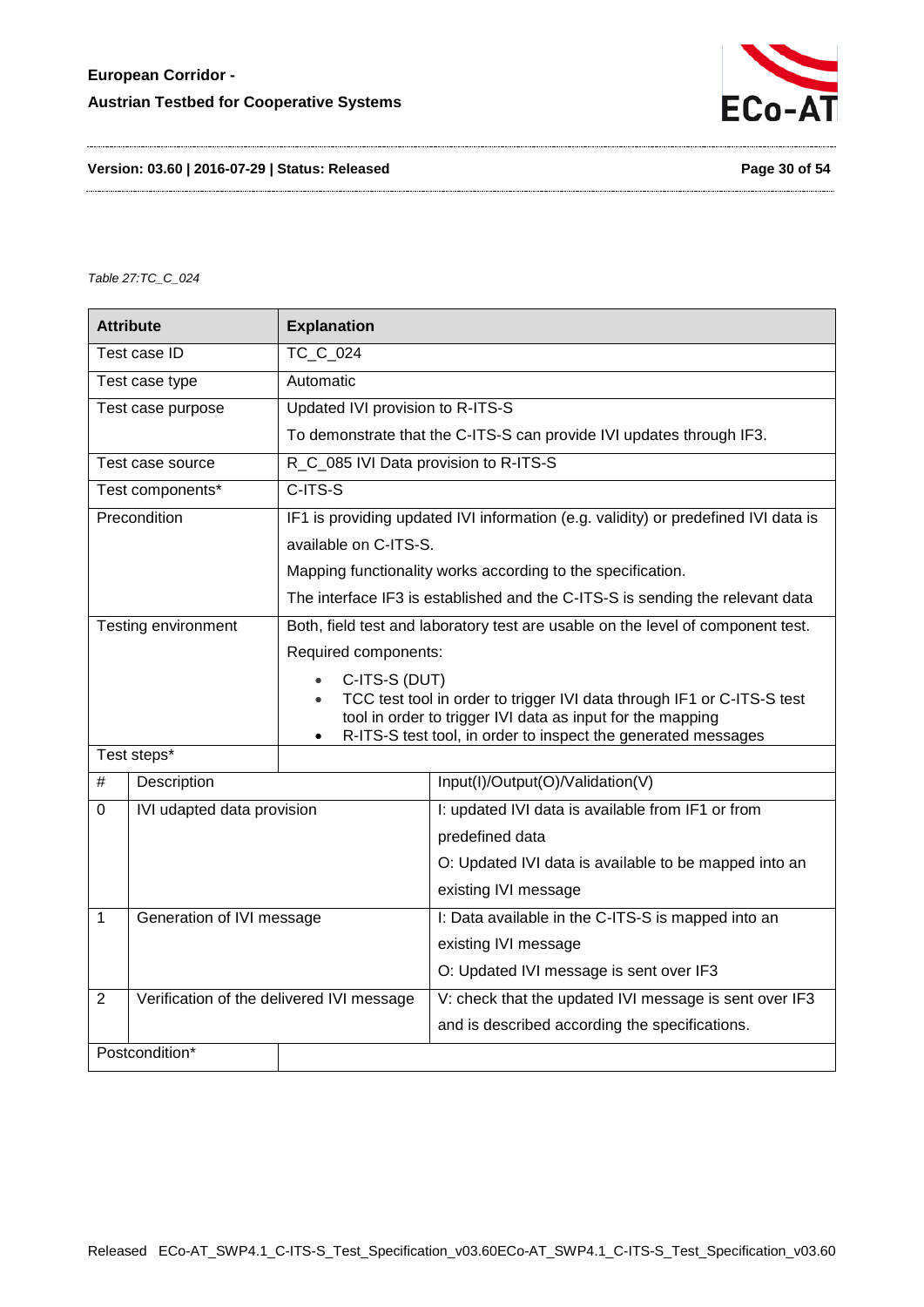

**Version: 03.60 | 2016-07-29 | Status: Released Page 31 of 54**

<span id="page-30-0"></span>*Table 28: TC\_C\_025*

| <b>Attribute</b> |                     | <b>Explanation</b>                  |
|------------------|---------------------|-------------------------------------|
| Test case ID     |                     | TC_C_025                            |
|                  | Test case type      | Automatic                           |
|                  | Test case purpose   |                                     |
|                  | Test case source    | R C 094 Forward single vehicle data |
|                  | Test components*    | C-ITS-S                             |
| Precondition     |                     |                                     |
|                  | Testing environment |                                     |
|                  | Test steps*         |                                     |
| #<br>Description |                     | Input(I)/Output(O)/Validation(V)    |
| $\mathbf 0$      |                     |                                     |
| 1                |                     |                                     |
| 2                |                     |                                     |
|                  |                     |                                     |
|                  | Postcondition*      |                                     |

<span id="page-30-1"></span>*Table 29: TC\_C\_026*

| <b>Attribute</b>            |                     | <b>Explanation</b> |                                                     |  |
|-----------------------------|---------------------|--------------------|-----------------------------------------------------|--|
|                             | Test case ID        | TC_C_026           |                                                     |  |
| Automatic<br>Test case type |                     |                    |                                                     |  |
|                             | Test case purpose   |                    |                                                     |  |
| Test case source            |                     |                    | R_C_095 CEN-DSRC protected zones reception from TCC |  |
|                             | Test components*    | C-ITS-S            |                                                     |  |
| Precondition                |                     |                    |                                                     |  |
|                             | Testing environment |                    |                                                     |  |
|                             | Test steps*         |                    |                                                     |  |
| #<br>Description            |                     |                    | Input(I)/Output(O)/Validation(V)                    |  |
| $\mathbf 0$                 |                     |                    |                                                     |  |
| 1                           |                     |                    |                                                     |  |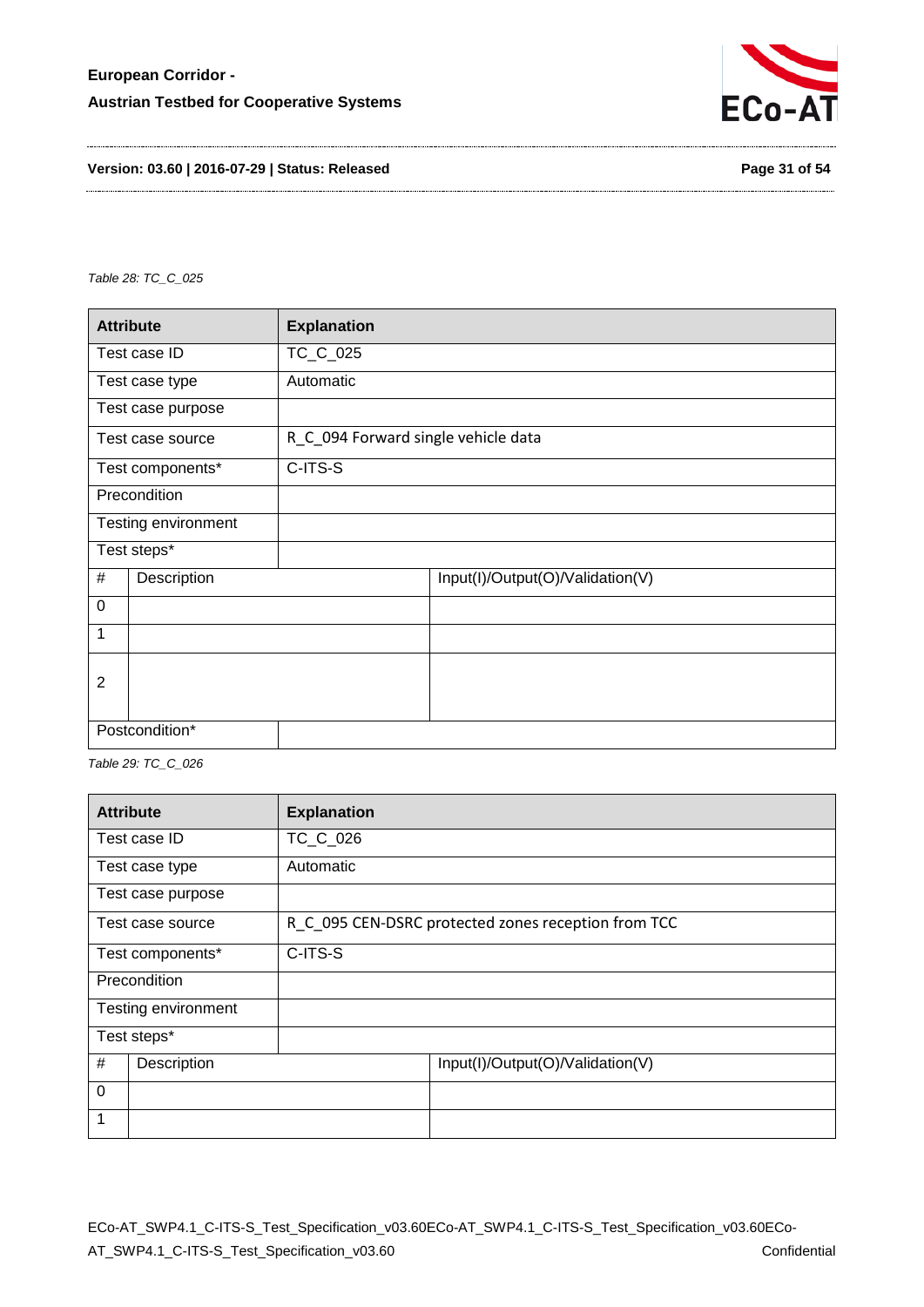

**Version: 03.60 | 2016-07-29 | Status: Released Page 32 of 54**

| <b>Attribute</b> |  | <b>Explanation</b> |  |
|------------------|--|--------------------|--|
| 2                |  |                    |  |
| Postcondition*   |  |                    |  |

<span id="page-31-0"></span>*Table 30: TC\_C\_027*

| <b>Attribute</b> |                     | <b>Explanation</b>                                 |
|------------------|---------------------|----------------------------------------------------|
| Test case ID     |                     | TC_C_027                                           |
|                  | Test case type      | Automatic                                          |
|                  | Test case purpose   |                                                    |
|                  | Test case source    | R C 090 Single vehicle data reception from R-ITS-S |
|                  | Test components*    | C-ITS-S                                            |
|                  | Precondition        |                                                    |
|                  | Testing environment |                                                    |
|                  | Test steps*         |                                                    |
| #                | Description         | Input(I)/Output(O)/Validation(V)                   |
| $\mathbf 0$      |                     |                                                    |
| 1                |                     |                                                    |
| $\overline{2}$   |                     |                                                    |
|                  | Postcondition*      |                                                    |

<span id="page-31-1"></span>*Table 31: TC\_C\_028*

| <b>Attribute</b>    | <b>Explanation</b>                            |                                  |  |
|---------------------|-----------------------------------------------|----------------------------------|--|
| Test case ID        | TC C 028                                      |                                  |  |
| Test case type      | Automatic                                     |                                  |  |
| Test case purpose   |                                               |                                  |  |
| Test case source    | R C 097 CEN-DSRC protected zones distribution |                                  |  |
| Test components*    | C-ITS-S                                       |                                  |  |
| Precondition        |                                               |                                  |  |
| Testing environment |                                               |                                  |  |
| Test steps*         |                                               |                                  |  |
| #<br>Description    |                                               | Input(I)/Output(O)/Validation(V) |  |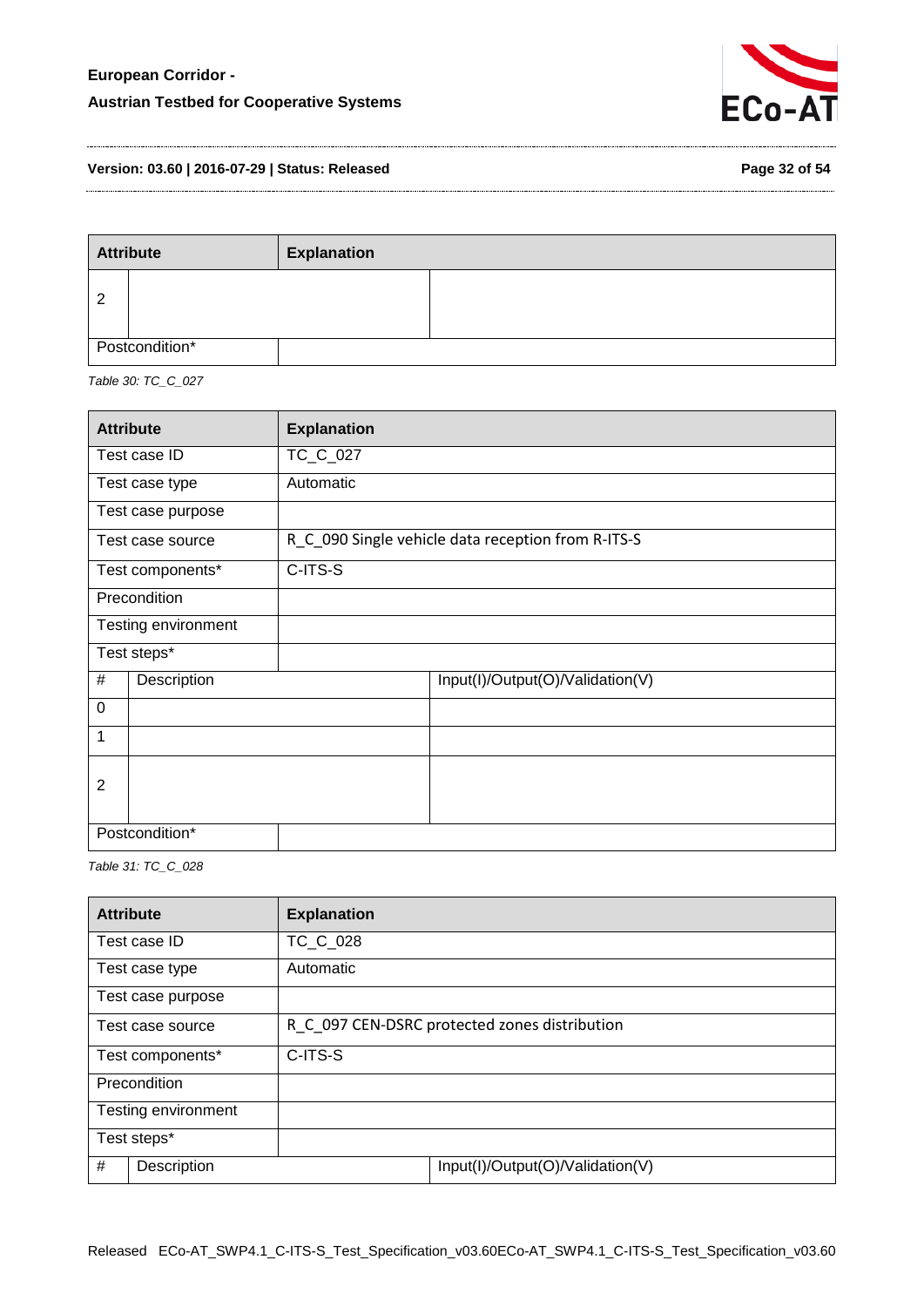

**Version: 03.60 | 2016-07-29 | Status: Released Page 33 of 54**

| <b>Attribute</b> |  | <b>Explanation</b> |  |
|------------------|--|--------------------|--|
|                  |  |                    |  |
|                  |  |                    |  |
| $\overline{2}$   |  |                    |  |
| Postcondition*   |  |                    |  |

<span id="page-32-0"></span>*Table 32: TC\_C\_029*

| <b>Attribute</b> |                     | <b>Explanation</b> |                                                              |
|------------------|---------------------|--------------------|--------------------------------------------------------------|
| Test case ID     |                     | TC_C_029           |                                                              |
|                  | Test case type      | Automatic          |                                                              |
|                  | Test case purpose   |                    |                                                              |
|                  | Test case source    |                    | R_C_098 Provision of CEN-DSRC protected zone data to R-ITS-S |
|                  | Test components*    | C-ITS-S            |                                                              |
| Precondition     |                     |                    |                                                              |
|                  | Testing environment |                    |                                                              |
|                  | Test steps*         |                    |                                                              |
| #                | Description         |                    | Input(I)/Output(O)/Validation(V)                             |
| $\mathbf 0$      |                     |                    |                                                              |
| 1                |                     |                    |                                                              |
| 2                |                     |                    |                                                              |
|                  | Postcondition*      |                    |                                                              |

<span id="page-32-1"></span>*Table 33: TC\_C\_030*

| <b>Attribute</b>  | <b>Explanation</b>                                                                                                                                                                                                |
|-------------------|-------------------------------------------------------------------------------------------------------------------------------------------------------------------------------------------------------------------|
| Test case ID      | TC C 030                                                                                                                                                                                                          |
| Test case type    | Automatic                                                                                                                                                                                                         |
| Test case purpose | Event Mapping from DATEX II to DENM on IF3<br>The C-ITS-S shall test the capability of mapping the DATEX II event data<br>received from the TCC via IF1 to appropriate DENM events then sent on<br>interface IF3. |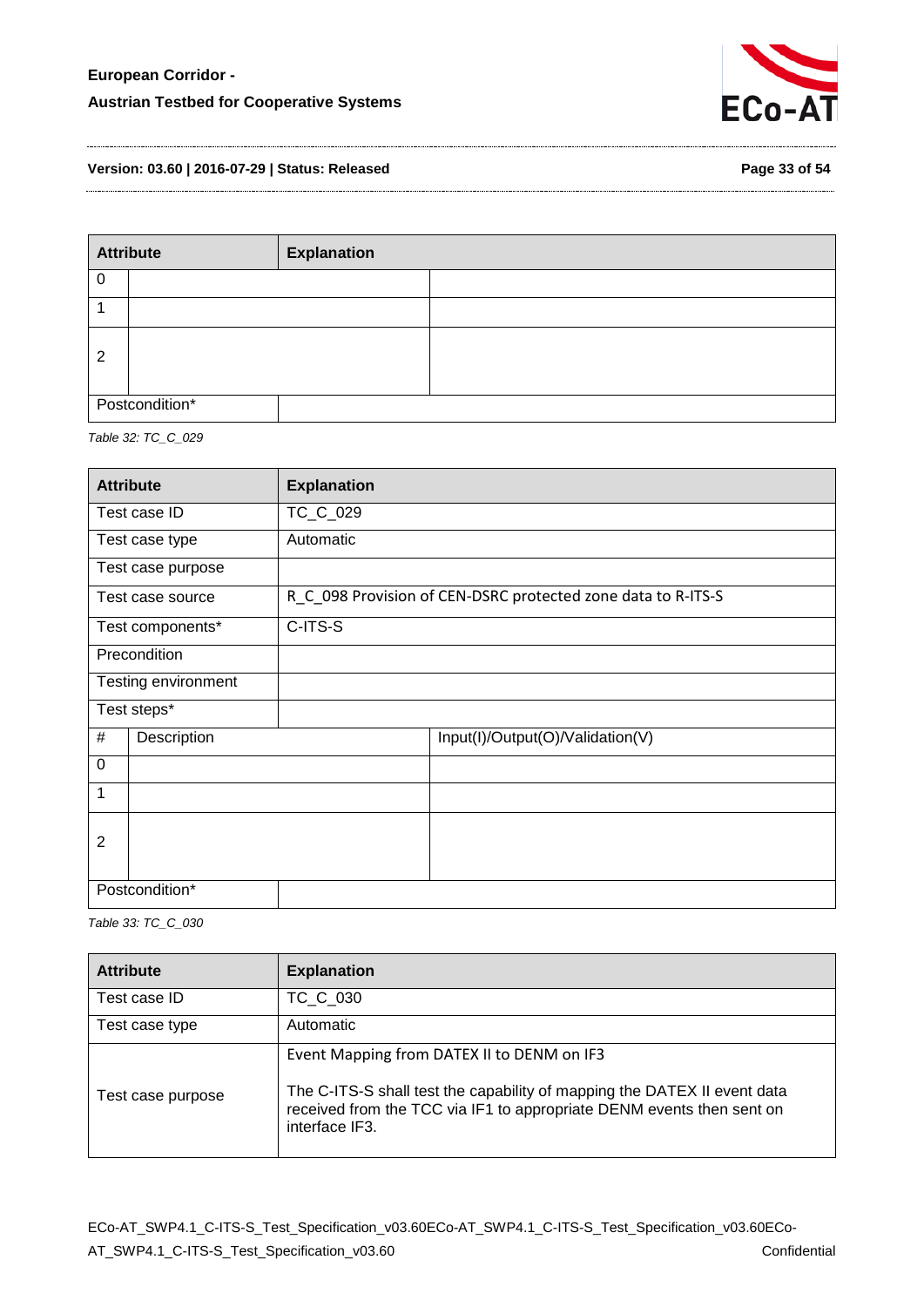

#### **Version: 03.60 | 2016-07-29 | Status: Released Page 34 of 54**

| <b>Attribute</b>                 |                                  | <b>Explanation</b>                                                                                                                                                             |                                                                                                                                                                                                                                                                                                    |  |
|----------------------------------|----------------------------------|--------------------------------------------------------------------------------------------------------------------------------------------------------------------------------|----------------------------------------------------------------------------------------------------------------------------------------------------------------------------------------------------------------------------------------------------------------------------------------------------|--|
| Test case source                 |                                  |                                                                                                                                                                                | R_C_099 Event Mapping from DATEX II to DENM (IF3)                                                                                                                                                                                                                                                  |  |
|                                  | Test components*                 | C-ITS-S                                                                                                                                                                        |                                                                                                                                                                                                                                                                                                    |  |
| Precondition                     |                                  | IF1 is providing updated DENM information or predefined DENM data is<br>available on C-ITS-S.<br>The interface IF3 is established and the C-ITS-S is sending the relevant data |                                                                                                                                                                                                                                                                                                    |  |
| Testing environment<br>$\bullet$ |                                  | Required components:<br>C-ITS-S (DUT)                                                                                                                                          | Both, field test and laboratory test are usable on the level of component test.<br>TCC test tool in order to trigger IVI/DENM data through IF1 or C-ITS-S<br>test tool in order to trigger IVI/DENM data as input for the mapping<br>C-ITS-S test tool, in order to inspect the generated messages |  |
| Test steps*                      |                                  |                                                                                                                                                                                |                                                                                                                                                                                                                                                                                                    |  |
| #                                | Description                      |                                                                                                                                                                                | Input(I)/Output(O)/Validation(V)                                                                                                                                                                                                                                                                   |  |
|                                  | DENM data provision              |                                                                                                                                                                                | I: new DATEX II event data is available from IF1                                                                                                                                                                                                                                                   |  |
| $\Omega$                         |                                  |                                                                                                                                                                                | O: new DATEX II event data is available to be mapped                                                                                                                                                                                                                                               |  |
|                                  |                                  |                                                                                                                                                                                | into a DENM message                                                                                                                                                                                                                                                                                |  |
|                                  | Generation of DENM message       |                                                                                                                                                                                | I: DATEX II event data available in the C-ITS-S is                                                                                                                                                                                                                                                 |  |
| 1                                |                                  |                                                                                                                                                                                | mapped into a DENM message                                                                                                                                                                                                                                                                         |  |
|                                  |                                  |                                                                                                                                                                                | O: DENM message is created to be sent over IF3                                                                                                                                                                                                                                                     |  |
|                                  | Verification of the created DENM |                                                                                                                                                                                | V: check that the DENM messages is mapped correctly                                                                                                                                                                                                                                                |  |
| 2                                | message                          |                                                                                                                                                                                | from DATEX II event data and is described according                                                                                                                                                                                                                                                |  |
|                                  |                                  |                                                                                                                                                                                | the specifications.                                                                                                                                                                                                                                                                                |  |
|                                  | Postcondition*                   |                                                                                                                                                                                |                                                                                                                                                                                                                                                                                                    |  |

<span id="page-33-0"></span>*Table 34: TC\_C\_031*

| <b>Attribute</b>                                                      | <b>Explanation</b>                                                                                                                                                                                                |  |
|-----------------------------------------------------------------------|-------------------------------------------------------------------------------------------------------------------------------------------------------------------------------------------------------------------|--|
| Test case ID                                                          | TC C 031                                                                                                                                                                                                          |  |
| Test case type                                                        | Automatic                                                                                                                                                                                                         |  |
| Test case purpose                                                     | Event Mapping from DATEX II to DENM on IF5<br>The C-ITS-S shall test the capability of mapping the DATEX II event data<br>received from the TCC via IF1 to appropriate DENM events then sent on<br>interface IF5. |  |
| R C 108 Event Mapping from DATEX II to DENM (IF5)<br>Test case source |                                                                                                                                                                                                                   |  |
| Test components*                                                      | C-ITS-S                                                                                                                                                                                                           |  |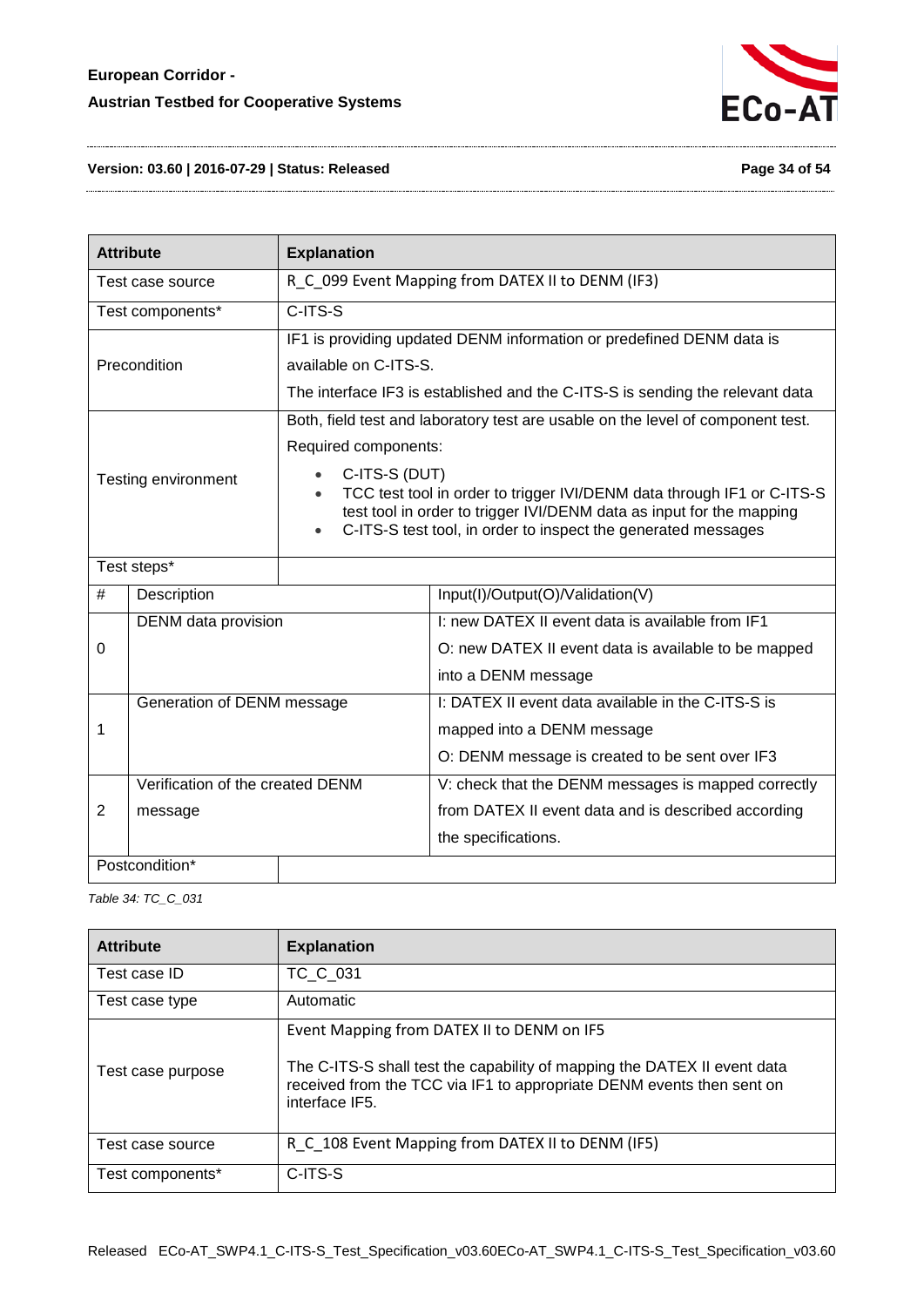

#### **Version: 03.60 | 2016-07-29 | Status: Released Page 35 of 54**

| <b>Attribute</b><br><b>Explanation</b> |                                  |                                                                      |                                                                                                                                                                                                                 |  |
|----------------------------------------|----------------------------------|----------------------------------------------------------------------|-----------------------------------------------------------------------------------------------------------------------------------------------------------------------------------------------------------------|--|
|                                        |                                  | IF1 is providing updated DENM information or predefined DENM data is |                                                                                                                                                                                                                 |  |
|                                        | Precondition                     | available on C-ITS-S.                                                |                                                                                                                                                                                                                 |  |
|                                        |                                  |                                                                      | The interface IF5 is established and the C-ITS-S is sending the relevant data                                                                                                                                   |  |
|                                        |                                  |                                                                      | Both, field test and laboratory test are usable on the level of component test.                                                                                                                                 |  |
|                                        |                                  | Required components:                                                 |                                                                                                                                                                                                                 |  |
| Testing environment<br>$\bullet$       |                                  | C-ITS-S (DUT)                                                        | TCC test tool in order to trigger IVI/DENM data through IF1 or C-ITS-S<br>test tool in order to trigger IVI/DENM data as input for the mapping<br>C-ITS-S test tool, in order to inspect the generated messages |  |
|                                        | Test steps*                      |                                                                      |                                                                                                                                                                                                                 |  |
| #                                      | Description                      |                                                                      | Input(I)/Output(O)/Validation(V)                                                                                                                                                                                |  |
| DENM data provision                    |                                  |                                                                      | I: new DATEX II event data is available from IF1                                                                                                                                                                |  |
| 0                                      |                                  |                                                                      | O: new DATEX II event data is available to be mapped                                                                                                                                                            |  |
|                                        |                                  |                                                                      | into a DENM message                                                                                                                                                                                             |  |
|                                        | Generation of DENM message       |                                                                      | I: DATEX II event data available in the C-ITS-S is                                                                                                                                                              |  |
| 1                                      |                                  |                                                                      | mapped into a DENM message                                                                                                                                                                                      |  |
|                                        |                                  |                                                                      | O: DENM message is created to be sent over IF5                                                                                                                                                                  |  |
|                                        | Verification of the created DENM |                                                                      | V: check that the DENM messages is mapped correctly                                                                                                                                                             |  |
| 2                                      | message                          |                                                                      | from DATEX II event data and is described according                                                                                                                                                             |  |
|                                        |                                  |                                                                      | the specifications.                                                                                                                                                                                             |  |
|                                        | Postcondition*                   |                                                                      |                                                                                                                                                                                                                 |  |

<span id="page-34-0"></span>*Table 35: TC\_C\_032*

| <b>Attribute</b>            | <b>Explanation</b>                                                                                                                                                                                      |
|-----------------------------|---------------------------------------------------------------------------------------------------------------------------------------------------------------------------------------------------------|
| Test case ID                | TC C 032                                                                                                                                                                                                |
| Automatic<br>Test case type |                                                                                                                                                                                                         |
| Test case purpose           | C-ITS-S Message Management for DENM on IF3                                                                                                                                                              |
|                             | The C-ITS-S shall perform message management i.e. check the validity of<br>(DENM UC based) DATEX II data records on IF1 and initiate or cancel the<br>provision of DENMs on IF3 based on that validity. |
| Test case source            | R C 100 C-ITS-S Message Management for DENM (IF3)                                                                                                                                                       |
| Test components*            | C-ITS-S                                                                                                                                                                                                 |
| Precondition                | IF1 is providing updated DENM information or predefined DENM data is<br>available on C-ITS-S.                                                                                                           |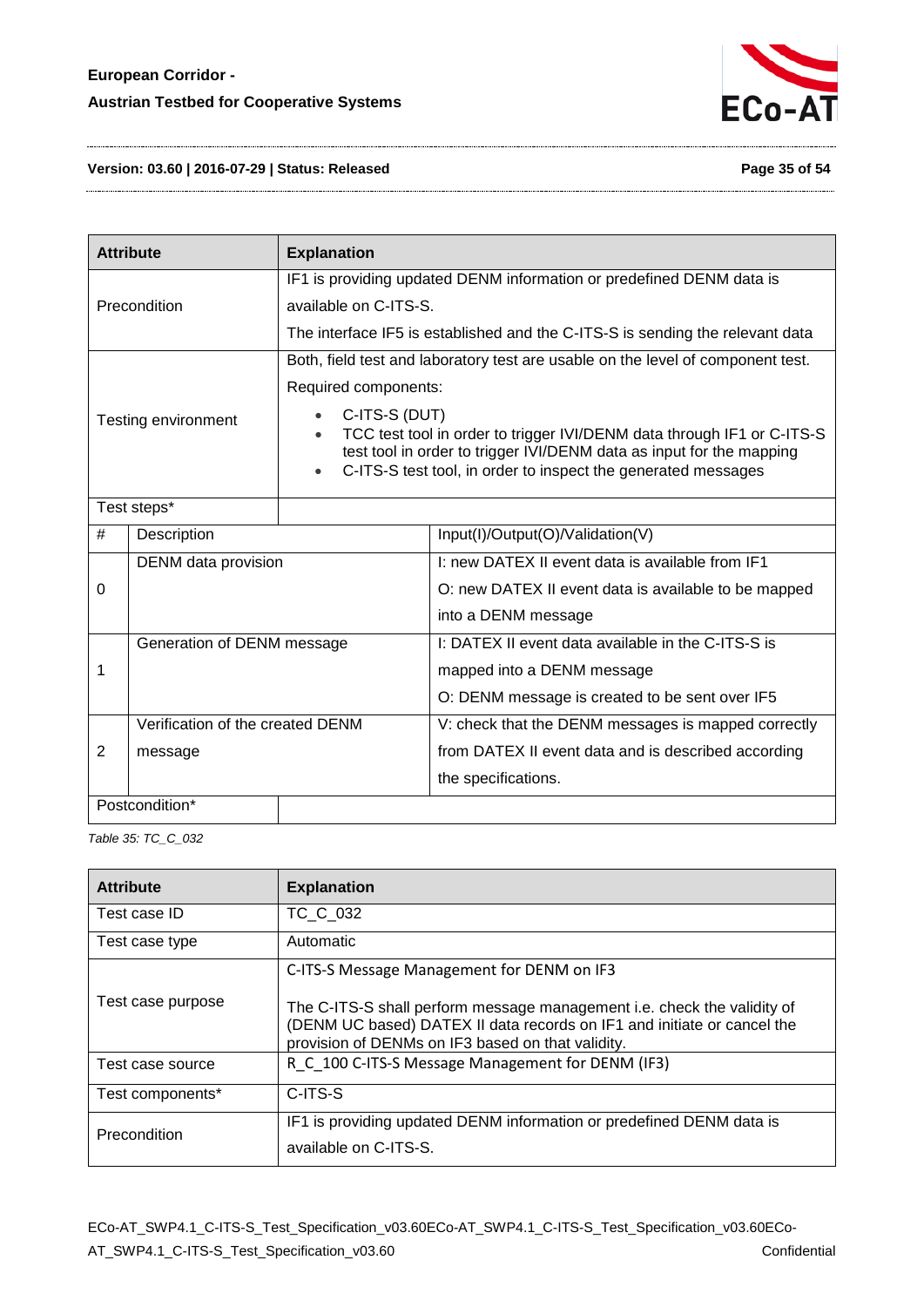

#### **Version: 03.60 | 2016-07-29 | Status: Released Page 36 of 54**

| <b>Attribute</b><br><b>Explanation</b> |                                   |                                                                                                                                       |                                                                                 |  |
|----------------------------------------|-----------------------------------|---------------------------------------------------------------------------------------------------------------------------------------|---------------------------------------------------------------------------------|--|
|                                        |                                   | The interface IF3 is established and the C-ITS-S is sending the relevant data                                                         |                                                                                 |  |
|                                        |                                   |                                                                                                                                       | Both, field test and laboratory test are usable on the level of component test. |  |
|                                        |                                   | Required components:                                                                                                                  |                                                                                 |  |
|                                        | Testing environment               | C-ITS-S (DUT)<br>TCC test tool in order to trigger IVI/DENM data through IF1 or C-ITS-S                                               |                                                                                 |  |
|                                        |                                   | test tool in order to trigger IVI/DENM data as input for the mapping<br>C-ITS-S test tool, in order to inspect the generated messages |                                                                                 |  |
| Test steps*                            |                                   |                                                                                                                                       |                                                                                 |  |
| #                                      | Description                       |                                                                                                                                       | Input(I)/Output(O)/Validation(V)                                                |  |
| DENM data provision                    |                                   |                                                                                                                                       | I: new DATEX II event data is available from IF1                                |  |
| 0                                      |                                   |                                                                                                                                       | O: new DATEX II event data is mapped into a DENM                                |  |
|                                        |                                   |                                                                                                                                       | message                                                                         |  |
| 1                                      | Comparison of generated DENM with |                                                                                                                                       | O: compare the validity of the DENM with existing                               |  |
|                                        | active DENMs                      |                                                                                                                                       | <b>DENMs</b>                                                                    |  |
| Verification of validity of DENM       |                                   |                                                                                                                                       | V: based on the comparison, a DENM will be updated if                           |  |
| 2                                      |                                   |                                                                                                                                       | validity of the DENM differs from existing DENM before                          |  |
|                                        |                                   |                                                                                                                                       | sending it on IF3                                                               |  |
| Postcondition*                         |                                   |                                                                                                                                       |                                                                                 |  |

<span id="page-35-0"></span>*Table 36: TC\_C\_033*

| <b>Attribute</b>    | <b>Explanation</b>                                                                                                                                                                                      |  |  |
|---------------------|---------------------------------------------------------------------------------------------------------------------------------------------------------------------------------------------------------|--|--|
| Test case ID        | TC C 033                                                                                                                                                                                                |  |  |
| Test case type      | Automatic                                                                                                                                                                                               |  |  |
|                     | C-ITS-S Message Management for DENM on IF5                                                                                                                                                              |  |  |
| Test case purpose   | The C-ITS-S shall perform message management i.e. check the validity of<br>(DENM UC based) DATEX II data records on IF1 and initiate or cancel the<br>provision of DENMs on IF5 based on that validity. |  |  |
| Test case source    | R_C_109 C-ITS-S Message Management for DENM (IF5)                                                                                                                                                       |  |  |
| Test components*    | C-ITS-S                                                                                                                                                                                                 |  |  |
| <b>Precondition</b> | IF1 is providing updated DENM information or predefined DENM data is<br>available on C-ITS-S.                                                                                                           |  |  |
|                     | The interface IF3 is established and the C-ITS-S is sending the relevant data                                                                                                                           |  |  |
|                     | Both, field test and laboratory test are usable on the level of component test.                                                                                                                         |  |  |
| Testing environment | Required components:                                                                                                                                                                                    |  |  |
|                     | C-ITS-S (DUT)                                                                                                                                                                                           |  |  |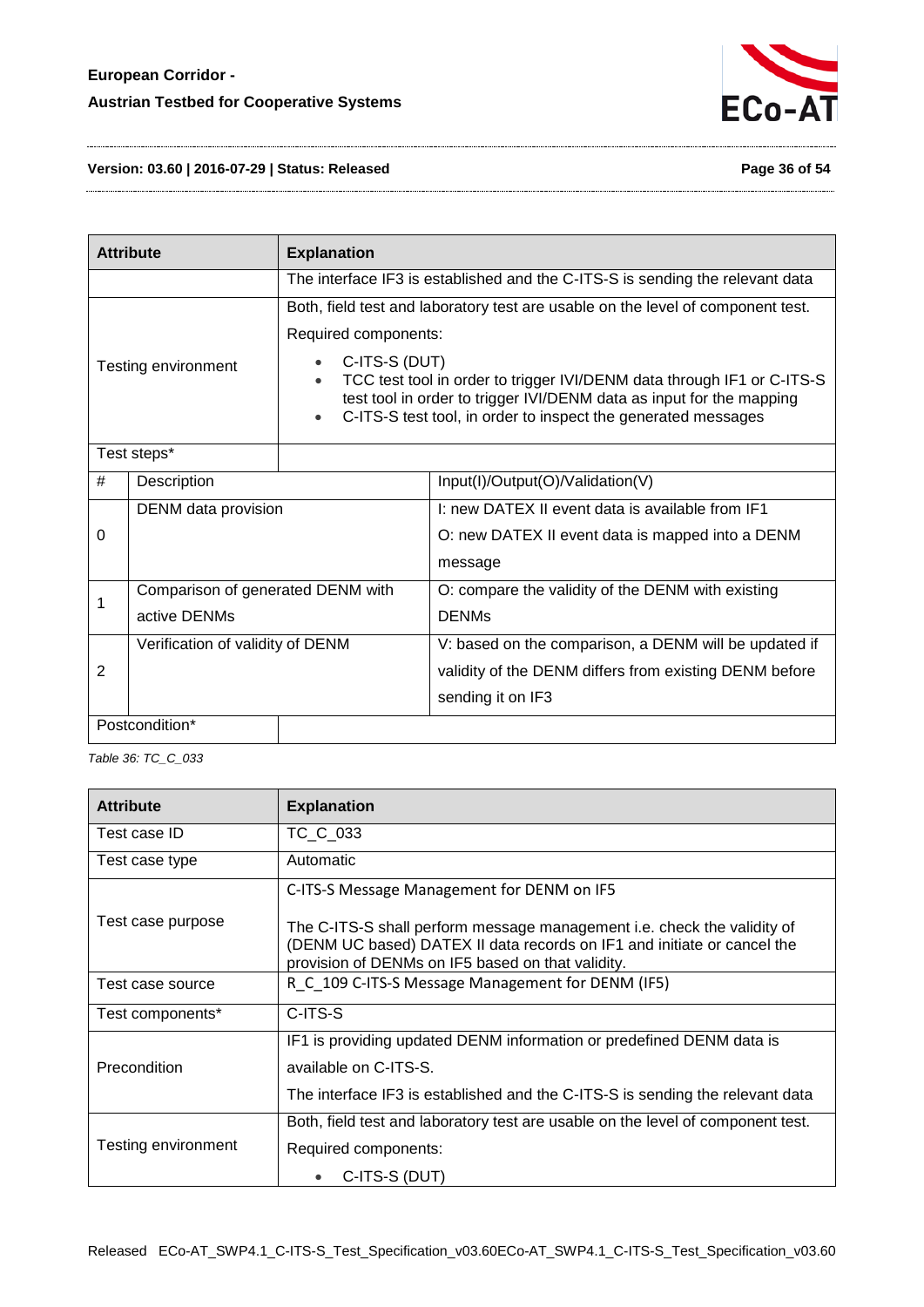

**Version: 03.60 | 2016-07-29 | Status: Released Page 37 of 54**

|                | <b>Attribute</b>                  | <b>Explanation</b> |                                                                                                                                                                                                                 |
|----------------|-----------------------------------|--------------------|-----------------------------------------------------------------------------------------------------------------------------------------------------------------------------------------------------------------|
|                |                                   | $\bullet$          | TCC test tool in order to trigger IVI/DENM data through IF1 or C-ITS-S<br>test tool in order to trigger IVI/DENM data as input for the mapping<br>C-ITS-S test tool, in order to inspect the generated messages |
|                | Test steps*                       |                    |                                                                                                                                                                                                                 |
| #              | Description                       |                    | Input(I)/Output(O)/Validation(V)                                                                                                                                                                                |
|                | DENM data provision               |                    | I: new DATEX II event data is available from IF1                                                                                                                                                                |
| $\Omega$       |                                   |                    | O: new DATEX II event data is mapped into a DENM                                                                                                                                                                |
|                |                                   |                    | message                                                                                                                                                                                                         |
|                | Comparison of generated DENM with |                    | O: compare the validity of the DENM with existing                                                                                                                                                               |
|                | active DENMs                      |                    | <b>DENMs</b>                                                                                                                                                                                                    |
|                | Verification of validity of DENM  |                    | V: based on the comparison, a DENM will be updated if                                                                                                                                                           |
| $\overline{2}$ |                                   |                    | validity of the DENM differs from existing DENM before                                                                                                                                                          |
|                |                                   |                    | sending it on IF5                                                                                                                                                                                               |
|                | Postcondition*                    |                    |                                                                                                                                                                                                                 |

#### <span id="page-36-0"></span>*Table 37: TC\_C\_034*

| <b>Attribute</b>    | <b>Explanation</b>                                                                                                                                                                                                               |  |  |
|---------------------|----------------------------------------------------------------------------------------------------------------------------------------------------------------------------------------------------------------------------------|--|--|
| Test case ID        | TC_C_034                                                                                                                                                                                                                         |  |  |
| Test case type      | Automatic                                                                                                                                                                                                                        |  |  |
|                     | DENM message generation for IF3                                                                                                                                                                                                  |  |  |
| Test case purpose   | The C-ITS-S shall be able to generate DENM messages for transmission to<br>the R-ITS-S supporting the following encodings of DENM: UPER, XER, and<br><b>XERC</b>                                                                 |  |  |
| Test case source    | R C 101 DENM message generation for IF3                                                                                                                                                                                          |  |  |
| Test components*    | C-ITS-S                                                                                                                                                                                                                          |  |  |
|                     | IF1 is providing updated DENM information or predefined DENM data is                                                                                                                                                             |  |  |
| Precondition        | available on C-ITS-S.                                                                                                                                                                                                            |  |  |
|                     | The interface IF3 is established and the C-ITS-S is sending the relevant data                                                                                                                                                    |  |  |
|                     | Both, field test and laboratory test are usable on the level of component test.                                                                                                                                                  |  |  |
|                     | Required components:                                                                                                                                                                                                             |  |  |
| Testing environment | C-ITS-S (DUT)<br>TCC test tool in order to trigger IVI/DENM data through IF1 or C-ITS-S<br>test tool in order to trigger IVI/DENM data as input for the mapping<br>C-ITS-S test tool, in order to inspect the generated messages |  |  |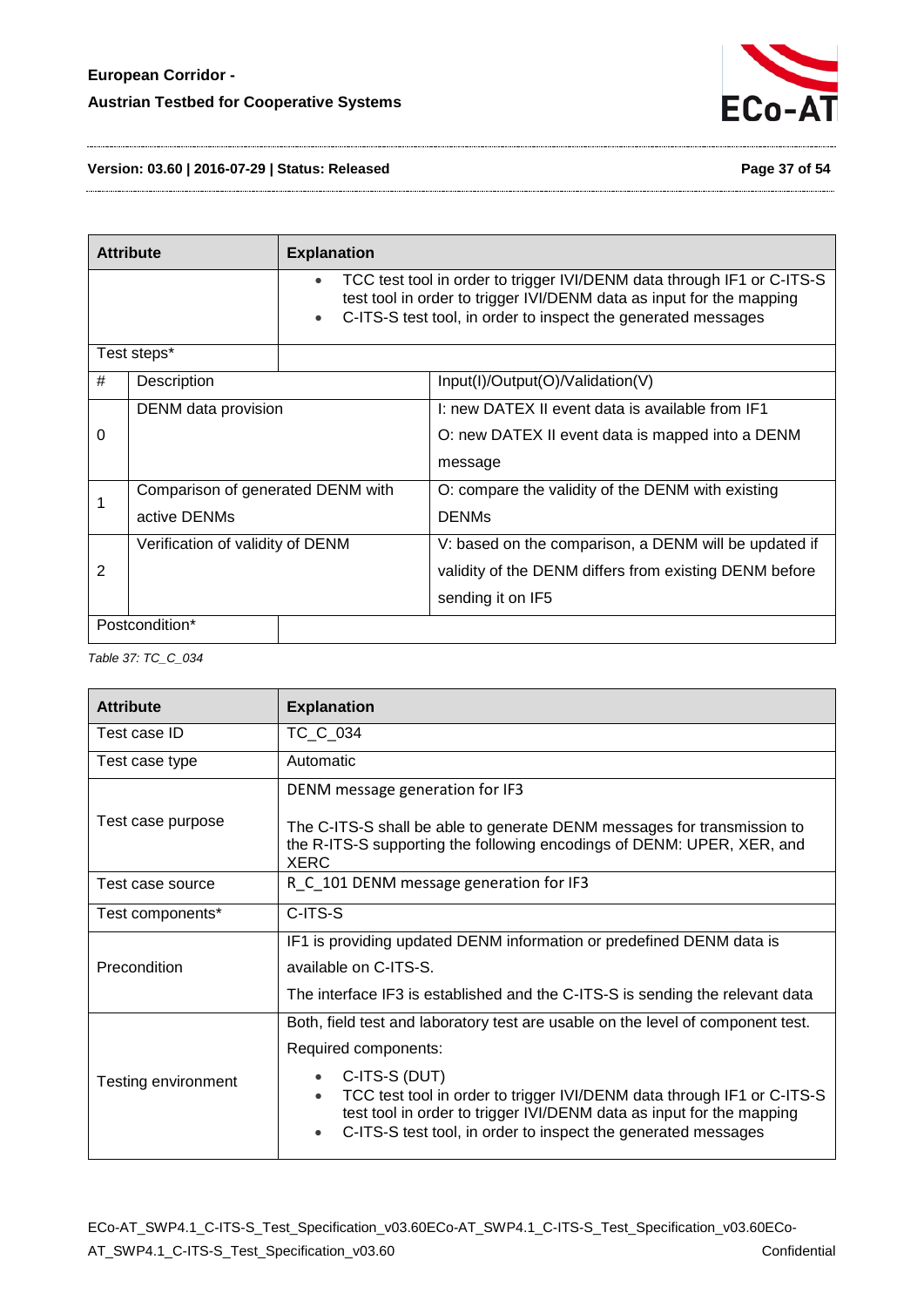

#### **Version: 03.60 | 2016-07-29 | Status: Released Page 38 of 54**

|                | <b>Attribute</b>                    | <b>Explanation</b> |                                                      |
|----------------|-------------------------------------|--------------------|------------------------------------------------------|
|                | Test steps*                         |                    |                                                      |
| #              | Description                         |                    | Input(I)/Output(O)/Validation(V)                     |
|                | DENM data provision                 |                    | I: new DATEX II event data is available from IF1     |
| 0              |                                     |                    | O: new DATEX II event data is mapped into a DENM     |
|                |                                     |                    | message                                              |
|                | Generation of DENM message          |                    | I: DATEX II event data available in the C-ITS-S is   |
|                |                                     |                    | mapped into a DENM message                           |
|                |                                     |                    | O: DENM message is encoded in UPER, XER and          |
|                |                                     |                    | XERC to be sent over IF3                             |
|                | Verification of the encoding of the |                    | V: check that the DENM messages are available in the |
| 2              | created DENM message                |                    | three encodings and is described according the       |
|                |                                     |                    | specifications.                                      |
| Postcondition* |                                     |                    |                                                      |

<span id="page-37-0"></span>*Table 38: TC\_C\_035*

| <b>Attribute</b>    |                   | <b>Explanation</b>                                                                                                                                                                                  |                                                                                                                                                                                                                                                                                                    |
|---------------------|-------------------|-----------------------------------------------------------------------------------------------------------------------------------------------------------------------------------------------------|----------------------------------------------------------------------------------------------------------------------------------------------------------------------------------------------------------------------------------------------------------------------------------------------------|
|                     | Test case ID      | TC_C_035                                                                                                                                                                                            |                                                                                                                                                                                                                                                                                                    |
|                     | Test case type    | Automatic                                                                                                                                                                                           |                                                                                                                                                                                                                                                                                                    |
|                     | Test case purpose | DENM message generation for IF5<br>The C-ITS-S shall be able to generate DENM messages for transmission to<br>the R-ITS-S supporting the following encodings of DENM: UPER, XER, and<br><b>XERC</b> |                                                                                                                                                                                                                                                                                                    |
|                     | Test case source  |                                                                                                                                                                                                     | R C_112 DENM message generation for IF5                                                                                                                                                                                                                                                            |
|                     | Test components*  | C-ITS-S                                                                                                                                                                                             |                                                                                                                                                                                                                                                                                                    |
| Precondition        |                   | available on C-ITS-S.                                                                                                                                                                               | IF1 is providing updated DENM information or predefined DENM data is<br>The interface IF3 is established and the C-ITS-S is sending the relevant data                                                                                                                                              |
| Testing environment |                   | Required components:<br>C-ITS-S (DUT)                                                                                                                                                               | Both, field test and laboratory test are usable on the level of component test.<br>TCC test tool in order to trigger IVI/DENM data through IF1 or C-ITS-S<br>test tool in order to trigger IVI/DENM data as input for the mapping<br>C-ITS-S test tool, in order to inspect the generated messages |
| Test steps*         |                   |                                                                                                                                                                                                     |                                                                                                                                                                                                                                                                                                    |
| #                   | Description       |                                                                                                                                                                                                     | Input(I)/Output(O)/Validation(V)                                                                                                                                                                                                                                                                   |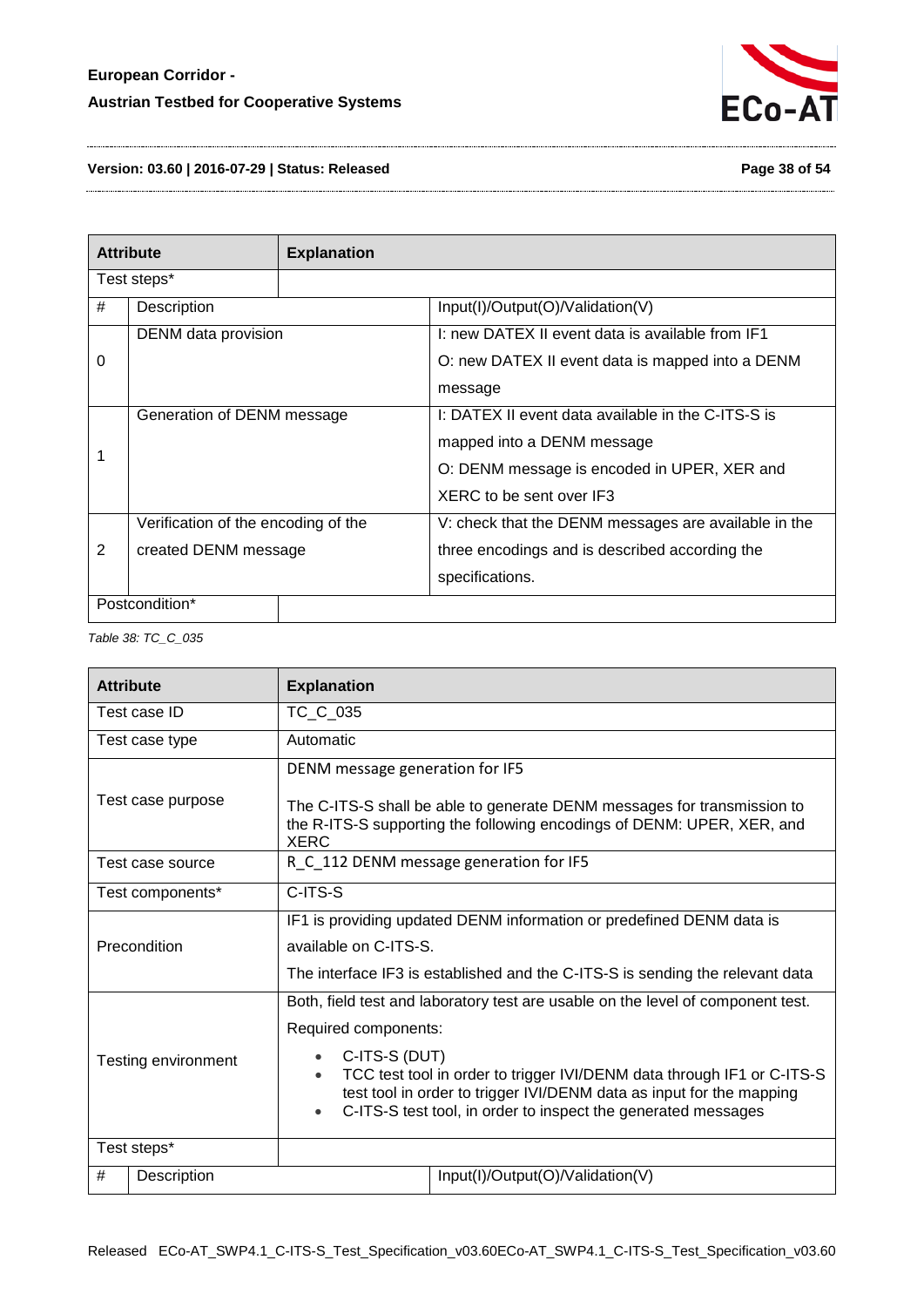

**Version: 03.60 | 2016-07-29 | Status: Released Page 39 of 54**

| <b>Attribute</b><br><b>Explanation</b> |                                     |  |                                                      |
|----------------------------------------|-------------------------------------|--|------------------------------------------------------|
|                                        | DENM data provision                 |  | I: new DATEX II event data is available from IF1     |
| 0                                      |                                     |  | O: new DATEX II event data is mapped into a DENM     |
|                                        |                                     |  | message                                              |
|                                        | Generation of DENM message          |  | I: DATEX II event data available in the C-ITS-S is   |
|                                        |                                     |  | mapped into a DENM message                           |
|                                        |                                     |  | O: DENM message is encoded in UPER, XER and          |
|                                        |                                     |  | XERC to be sent over IF5                             |
|                                        | Verification of the encoding of the |  | V: check that the DENM messages are available in the |
| $\overline{2}$                         | created DENM message                |  | three encodings and is described according the       |
|                                        |                                     |  | specifications.                                      |
| Postcondition*                         |                                     |  |                                                      |

<span id="page-38-0"></span>*Table 39: TC\_C\_036*

| <b>Attribute</b> |                     | <b>Explanation</b> |                                             |
|------------------|---------------------|--------------------|---------------------------------------------|
| Test case ID     |                     | TC_C_036           |                                             |
|                  | Test case type      | Automatic          |                                             |
|                  | Test case purpose   |                    |                                             |
|                  | Test case source    |                    | R_C_102 Event Mapping from DENM to DATEX II |
|                  | Test components*    | C-ITS-S            |                                             |
|                  | Precondition        |                    |                                             |
|                  | Testing environment |                    |                                             |
|                  | Test steps*         |                    |                                             |
| #                | Description         |                    | Input(I)/Output(O)/Validation(V)            |
| $\mathbf 0$      |                     |                    |                                             |
| 1                |                     |                    |                                             |
|                  |                     |                    |                                             |
| $\overline{2}$   |                     |                    |                                             |
|                  | Postcondition*      |                    |                                             |

<span id="page-38-1"></span>*Table 40: TC\_C\_037*

| <b>Attribute</b> | <b>Explanation</b> |
|------------------|--------------------|
| Test case ID     | TC_C_037           |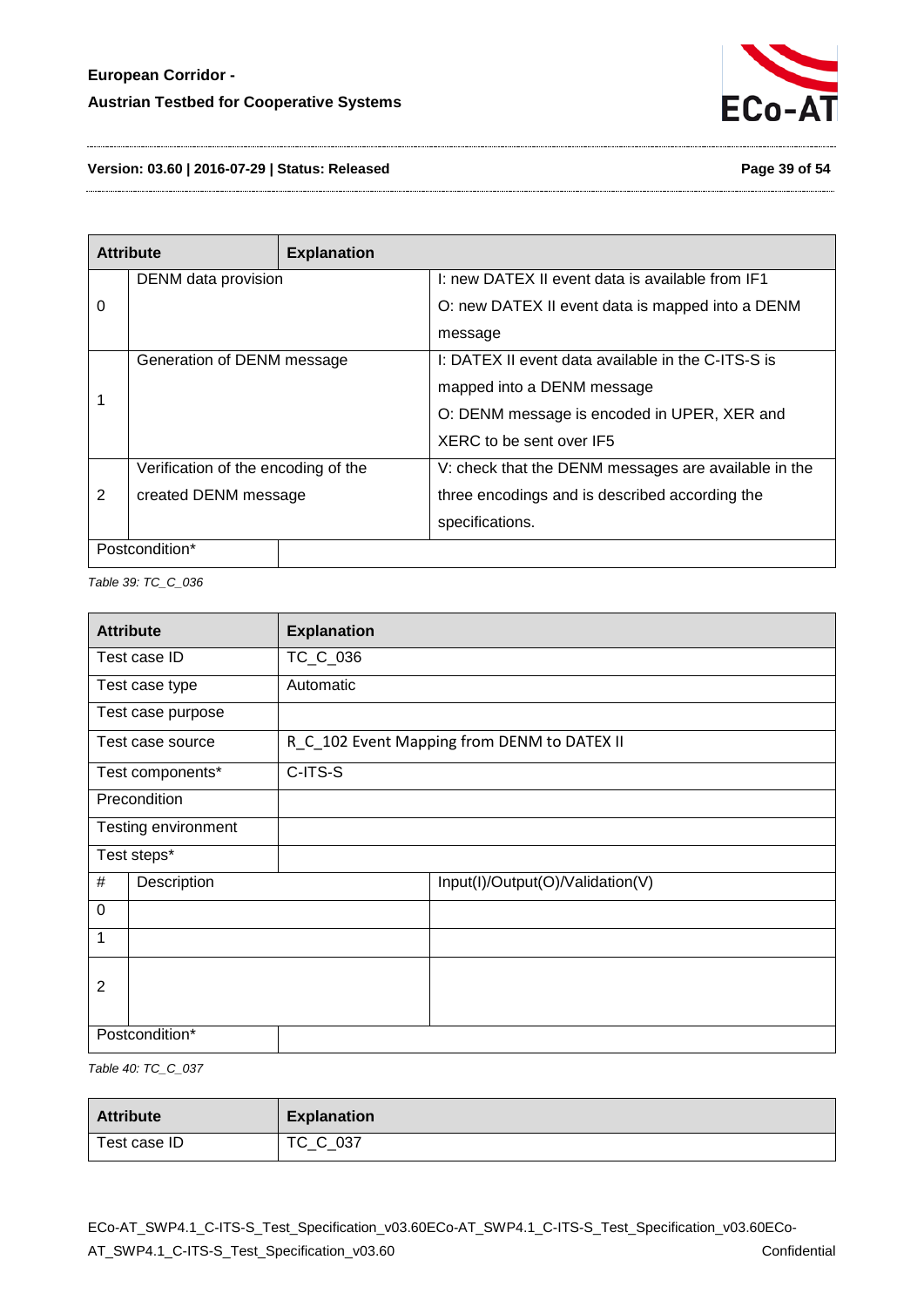

**Version: 03.60 | 2016-07-29 | Status: Released Page 40 of 54**

| <b>Attribute</b> |                     | <b>Explanation</b>            |                                  |
|------------------|---------------------|-------------------------------|----------------------------------|
|                  | Test case type      | Automatic                     |                                  |
|                  | Test case purpose   |                               |                                  |
|                  | Test case source    | R_C_106 RWW data augmentation |                                  |
|                  | Test components*    | C-ITS-S                       |                                  |
|                  | Precondition        |                               |                                  |
|                  | Testing environment |                               |                                  |
|                  | Test steps*         |                               |                                  |
| #                | Description         |                               | Input(I)/Output(O)/Validation(V) |
| $\mathbf 0$      |                     |                               |                                  |
| 1                |                     |                               |                                  |
| $\overline{2}$   |                     |                               |                                  |
|                  | Postcondition*      |                               |                                  |

#### <span id="page-39-0"></span>*Table 41: TC\_C\_038*

| <b>Attribute</b> |                     | <b>Explanation</b> |                                                                   |
|------------------|---------------------|--------------------|-------------------------------------------------------------------|
| Test case ID     |                     | TC_C_038           |                                                                   |
|                  | Test case type      | Automatic          |                                                                   |
|                  | Test case purpose   |                    |                                                                   |
| Test case source |                     | lost/resumed       | R_C_110 C-ITS-S "augmented RWW" DENM transmission: IF3 connection |
|                  | Test components*    | C-ITS-S            |                                                                   |
|                  | Precondition        |                    |                                                                   |
|                  | Testing environment |                    |                                                                   |
|                  | Test steps*         |                    |                                                                   |
| #                | Description         |                    | Input(I)/Output(O)/Validation(V)                                  |
| $\mathbf 0$      |                     |                    |                                                                   |
| 1                |                     |                    |                                                                   |
| $\overline{2}$   |                     |                    |                                                                   |
|                  | Postcondition*      |                    |                                                                   |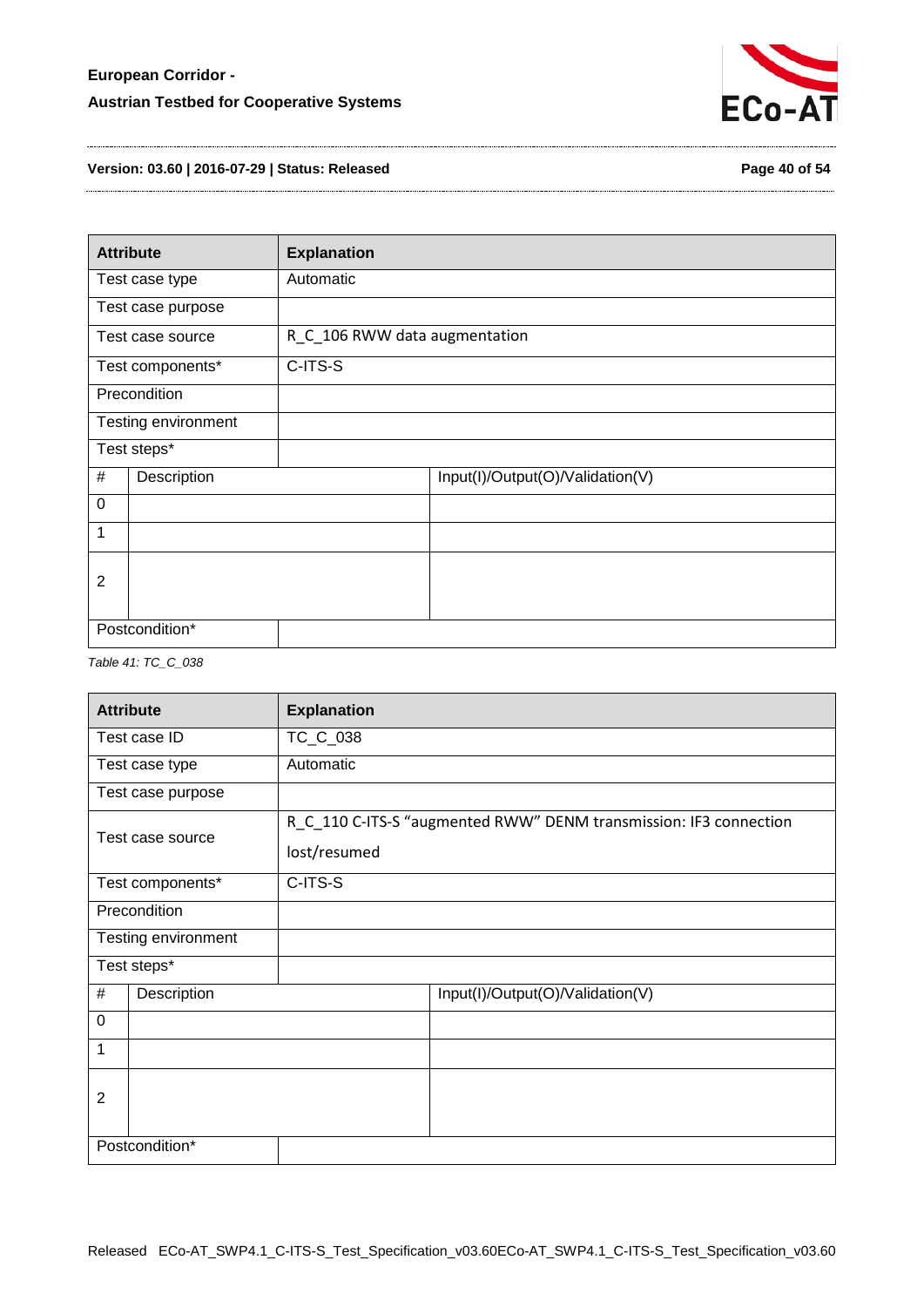

#### **Version: 03.60 | 2016-07-29 | Status: Released Page 41 of 54**

<span id="page-40-0"></span>*Table 42: TC\_C\_039*

| <b>Explanation</b><br><b>Attribute</b> |                     |                                                                               |                                  |  |  |
|----------------------------------------|---------------------|-------------------------------------------------------------------------------|----------------------------------|--|--|
|                                        | Test case ID        | TC_C_039                                                                      |                                  |  |  |
|                                        | Test case type      | Automatic                                                                     |                                  |  |  |
|                                        | Test case purpose   |                                                                               |                                  |  |  |
| Test case source                       |                     | R_C_111 C-ITS-S "augmented RWW" DENM transmission: updated RWW<br>information |                                  |  |  |
|                                        | Test components*    | C-ITS-S                                                                       |                                  |  |  |
|                                        | Precondition        |                                                                               |                                  |  |  |
|                                        | Testing environment |                                                                               |                                  |  |  |
|                                        | Test steps*         |                                                                               |                                  |  |  |
| #                                      | Description         |                                                                               | Input(I)/Output(O)/Validation(V) |  |  |
| $\Omega$                               |                     |                                                                               |                                  |  |  |
| 1                                      |                     |                                                                               |                                  |  |  |
| 2                                      |                     |                                                                               |                                  |  |  |
|                                        | Postcondition*      |                                                                               |                                  |  |  |

<span id="page-40-1"></span>*Table 43: TC\_C\_040*

| <b>Attribute</b><br><b>Explanation</b> |                     |                 |                                         |  |
|----------------------------------------|---------------------|-----------------|-----------------------------------------|--|
|                                        | Test case ID        | <b>TC C 040</b> |                                         |  |
|                                        | Test case type      | Automatic       |                                         |  |
|                                        | Test case purpose   |                 |                                         |  |
| Test case source                       |                     |                 | R_C_089 Mapping of CAM aggregation data |  |
|                                        | Test components*    | C-ITS-S         |                                         |  |
| Precondition                           |                     |                 |                                         |  |
|                                        | Testing environment |                 |                                         |  |
| Test steps*                            |                     |                 |                                         |  |
| #<br>Description                       |                     |                 | Input(I)/Output(O)/Validation(V)        |  |
| $\mathbf 0$                            |                     |                 |                                         |  |
| 1                                      |                     |                 |                                         |  |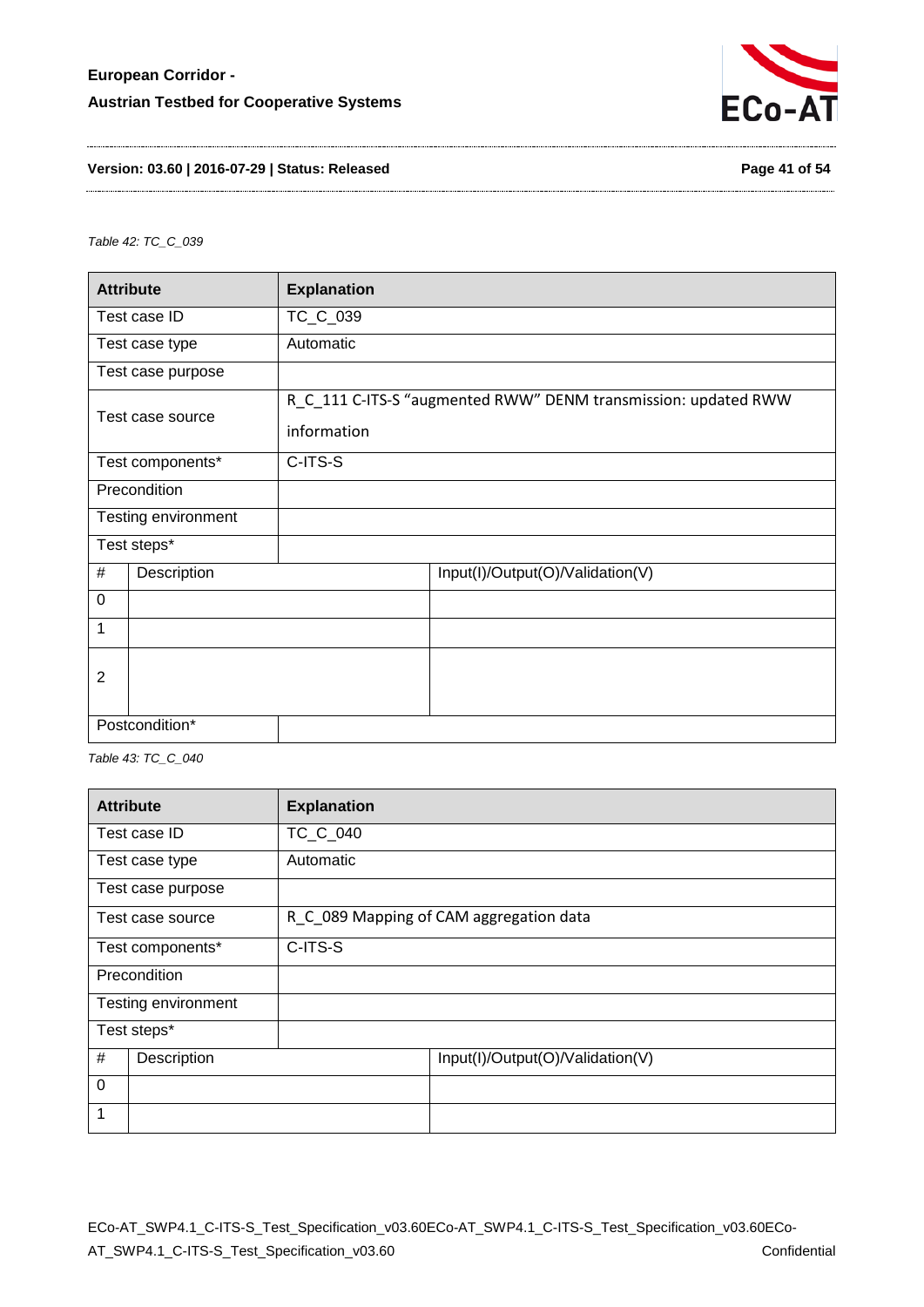

**Version: 03.60 | 2016-07-29 | Status: Released Page 42 of 54**

| Page 42 of 54 |  |  |  |
|---------------|--|--|--|
|---------------|--|--|--|

| <b>Attribute</b> |  | <b>Explanation</b> |  |
|------------------|--|--------------------|--|
| 2                |  |                    |  |
| Postcondition*   |  |                    |  |

<span id="page-41-0"></span>*Table 44: TC\_C\_041*

| <b>Attribute</b> |                     | <b>Explanation</b>                     |
|------------------|---------------------|----------------------------------------|
| Test case ID     |                     | TC_C_041                               |
|                  | Test case type      | Automatic                              |
|                  | Test case purpose   |                                        |
|                  | Test case source    | R_C_091 Mapping of single vehicle data |
|                  | Test components*    | C-ITS-S                                |
| Precondition     |                     |                                        |
|                  | Testing environment |                                        |
|                  | Test steps*         |                                        |
| #                | Description         | Input(I)/Output(O)/Validation(V)       |
| $\mathbf 0$      |                     |                                        |
| 1                |                     |                                        |
| $\overline{2}$   |                     |                                        |
|                  | Postcondition*      |                                        |

<span id="page-41-1"></span>*Table 45: TC\_C\_042*

|                     | <b>Attribute</b>  | <b>Explanation</b>                                             |                                  |  |
|---------------------|-------------------|----------------------------------------------------------------|----------------------------------|--|
|                     | Test case ID      | <b>TC C 042</b>                                                |                                  |  |
|                     | Test case type    | Automatic                                                      |                                  |  |
|                     | Test case purpose |                                                                |                                  |  |
| Test case source    |                   | R C 092 Mapping stationID to vehicleID for single vehicle data |                                  |  |
| Test components*    |                   | C-ITS-S                                                        |                                  |  |
| Precondition        |                   |                                                                |                                  |  |
| Testing environment |                   |                                                                |                                  |  |
| Test steps*         |                   |                                                                |                                  |  |
| #                   | Description       |                                                                | Input(I)/Output(O)/Validation(V) |  |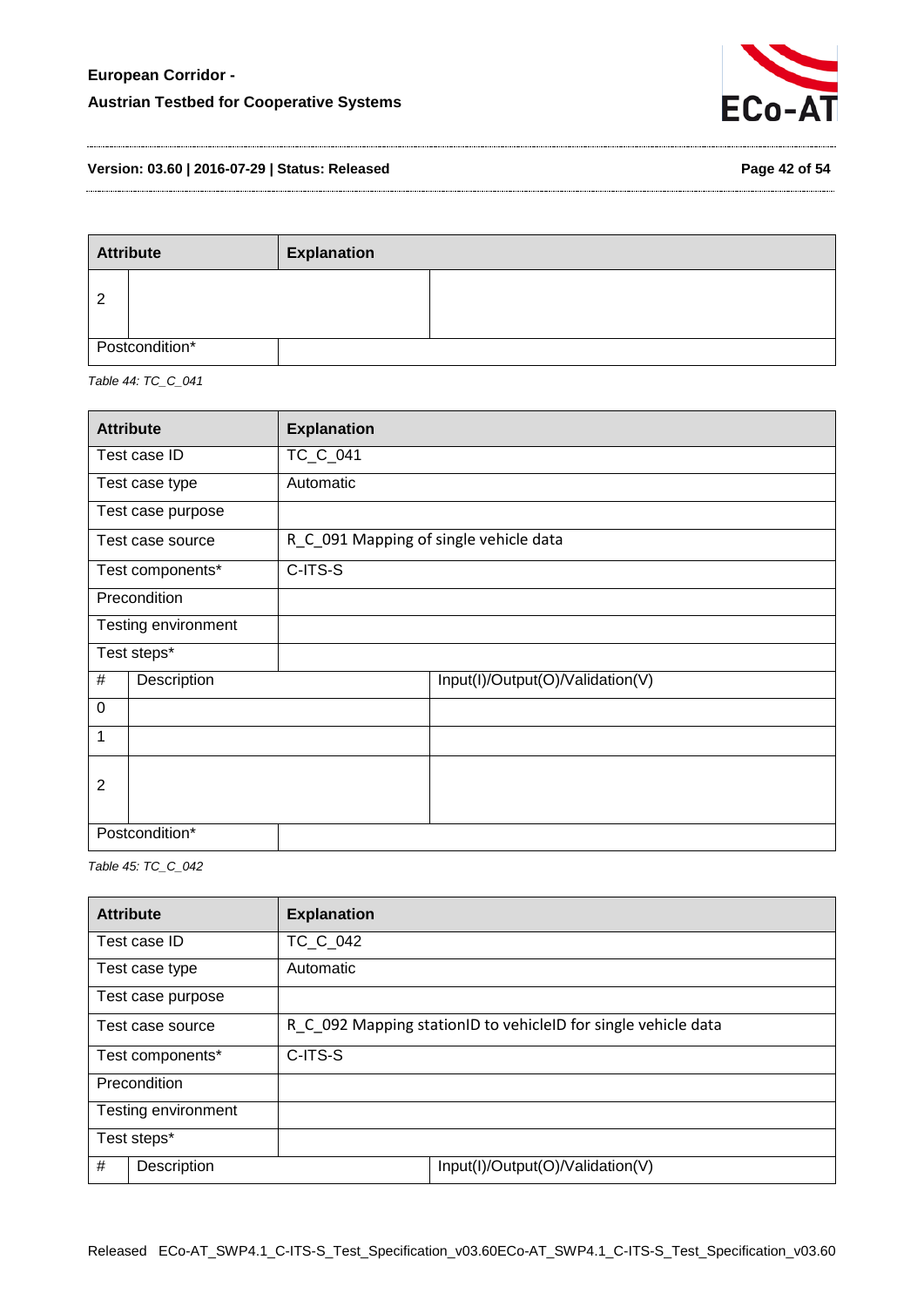

**Version: 03.60 | 2016-07-29 | Status: Released Page 43 of 54**

| <b>Attribute</b> |  | <b>Explanation</b> |  |
|------------------|--|--------------------|--|
|                  |  |                    |  |
|                  |  |                    |  |
| 2                |  |                    |  |
| Postcondition*   |  |                    |  |

<span id="page-42-0"></span>*Table 46: TC\_C\_043*

| <b>Attribute</b> |                     | <b>Explanation</b>                                       |                                  |
|------------------|---------------------|----------------------------------------------------------|----------------------------------|
| Test case ID     |                     | TC_C_043                                                 |                                  |
|                  | Test case type      | Automatic                                                |                                  |
|                  | Test case purpose   |                                                          |                                  |
|                  | Test case source    | R_C_093 Storage duration: mapping stationID to vehicleID |                                  |
|                  | Test components*    | C-ITS-S                                                  |                                  |
|                  | Precondition        |                                                          |                                  |
|                  | Testing environment |                                                          |                                  |
|                  | Test steps*         |                                                          |                                  |
| #                | Description         |                                                          | Input(I)/Output(O)/Validation(V) |
| $\mathbf 0$      |                     |                                                          |                                  |
| 1                |                     |                                                          |                                  |
| 2                |                     |                                                          |                                  |
|                  | Postcondition*      |                                                          |                                  |

<span id="page-42-1"></span>*Table 47: TC\_C\_044*

| <b>Attribute</b>  | <b>Explanation</b>                                                                                                                                                                                               |  |
|-------------------|------------------------------------------------------------------------------------------------------------------------------------------------------------------------------------------------------------------|--|
| Test case ID      | TC C 044                                                                                                                                                                                                         |  |
| Test case type    | Automatic                                                                                                                                                                                                        |  |
| Test case purpose | Event Mapping from DATEX II to IVI on IF3<br>The C-ITS-S shall test the capability of mapping the DATEX II event data<br>received from the TCC via IF1 to appropriate IVI message then sent on<br>interface IF3. |  |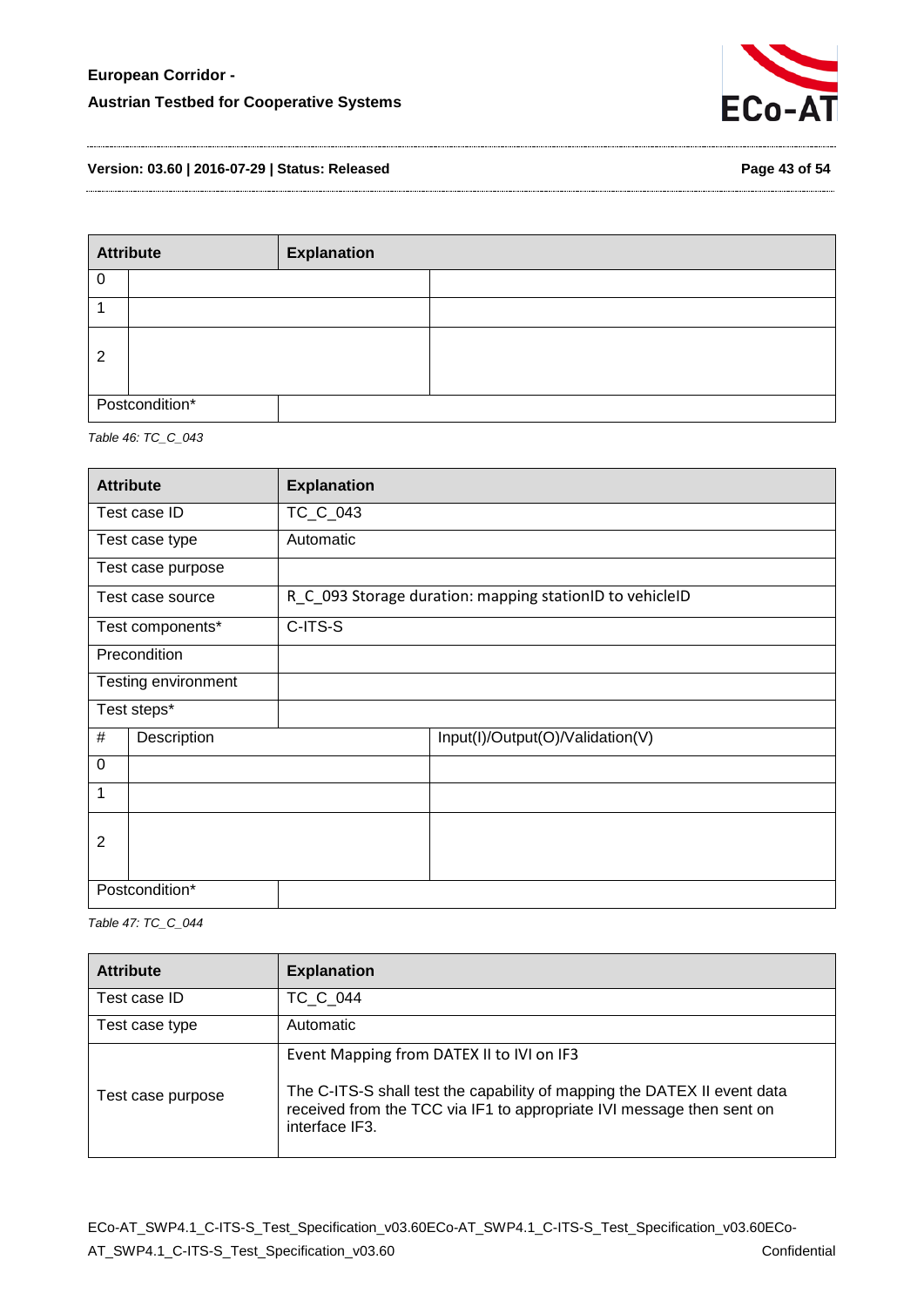

#### **Version: 03.60 | 2016-07-29 | Status: Released Page 44 of 54**

| <b>Explanation</b><br><b>Attribute</b> |                                         |                                                                                                                                                                                                                                                                                                                                                          |                                                                                                                                  |  |
|----------------------------------------|-----------------------------------------|----------------------------------------------------------------------------------------------------------------------------------------------------------------------------------------------------------------------------------------------------------------------------------------------------------------------------------------------------------|----------------------------------------------------------------------------------------------------------------------------------|--|
| Test case source                       |                                         |                                                                                                                                                                                                                                                                                                                                                          | R_C_103 Event Mapping from DATEX II to IVI                                                                                       |  |
|                                        | Test components*                        | $C-ITS-S$                                                                                                                                                                                                                                                                                                                                                |                                                                                                                                  |  |
| Precondition                           |                                         | IF1 is providing updated IVI information or predefined IVI data is available on<br>C-ITS-S.<br>The interface IF3 is established and the C-ITS-S is sending the relevant data                                                                                                                                                                             |                                                                                                                                  |  |
| Testing environment                    |                                         | Both, field test and laboratory test are usable on the level of component test.<br>Required components:<br>C-ITS-S (DUT)<br>TCC test tool in order to trigger IVI/DENM data through IF1 or C-ITS-S<br>test tool in order to trigger IVI/DENM data as input for the mapping<br>C-ITS-S test tool, in order to inspect the generated messages<br>$\bullet$ |                                                                                                                                  |  |
|                                        | Test steps*                             |                                                                                                                                                                                                                                                                                                                                                          |                                                                                                                                  |  |
| #                                      | Description                             |                                                                                                                                                                                                                                                                                                                                                          | Input(I)/Output(O)/Validation(V)                                                                                                 |  |
| 0                                      | IVI data provision                      |                                                                                                                                                                                                                                                                                                                                                          | I: new DATEX II event data is available from IF1<br>O: new DATEX II event data is available to be mapped<br>into a IVI message   |  |
| 1                                      | Generation of IVI message               |                                                                                                                                                                                                                                                                                                                                                          | I: DATEX II event data available in the C-ITS-S is<br>mapped into a IVI message<br>O: IVI message is created to be sent over IF3 |  |
| 2                                      | Verification of the created IVI message |                                                                                                                                                                                                                                                                                                                                                          | V: check that the IVI messages is mapped correctly from<br>DATEX II event data and is described according the<br>specifications. |  |
|                                        | Postcondition*                          |                                                                                                                                                                                                                                                                                                                                                          |                                                                                                                                  |  |

<span id="page-43-0"></span>*Table 48: TC\_C\_045*

| <b>Attribute</b>  | <b>Explanation</b>                                                                                                                                                                                                                                  |
|-------------------|-----------------------------------------------------------------------------------------------------------------------------------------------------------------------------------------------------------------------------------------------------|
| Test case ID      | TC C 045                                                                                                                                                                                                                                            |
| Test case type    | Automatic                                                                                                                                                                                                                                           |
| Test case purpose | C-ITS-S Message Management for IVI on IF3<br>The C-ITS-S shall perform message management i.e. check the validity of (IVI)<br>UC based) DATEX II data records on IF1 and initiate or cancel the provision of<br>IVIs on IF3 based on that validity. |
| Test case source  | R C 104 C-ITS-S Message Management for IVI (IF3)                                                                                                                                                                                                    |
| Test components*  | C-ITS-S                                                                                                                                                                                                                                             |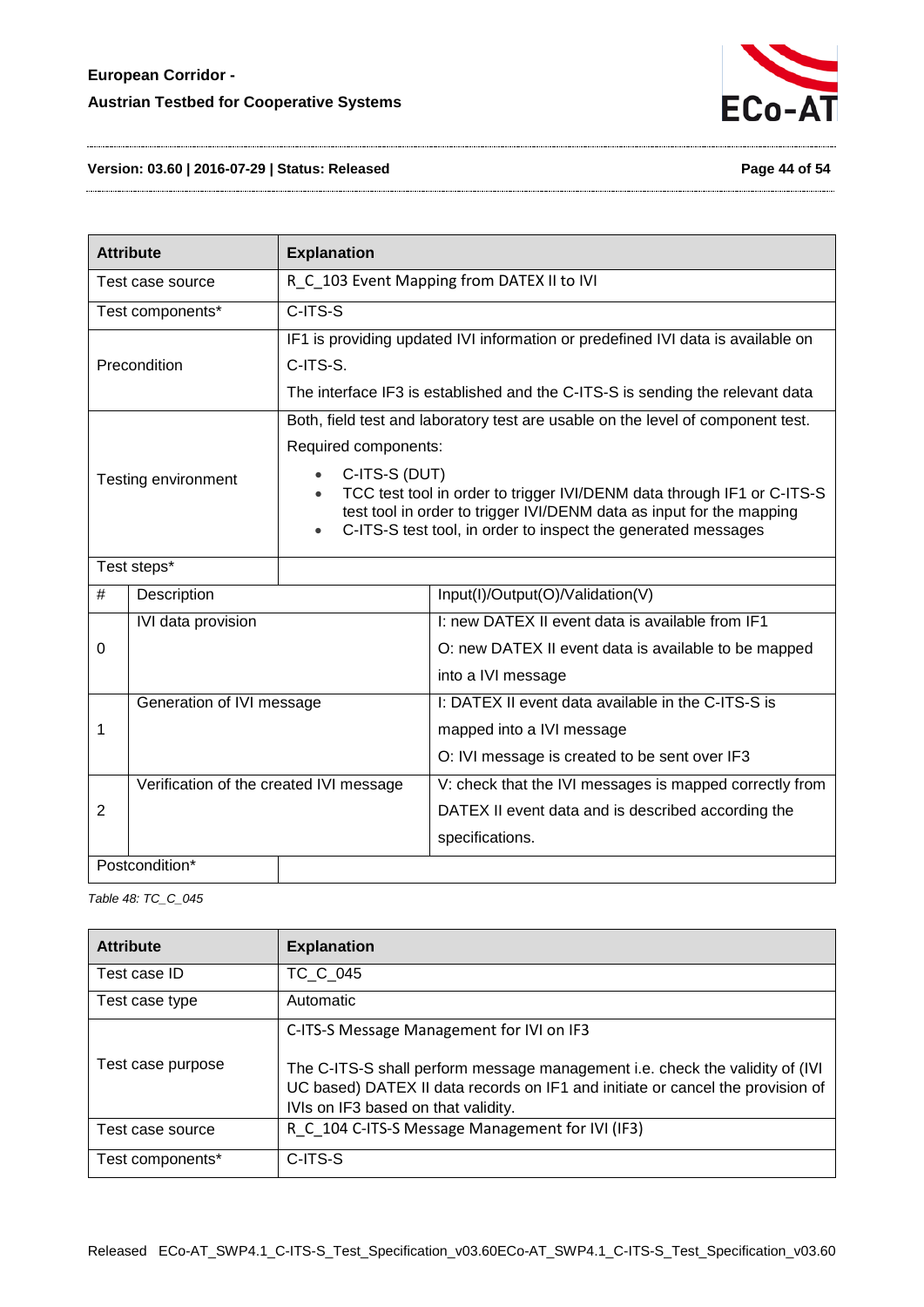

#### **Version: 03.60 | 2016-07-29 | Status: Released Page 45 of 54**

|                     | <b>Attribute</b><br><b>Explanation</b>  |                                                                                                                                                                                                                                  |                                                                                 |  |
|---------------------|-----------------------------------------|----------------------------------------------------------------------------------------------------------------------------------------------------------------------------------------------------------------------------------|---------------------------------------------------------------------------------|--|
|                     |                                         | IF1 is providing updated IVI information or predefined IVI data is available on                                                                                                                                                  |                                                                                 |  |
|                     | Precondition                            | C-ITS-S.                                                                                                                                                                                                                         |                                                                                 |  |
|                     |                                         | The interface IF3 is established and the C-ITS-S is sending the relevant data                                                                                                                                                    |                                                                                 |  |
|                     |                                         |                                                                                                                                                                                                                                  | Both, field test and laboratory test are usable on the level of component test. |  |
|                     |                                         | Required components:                                                                                                                                                                                                             |                                                                                 |  |
| Testing environment |                                         | C-ITS-S (DUT)<br>TCC test tool in order to trigger IVI/DENM data through IF1 or C-ITS-S<br>test tool in order to trigger IVI/DENM data as input for the mapping<br>C-ITS-S test tool, in order to inspect the generated messages |                                                                                 |  |
|                     | Test steps*                             |                                                                                                                                                                                                                                  |                                                                                 |  |
| #                   | Description                             |                                                                                                                                                                                                                                  | Input(I)/Output(O)/Validation(V)                                                |  |
| IVI data provision  |                                         |                                                                                                                                                                                                                                  | I: new DATEX II data record is available from IF1                               |  |
| 0                   |                                         |                                                                                                                                                                                                                                  | O: new DATEX II data record is mapped into an IVI                               |  |
|                     |                                         |                                                                                                                                                                                                                                  | message                                                                         |  |
| 1                   | Comparison of generated IVI with active |                                                                                                                                                                                                                                  | O: compare the validity of the IVI with existing IVIs                           |  |
|                     | <b>IVIs</b>                             |                                                                                                                                                                                                                                  |                                                                                 |  |
|                     | Verification of validity of IVI         |                                                                                                                                                                                                                                  | V: based on the comparison, a IVI will be updated if                            |  |
| 2                   |                                         |                                                                                                                                                                                                                                  | validity of the IVI differs from existing IVI before sending                    |  |
|                     |                                         |                                                                                                                                                                                                                                  | it on IF3                                                                       |  |
|                     | Postcondition*                          |                                                                                                                                                                                                                                  |                                                                                 |  |

<span id="page-44-0"></span>*Table 49: TC\_C\_046*

| <b>Attribute</b>  | <b>Explanation</b>                                                                                                                                    |  |
|-------------------|-------------------------------------------------------------------------------------------------------------------------------------------------------|--|
| Test case ID      | TC C 046                                                                                                                                              |  |
| Test case type    | Automatic                                                                                                                                             |  |
|                   | IVI message generation for IF3                                                                                                                        |  |
| Test case purpose | The C-ITS-S shall be able to generate IVI messages for transmission to the R-<br>ITS-S supporting the following encodings of IVI: UPER, XER, and XERC |  |
| Test case source  | R C 105 IVI message generation for IF3                                                                                                                |  |
| Test components*  | C-ITS-S                                                                                                                                               |  |
|                   | IF1 is providing updated IVI information or predefined IVI data is available on                                                                       |  |
| Precondition      | C-ITS-S.                                                                                                                                              |  |
|                   | The interface IF3 is established and the C-ITS-S is sending the relevant data                                                                         |  |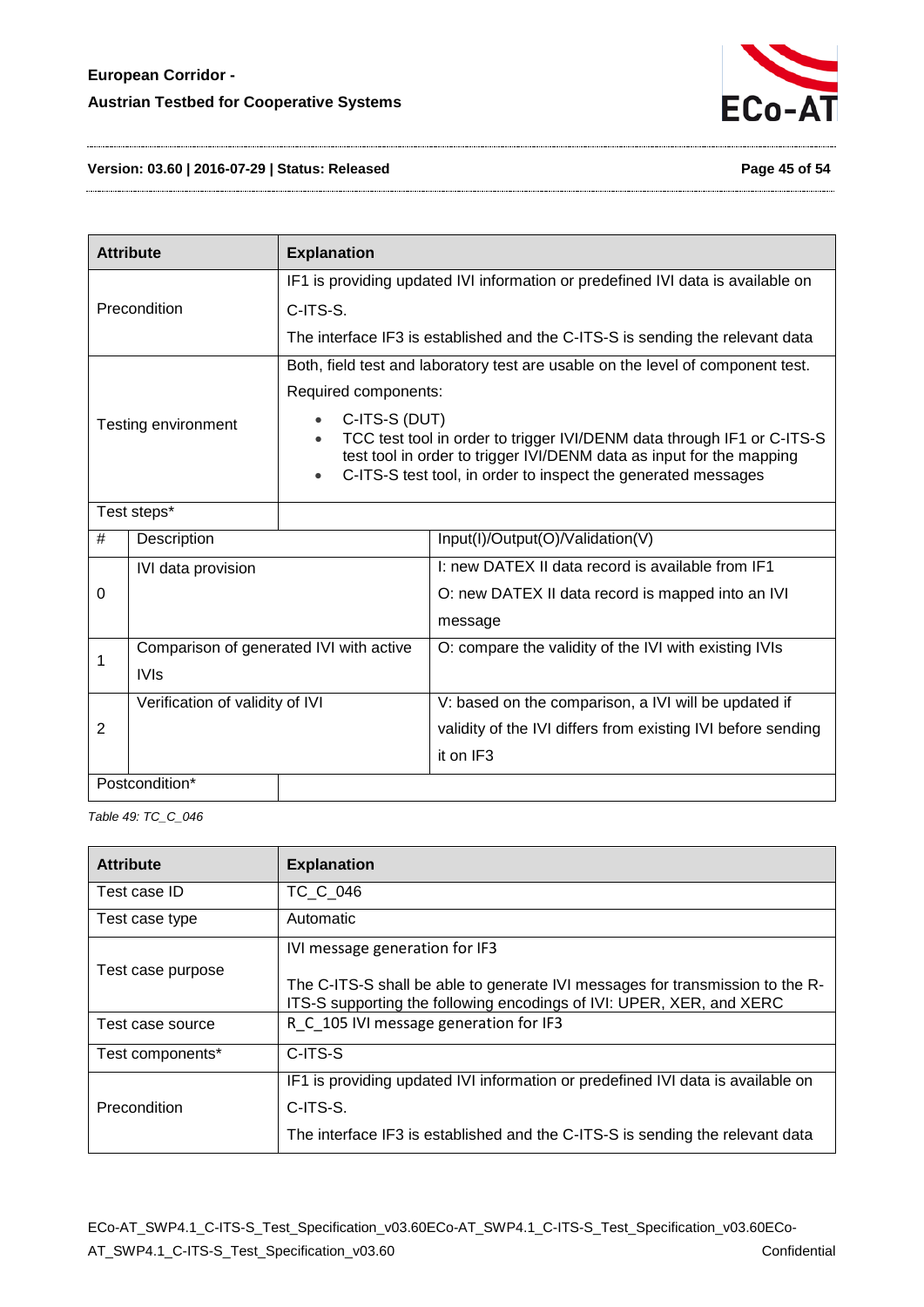

**Version: 03.60 | 2016-07-29 | Status: Released Page 46 of 54**

|                                                                           | <b>Attribute</b><br><b>Explanation</b> |  |                                                                                                                                                                                                                                                                                                    |
|---------------------------------------------------------------------------|----------------------------------------|--|----------------------------------------------------------------------------------------------------------------------------------------------------------------------------------------------------------------------------------------------------------------------------------------------------|
| Required components:<br>C-ITS-S (DUT)<br>Testing environment<br>$\bullet$ |                                        |  | Both, field test and laboratory test are usable on the level of component test.<br>TCC test tool in order to trigger IVI/DENM data through IF1 or C-ITS-S<br>test tool in order to trigger IVI/DENM data as input for the mapping<br>C-ITS-S test tool, in order to inspect the generated messages |
|                                                                           | Test steps*                            |  |                                                                                                                                                                                                                                                                                                    |
| #                                                                         | Description                            |  | Input(I)/Output(O)/Validation(V)                                                                                                                                                                                                                                                                   |
| IVI data provision                                                        |                                        |  | 1: new DATEX II data record is available from IF1                                                                                                                                                                                                                                                  |
| 0                                                                         |                                        |  | O: new DATEX II data record is mapped into an IVI                                                                                                                                                                                                                                                  |
|                                                                           |                                        |  | message                                                                                                                                                                                                                                                                                            |
| Generation of IVI message                                                 |                                        |  | I: DATEX II data record available in the C-ITS-S is                                                                                                                                                                                                                                                |
|                                                                           |                                        |  | mapped into a IVI message                                                                                                                                                                                                                                                                          |
| 1                                                                         |                                        |  | O: IVI message is encoded in UPER, XER and XERC to                                                                                                                                                                                                                                                 |
|                                                                           |                                        |  | be sent over IF3                                                                                                                                                                                                                                                                                   |
| Verification of the encoding of the                                       |                                        |  | V: check that the IVI messages are available in the three                                                                                                                                                                                                                                          |
| 2<br>created IVI message                                                  |                                        |  | encodings and is described according the specifications.                                                                                                                                                                                                                                           |
|                                                                           | Postcondition*                         |  |                                                                                                                                                                                                                                                                                                    |

<span id="page-45-0"></span>*Table 50: TC\_C\_047*

| <b>Attribute</b>    | <b>Explanation</b>                                                                                                                                                                                               |  |
|---------------------|------------------------------------------------------------------------------------------------------------------------------------------------------------------------------------------------------------------|--|
| Test case ID        | TC C 047                                                                                                                                                                                                         |  |
| Test case type      | Automatic                                                                                                                                                                                                        |  |
| Test case purpose   | Event Mapping from DATEX II to IVI on IF5<br>The C-ITS-S shall test the capability of mapping the DATEX II event data<br>received from the TCC via IF1 to appropriate IVI message then sent on<br>interface IF5. |  |
| Test case source    | R_C_113 IVI info mapping from DATEX II to IVI (IF5)                                                                                                                                                              |  |
| Test components*    | C-ITS-S                                                                                                                                                                                                          |  |
| <b>Precondition</b> | IF1 is providing updated IVI information or predefined IVI data is available on<br>C-ITS-S.<br>The interface IF5 is established and the C-ITS-S is sending the relevant data                                     |  |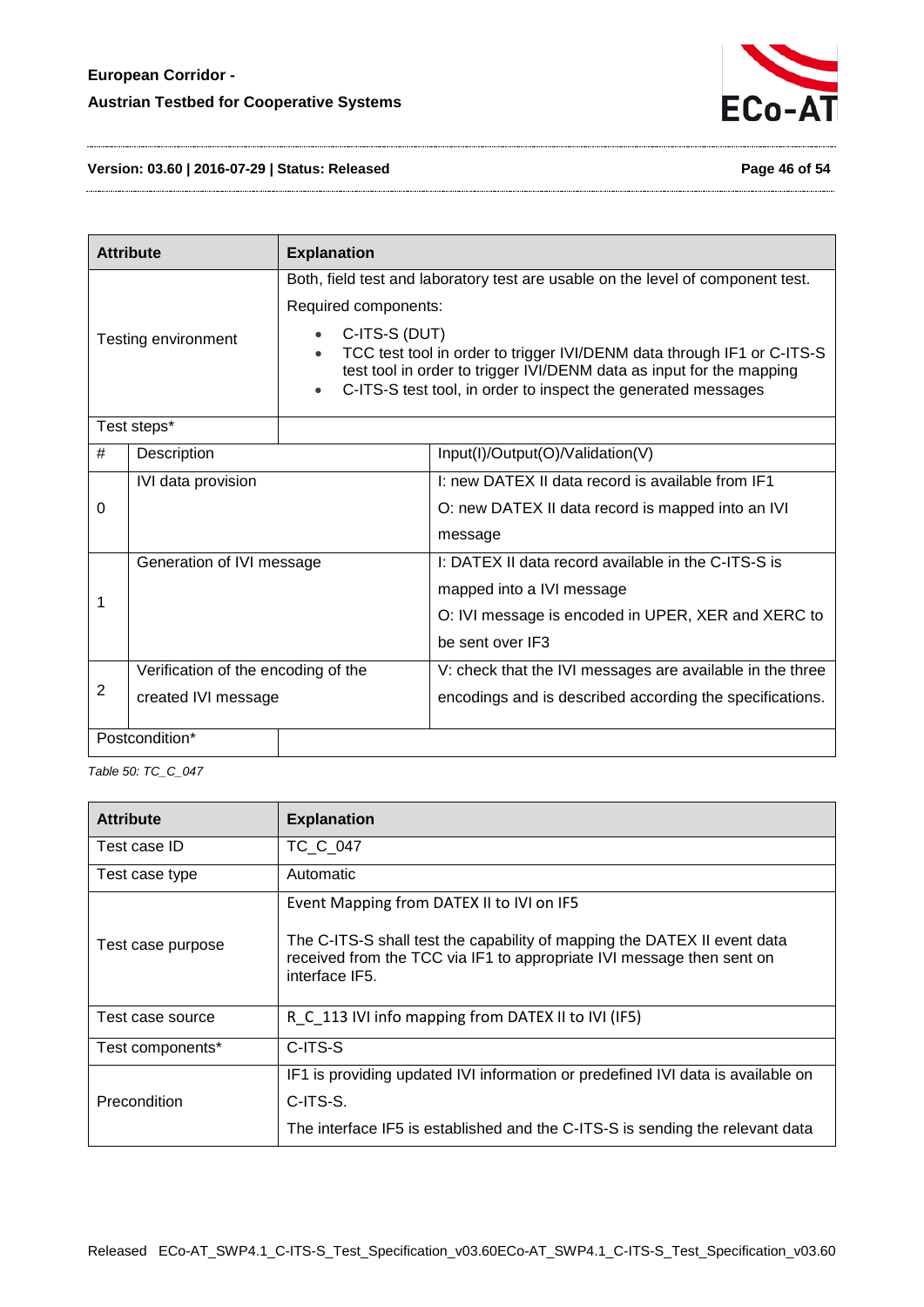

**Version: 03.60 | 2016-07-29 | Status: Released Page 47 of 54**

|                     | <b>Attribute</b><br><b>Explanation</b>  |                                                                                                                                       |                                                                                 |
|---------------------|-----------------------------------------|---------------------------------------------------------------------------------------------------------------------------------------|---------------------------------------------------------------------------------|
|                     |                                         |                                                                                                                                       | Both, field test and laboratory test are usable on the level of component test. |
|                     |                                         | Required components:                                                                                                                  |                                                                                 |
| Testing environment |                                         | C-ITS-S (DUT)                                                                                                                         | TCC test tool in order to trigger IVI/DENM data through IF1 or C-ITS-S          |
|                     |                                         | test tool in order to trigger IVI/DENM data as input for the mapping<br>C-ITS-S test tool, in order to inspect the generated messages |                                                                                 |
| Test steps*         |                                         |                                                                                                                                       |                                                                                 |
| #                   | Description                             |                                                                                                                                       | Input(I)/Output(O)/Validation(V)                                                |
|                     | IVI data provision                      |                                                                                                                                       | I: new DATEX II event data is available from IF1                                |
| 0                   |                                         |                                                                                                                                       | O: new DATEX II event data is available to be mapped                            |
|                     |                                         |                                                                                                                                       | into a IVI message                                                              |
|                     | Generation of IVI message               |                                                                                                                                       | I: DATEX II event data available in the C-ITS-S is                              |
| 1                   |                                         |                                                                                                                                       | mapped into a IVI message                                                       |
|                     |                                         |                                                                                                                                       | O: IVI message is created to be sent over IF5                                   |
|                     | Verification of the created IVI message |                                                                                                                                       | V: check that the IVI messages is mapped correctly from                         |
| $\overline{2}$      |                                         |                                                                                                                                       | DATEX II event data and is described according the                              |
|                     |                                         |                                                                                                                                       | specifications.                                                                 |
|                     | Postcondition*                          |                                                                                                                                       |                                                                                 |

<span id="page-46-0"></span>*Table 51: TC\_C\_048*

| <b>Attribute</b>  | <b>Explanation</b>                                                                                                                                                                                     |  |
|-------------------|--------------------------------------------------------------------------------------------------------------------------------------------------------------------------------------------------------|--|
| Test case ID      | TC C 048                                                                                                                                                                                               |  |
| Test case type    | Automatic                                                                                                                                                                                              |  |
|                   | C-ITS-S Message Management for IVI on IF5                                                                                                                                                              |  |
| Test case purpose | The C-ITS-S shall perform message management i.e. check the validity of (IVI)<br>UC based) DATEX II data records on IF1 and initiate or cancel the provision of<br>IVIs on IF5 based on that validity. |  |
| Test case source  | R_C_114 C-ITS-S Message Management for IVI (IF5)                                                                                                                                                       |  |
| Test components*  | C-ITS-S                                                                                                                                                                                                |  |
|                   | IF1 is providing updated IVI information or predefined IVI data is available on                                                                                                                        |  |
| Precondition      | C-ITS-S.                                                                                                                                                                                               |  |
|                   | The interface IF3 is established and the C-ITS-S is sending the relevant data                                                                                                                          |  |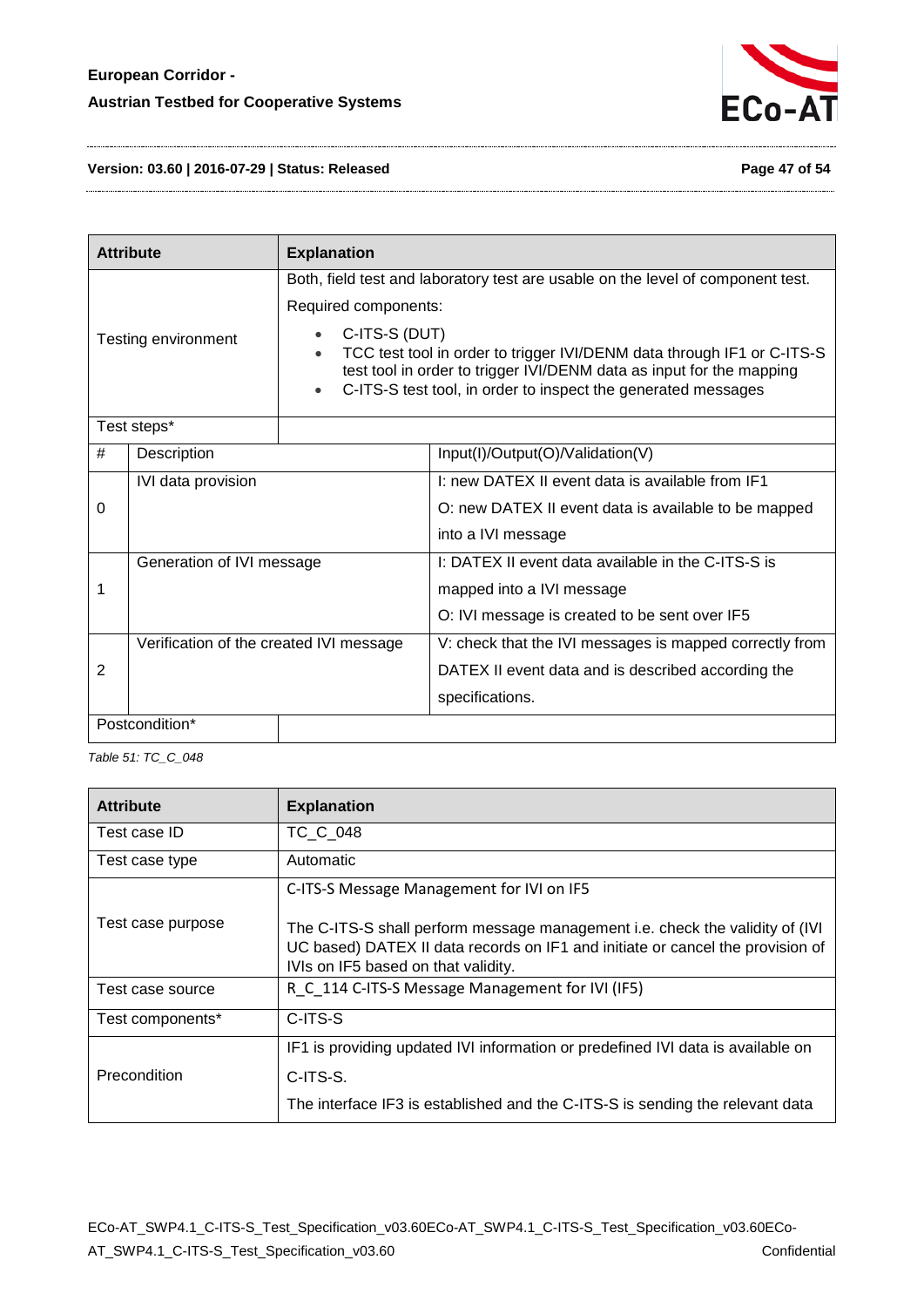

**Version: 03.60 | 2016-07-29 | Status: Released Page 48 of 54**

| <b>Attribute</b><br><b>Explanation</b> |                                         |                                                                                                                                                                                                                                  |                                                                                 |
|----------------------------------------|-----------------------------------------|----------------------------------------------------------------------------------------------------------------------------------------------------------------------------------------------------------------------------------|---------------------------------------------------------------------------------|
|                                        |                                         | Required components:                                                                                                                                                                                                             | Both, field test and laboratory test are usable on the level of component test. |
| Testing environment                    |                                         | C-ITS-S (DUT)<br>TCC test tool in order to trigger IVI/DENM data through IF1 or C-ITS-S<br>test tool in order to trigger IVI/DENM data as input for the mapping<br>C-ITS-S test tool, in order to inspect the generated messages |                                                                                 |
| Test steps*                            |                                         |                                                                                                                                                                                                                                  |                                                                                 |
| #                                      | Description                             |                                                                                                                                                                                                                                  | Input(I)/Output(O)/Validation(V)                                                |
|                                        | IVI data provision                      |                                                                                                                                                                                                                                  | I: new DATEX II data record is available from IF1                               |
| 0                                      |                                         |                                                                                                                                                                                                                                  | O: new DATEX II data record is mapped into an IVI                               |
|                                        |                                         |                                                                                                                                                                                                                                  | message                                                                         |
| 1                                      | Comparison of generated IVI with active |                                                                                                                                                                                                                                  | O: compare the validity of the IVI with existing IVIs                           |
|                                        | <b>IVIs</b>                             |                                                                                                                                                                                                                                  |                                                                                 |
|                                        | Verification of validity of IVI         |                                                                                                                                                                                                                                  | V: based on the comparison, a IVI will be updated if                            |
| $\overline{2}$                         |                                         |                                                                                                                                                                                                                                  | validity of the IVI differs from existing IVI before sending                    |
|                                        |                                         |                                                                                                                                                                                                                                  | it on IF3                                                                       |
|                                        | Postcondition*                          |                                                                                                                                                                                                                                  |                                                                                 |

<span id="page-47-0"></span>*Table 52: TC\_C\_049*

| <b>Attribute</b>    | <b>Explanation</b>                                                                                                                                          |  |  |
|---------------------|-------------------------------------------------------------------------------------------------------------------------------------------------------------|--|--|
| Test case ID        | TC C 049                                                                                                                                                    |  |  |
| Test case type      | Automatic                                                                                                                                                   |  |  |
|                     | IVI message generation for IF5                                                                                                                              |  |  |
| Test case purpose   | The C-ITS-S shall be able to generate IVI messages for transmission to the R-<br>ITS-S supporting the following encodings of IVI: UPER, XER, and XERC       |  |  |
| Test case source    | R C 115 IVI message generation for IF5                                                                                                                      |  |  |
| Test components*    | C-ITS-S                                                                                                                                                     |  |  |
|                     | IF1 is providing updated IVI information or predefined IVI data is available on                                                                             |  |  |
| Precondition        | C-ITS-S.                                                                                                                                                    |  |  |
|                     | The interface IF5 is established and the C-ITS-S is sending the relevant data                                                                               |  |  |
|                     | Both, field test and laboratory test are usable on the level of component test.                                                                             |  |  |
| Testing environment | Required components:                                                                                                                                        |  |  |
|                     | C-ITS-S (DUT)                                                                                                                                               |  |  |
|                     | TCC test tool in order to trigger IVI/DENM data through IF1 or C-ITS-S<br>$\bullet$<br>test tool in order to trigger IVI/DENM data as input for the mapping |  |  |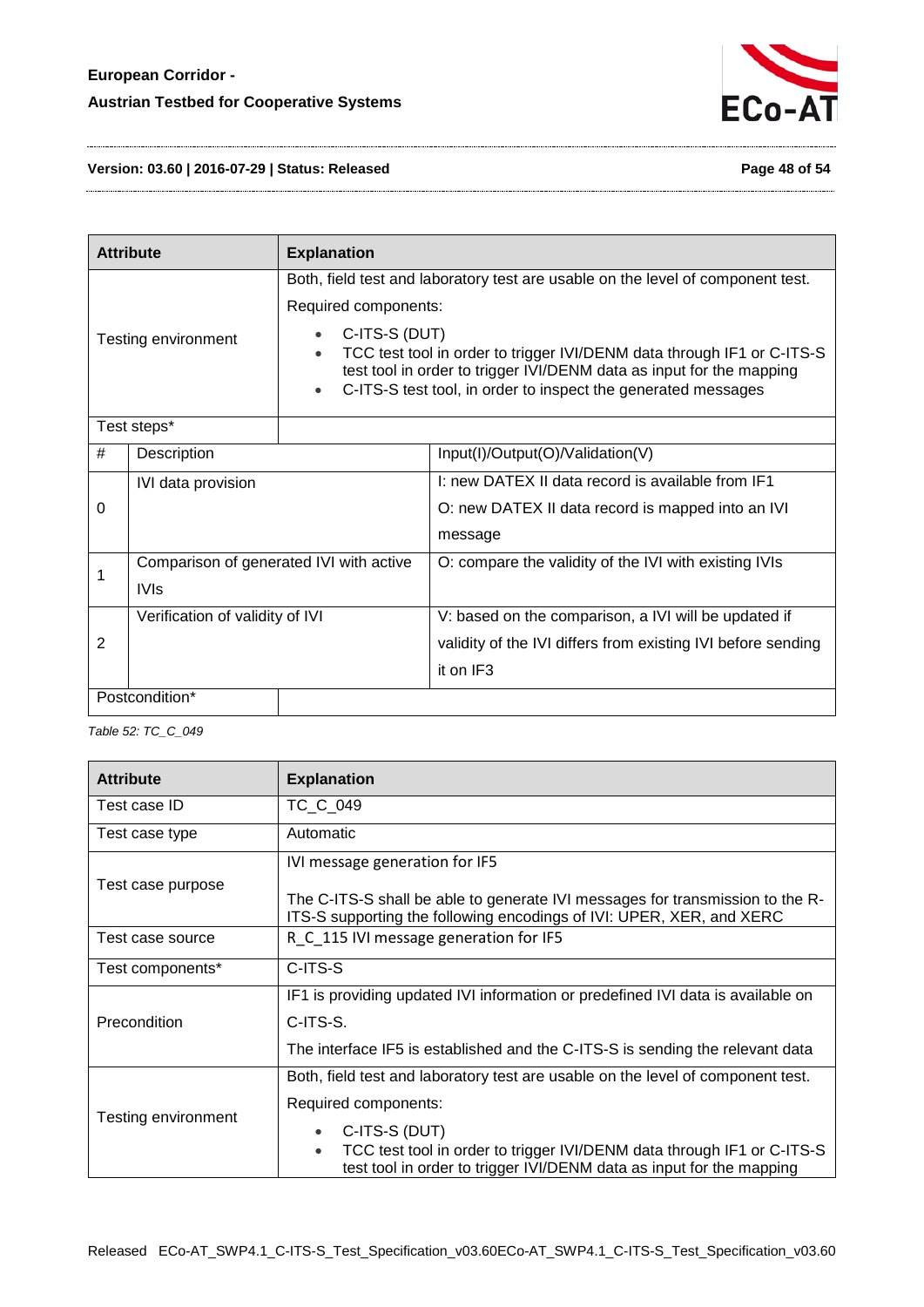

#### **Version: 03.60 | 2016-07-29 | Status: Released Page 49 of 54**

|             | <b>Attribute</b>                    | <b>Explanation</b> |                                                               |
|-------------|-------------------------------------|--------------------|---------------------------------------------------------------|
|             |                                     |                    | C-ITS-S test tool, in order to inspect the generated messages |
| Test steps* |                                     |                    |                                                               |
| #           | Description                         |                    | Input(I)/Output(O)/Validation(V)                              |
|             | IVI data provision                  |                    | I: new DATEX II data record is available from IF1             |
| 0           |                                     |                    | O: new DATEX II data record is mapped into an IVI             |
|             |                                     |                    | message                                                       |
|             | Generation of IVI message           |                    | I: DATEX II data record available in the C-ITS-S is           |
|             |                                     |                    | mapped into a IVI message                                     |
|             |                                     |                    | O: IVI message is encoded in UPER, XER and XERC to            |
|             |                                     |                    | be sent over IF5                                              |
|             | Verification of the encoding of the |                    | V: check that the IVI messages are available in the three     |
| 2           | created IVI message                 |                    | encodings and is described according the specifications.      |
|             | Postcondition*                      |                    |                                                               |

<span id="page-48-0"></span>*Table 53: TC\_C\_050*

| <b>Attribute</b>    |                   | <b>Explanation</b>                   |
|---------------------|-------------------|--------------------------------------|
|                     | Test case ID      | TC_C_050                             |
|                     | Test case type    | Automatic                            |
|                     | Test case purpose |                                      |
|                     | Test case source  | R_C_120 R-ITS-S basic initialization |
|                     | Test components*  | C-ITS-S                              |
|                     | Precondition      |                                      |
| Testing environment |                   |                                      |
| Test steps*         |                   |                                      |
| #                   | Description       | Input(I)/Output(O)/Validation(V)     |
| $\mathbf 0$         |                   |                                      |
| 1                   |                   |                                      |
| $\overline{2}$      |                   |                                      |
| Postcondition*      |                   |                                      |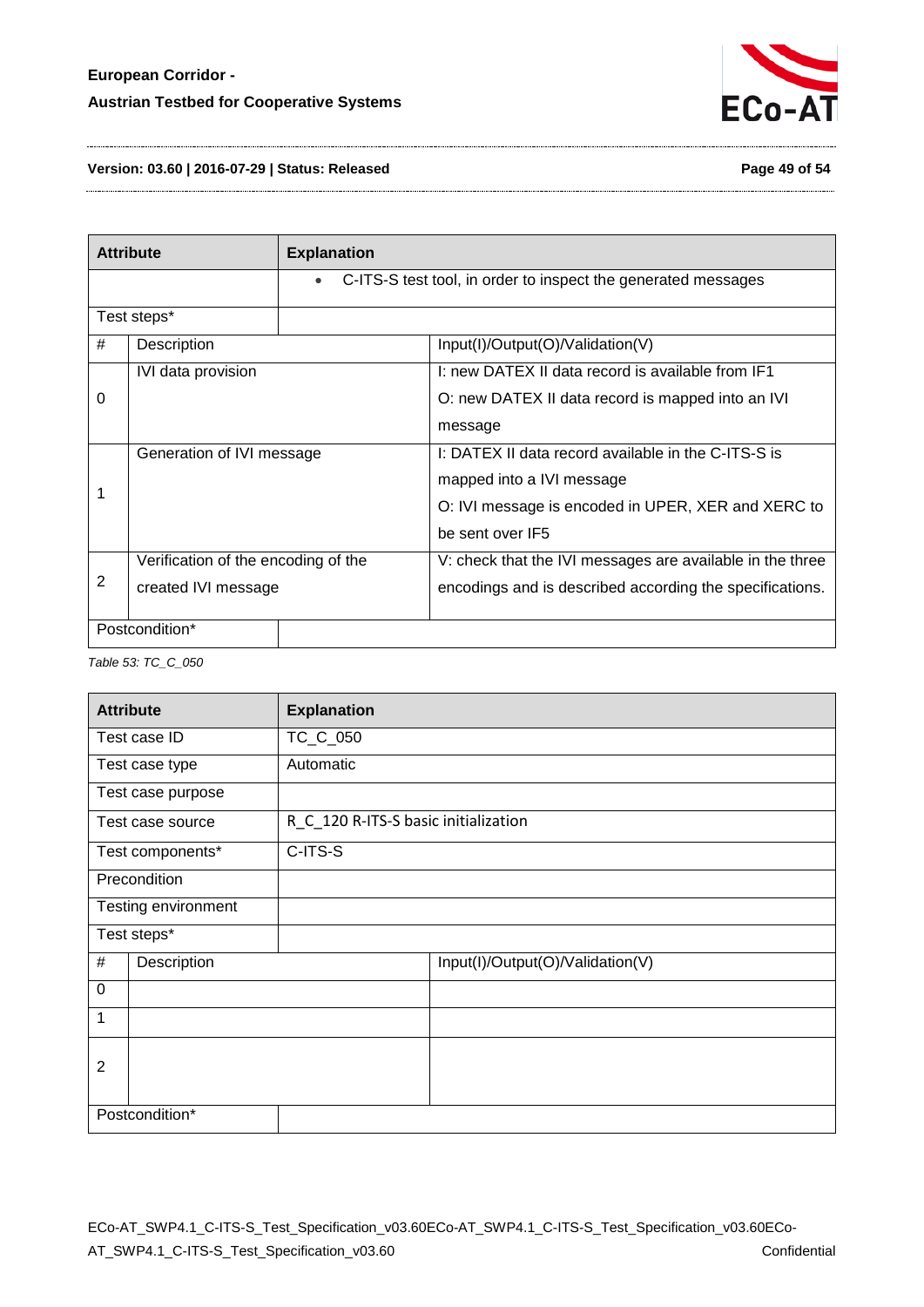

#### **Version: 03.60 | 2016-07-29 | Status: Released Page 50 of 54**

<span id="page-49-0"></span>*Table 54: TC\_C\_051*

| <b>Attribute</b>    |                  | <b>Explanation</b>                |                                  |
|---------------------|------------------|-----------------------------------|----------------------------------|
|                     | Test case ID     | TC_C_051                          |                                  |
|                     | Test case type   | Automatic                         |                                  |
| Test case purpose   |                  |                                   |                                  |
|                     | Test case source | R C 121 R-ITS-S device management |                                  |
|                     | Test components* | C-ITS-S                           |                                  |
|                     | Precondition     |                                   |                                  |
| Testing environment |                  |                                   |                                  |
| Test steps*         |                  |                                   |                                  |
| #<br>Description    |                  |                                   | Input(I)/Output(O)/Validation(V) |
| $\mathbf 0$         |                  |                                   |                                  |
| 1                   |                  |                                   |                                  |
| $\overline{2}$      |                  |                                   |                                  |
|                     |                  |                                   |                                  |
| Postcondition*      |                  |                                   |                                  |

<span id="page-49-1"></span>*Table 55: TC\_C\_052*

| <b>Attribute</b>    |                   | <b>Explanation</b>                     |                                  |
|---------------------|-------------------|----------------------------------------|----------------------------------|
|                     | Test case ID      | TC_C_052                               |                                  |
| Test case type      |                   | Automatic                              |                                  |
|                     | Test case purpose |                                        |                                  |
|                     | Test case source  | R_C_116 IF1 and IF3 logging in C-ITS-S |                                  |
| Test components*    |                   | C-ITS-S                                |                                  |
| Precondition        |                   |                                        |                                  |
| Testing environment |                   |                                        |                                  |
| Test steps*         |                   |                                        |                                  |
| #                   | Description       |                                        | Input(I)/Output(O)/Validation(V) |
| $\boldsymbol{0}$    |                   |                                        |                                  |
| 1                   |                   |                                        |                                  |
| $\overline{2}$      |                   |                                        |                                  |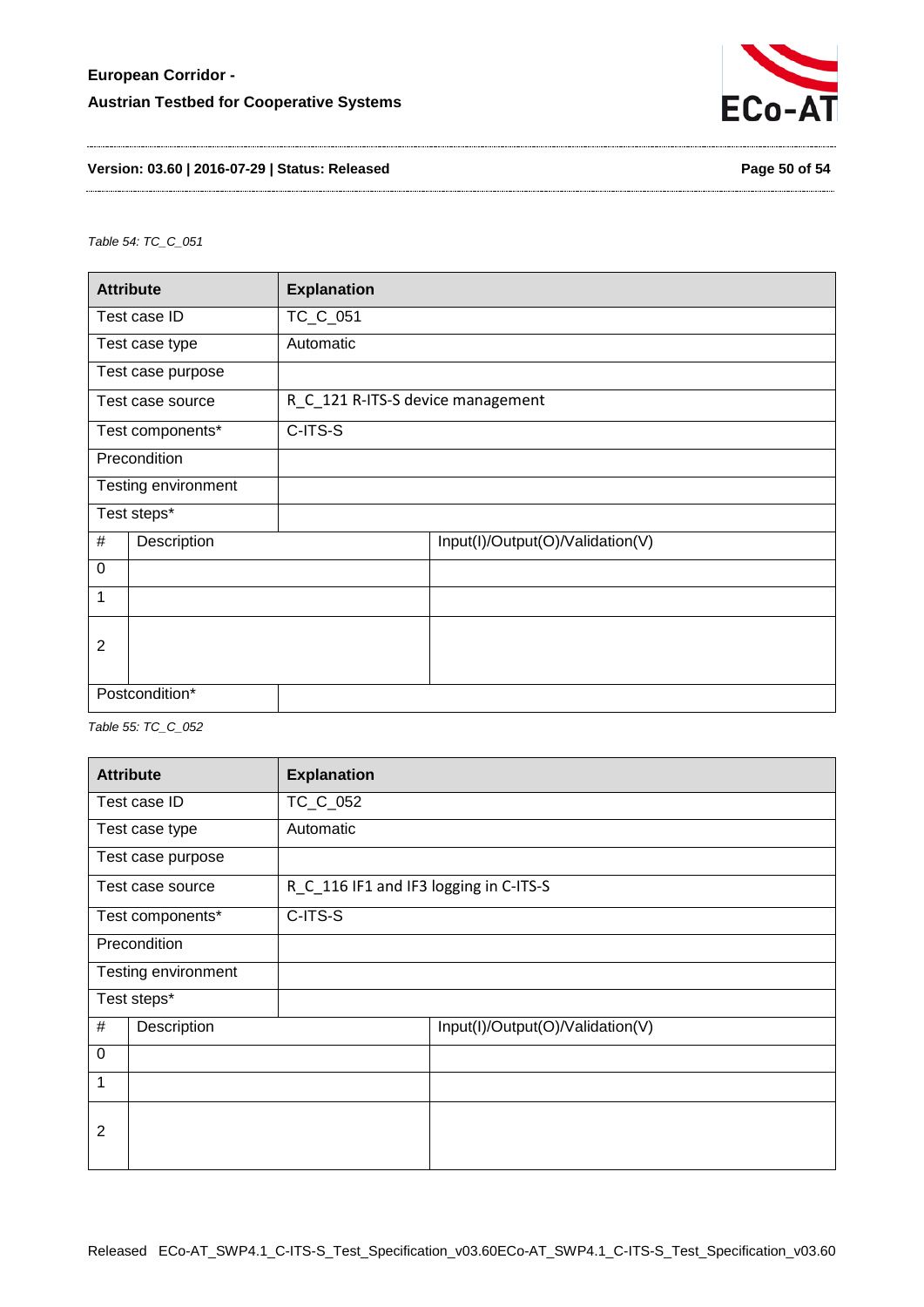

#### **Version: 03.60 | 2016-07-29 | Status: Released Page 51 of 54**

| <b>Attribute</b> | <b>Explanation</b> |
|------------------|--------------------|
| Postcondition*   |                    |

<span id="page-50-0"></span>*Table 56: TC\_C\_053*

| <b>Attribute</b> |                     | <b>Explanation</b>                    |
|------------------|---------------------|---------------------------------------|
|                  | Test case ID        | TC_C_053                              |
|                  | Test case type      | Automatic                             |
|                  | Test case purpose   |                                       |
|                  | Test case source    | R_C_117 Message dissemination logging |
|                  | Test components*    | C-ITS-S                               |
|                  | Precondition        |                                       |
|                  | Testing environment |                                       |
| Test steps*      |                     |                                       |
| #                | Description         | Input(I)/Output(O)/Validation(V)      |
| $\mathbf 0$      |                     |                                       |
| 1                |                     |                                       |
| $\overline{2}$   |                     |                                       |
|                  |                     |                                       |
| Postcondition*   |                     |                                       |

<span id="page-50-1"></span>*Table 57: TC\_C\_054*

| <b>Attribute</b>    | <b>Explanation</b>             |                                  |  |
|---------------------|--------------------------------|----------------------------------|--|
| Test case ID        | TC C 054                       |                                  |  |
| Test case type      | Automatic                      |                                  |  |
| Test case purpose   |                                |                                  |  |
| Test case source    | R C 118 R-ITS-S reboot logging |                                  |  |
| Test components*    | C-ITS-S                        |                                  |  |
| Precondition        |                                |                                  |  |
| Testing environment |                                |                                  |  |
| Test steps*         |                                |                                  |  |
| #<br>Description    |                                | Input(I)/Output(O)/Validation(V) |  |
| $\mathbf 0$         |                                |                                  |  |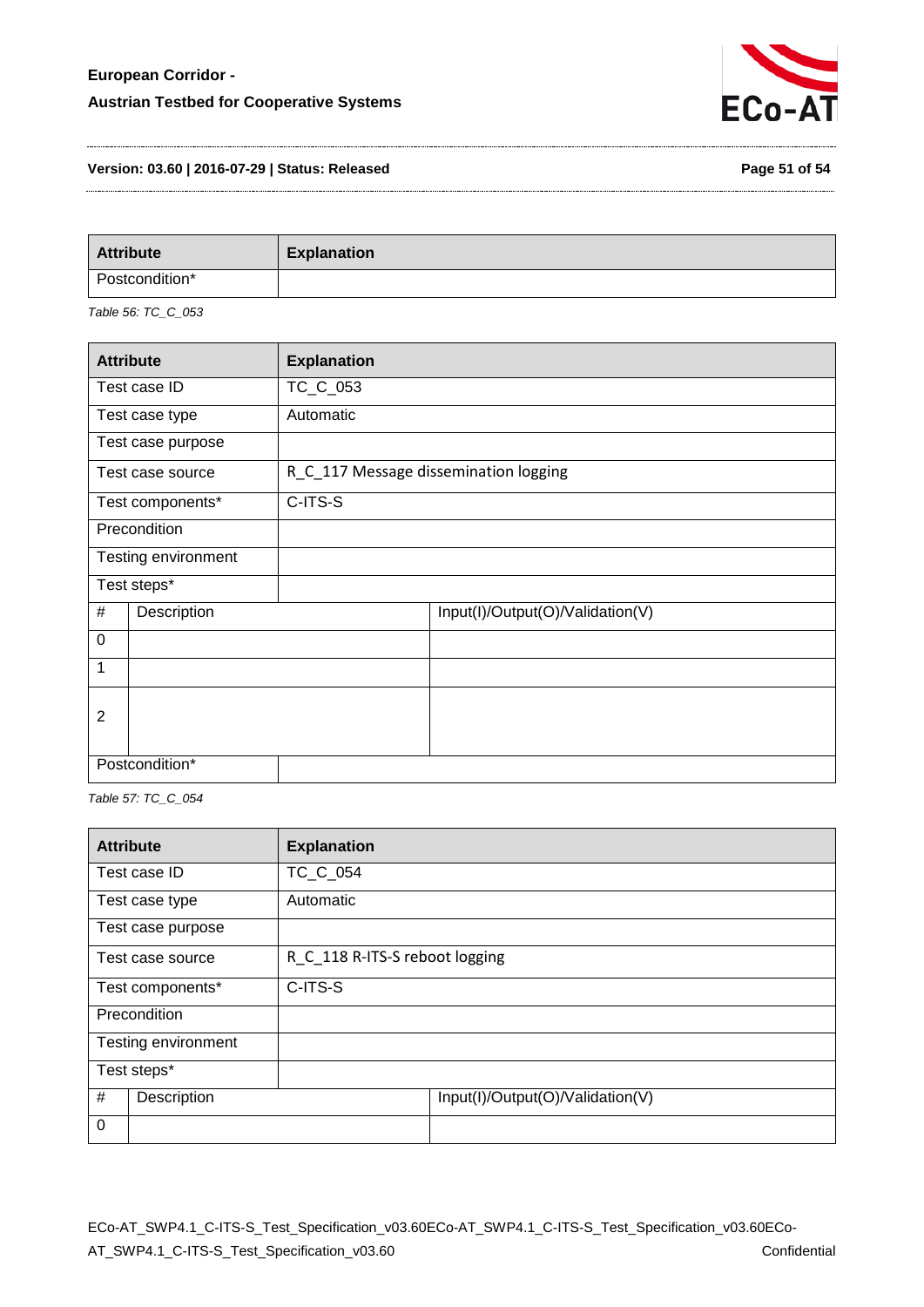

**Version: 03.60 | 2016-07-29 | Status: Released Page 52 of 54**

| <b>Attribute</b> |  | <b>Explanation</b> |  |
|------------------|--|--------------------|--|
|                  |  |                    |  |
| 2                |  |                    |  |
| Postcondition*   |  |                    |  |

<span id="page-51-0"></span>*Table 58: TC\_C\_055*

| <b>Attribute</b>    |                  | <b>Explanation</b>                             |
|---------------------|------------------|------------------------------------------------|
|                     | Test case ID     | TC_C_055                                       |
|                     | Test case type   | Automatic                                      |
| Test case purpose   |                  |                                                |
|                     | Test case source | R_C_119 IF1 and IF3 content logging in C-ITS-S |
|                     | Test components* | C-ITS-S                                        |
|                     | Precondition     |                                                |
| Testing environment |                  |                                                |
| Test steps*         |                  |                                                |
| #                   | Description      | Input(I)/Output(O)/Validation(V)               |
| $\mathbf 0$         |                  |                                                |
| 1                   |                  |                                                |
| $\overline{2}$      |                  |                                                |
| Postcondition*      |                  |                                                |

<span id="page-51-1"></span>*Table 59: TC\_C\_056*

| <b>Attribute</b>            | <b>Explanation</b>                           |
|-----------------------------|----------------------------------------------|
| Test case ID                | TC_C_056                                     |
| Automatic<br>Test case type |                                              |
| Test case purpose           |                                              |
| Test case source            | R_C_096 Grouping of CEN-DSRC protected zones |
| Test components*            | C-ITS-S                                      |
| Precondition                |                                              |
| Testing environment         |                                              |
| Test steps*                 |                                              |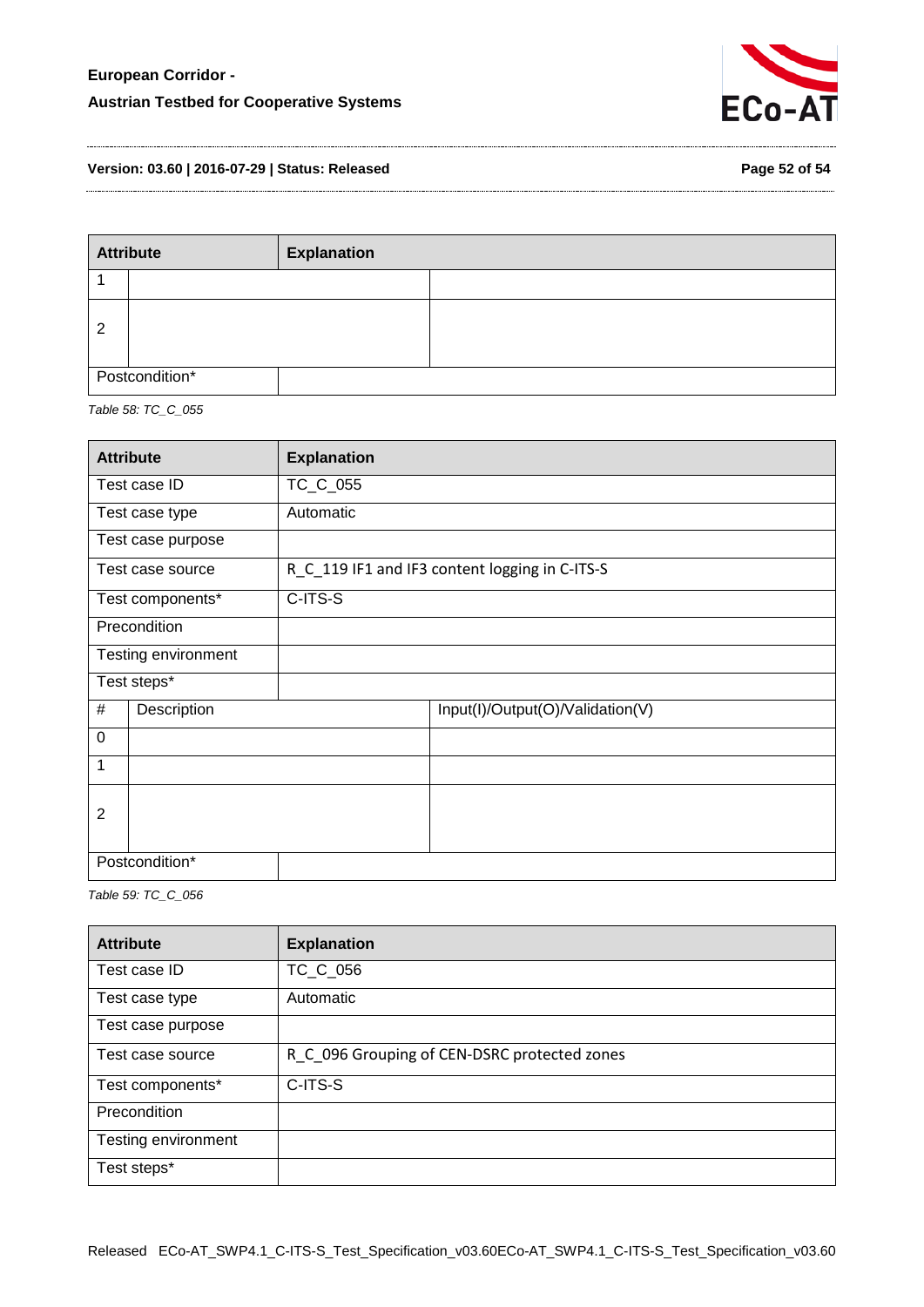

**Version: 03.60 | 2016-07-29 | Status: Released Page 53 of 54**

| <b>Attribute</b> |             | <b>Explanation</b> |                                  |
|------------------|-------------|--------------------|----------------------------------|
| #                | Description |                    | Input(I)/Output(O)/Validation(V) |
| 0                |             |                    |                                  |
|                  |             |                    |                                  |
| $\overline{2}$   |             |                    |                                  |
| Postcondition*   |             |                    |                                  |

<span id="page-52-0"></span>*Table 60: TC\_C\_057* 

| <b>Attribute</b> |                     | <b>Explanation</b>            |                                  |
|------------------|---------------------|-------------------------------|----------------------------------|
|                  | Test case ID        | TC_C_057                      |                                  |
|                  | Test case type      | Automatic                     |                                  |
|                  | Test case purpose   |                               |                                  |
|                  | Test case source    | R_G_008 Log entries timestamp |                                  |
|                  | Test components*    | C-ITS-S                       |                                  |
|                  | Precondition        |                               |                                  |
|                  | Testing environment |                               |                                  |
|                  | Test steps*         |                               |                                  |
| #<br>Description |                     |                               | Input(I)/Output(O)/Validation(V) |
| $\mathbf 0$      |                     |                               |                                  |
| 1                |                     |                               |                                  |
|                  |                     |                               |                                  |
| $\overline{2}$   |                     |                               |                                  |
| Postcondition*   |                     |                               |                                  |

<span id="page-52-1"></span>*Table 61: TC\_C\_058* 

| <b>Attribute</b>  | <b>Explanation</b>     |
|-------------------|------------------------|
| Test case ID      | TC_C_058               |
| Test case type    | Automatic              |
| Test case purpose |                        |
| Test case source  | R_G_009 Logging format |
| Test components*  | C-ITS-S                |